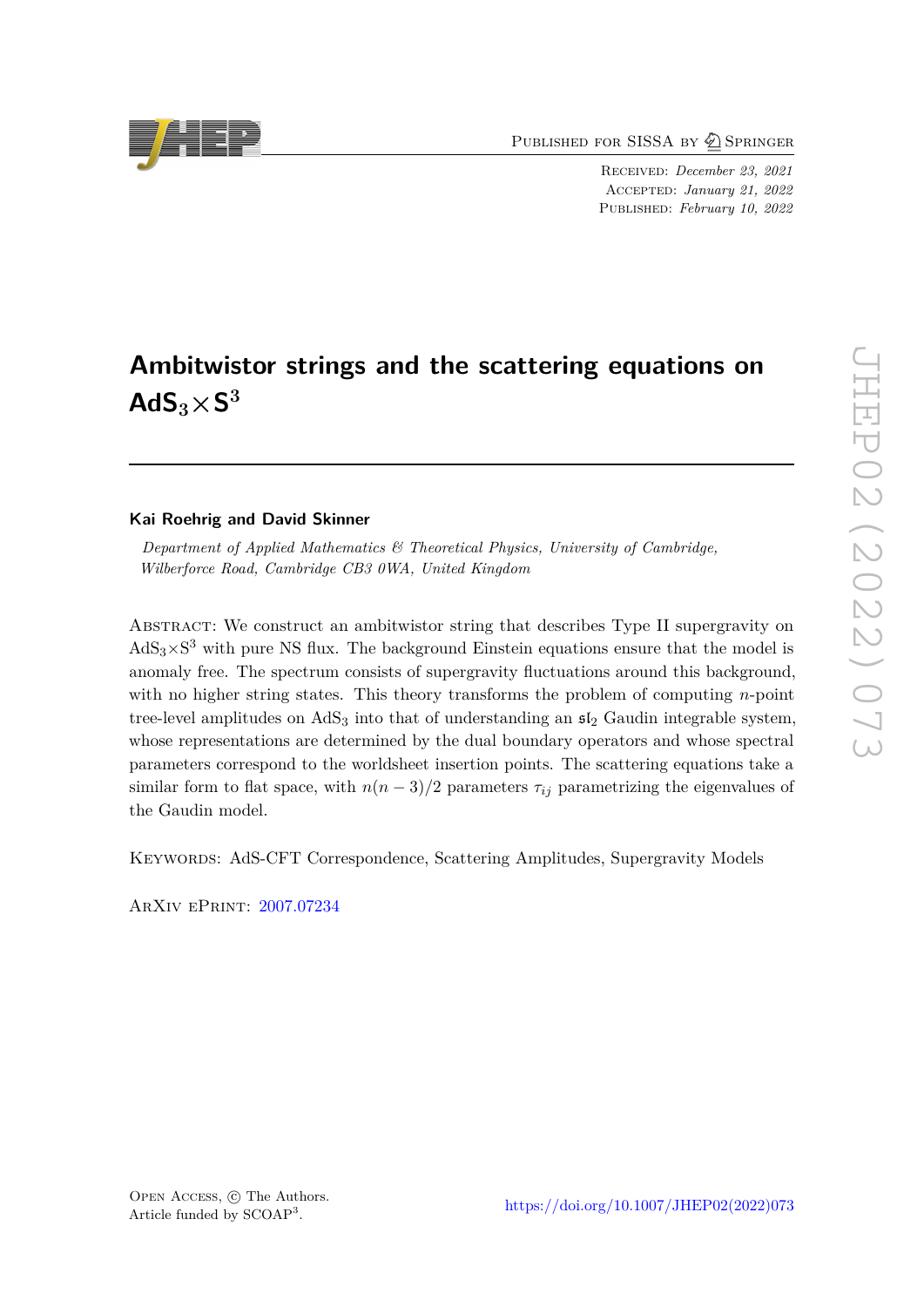# **Contents**

| $\mathbf{1}$   |                                  | Introduction                                                    |                         |
|----------------|----------------------------------|-----------------------------------------------------------------|-------------------------|
| $\overline{2}$ |                                  | The classical worldsheet theory                                 | $\overline{\mathbf{4}}$ |
|                | 2.1                              | Type II ambitwistor strings                                     | $\overline{5}$          |
| 3              | Quantization                     |                                                                 | 8                       |
|                | 3.1                              | OPEs of the fundamental fields                                  | 8                       |
|                | 3.2                              | Einstein equations from OPEs of the currents                    | 10                      |
|                | $3.3\,$                          | The Virasoro algebra                                            | 12                      |
|                | 4 Vertex operators               |                                                                 | 13                      |
|                | 4.1                              | NS vertex operators                                             | 13                      |
|                | 4.2                              | Bulk-to-boundary propagators on $AdS_3$                         | 15                      |
| $\bf{5}$       |                                  | Gauge theory on $AdS_3 \times S^3$                              | 18                      |
| 6              | Worldsheet correlation functions |                                                                 | 19                      |
|                | 6.1                              | Correlator of $n$ holomorphic gluons                            | 19                      |
|                |                                  | The Gaudin Hamiltonian<br>6.1.1                                 | <b>20</b>               |
|                |                                  | Completing the evaluation of the worldsheet correlator<br>6.1.2 | 22                      |
|                | 6.2                              | General gluon amplitudes                                        | 24                      |
|                | 6.3                              | Correlator of $n$ holomorphic gravitons                         | 25                      |
|                | 6.4                              | Bi-adjoint scalar amplitudes                                    | 27                      |
| 7              | The scattering equations on AdS  |                                                                 | 28                      |
|                | 7.1                              | Eigenfunctions of the Gaudin Hamiltonians                       | 29                      |
| 8              | Conclusions                      |                                                                 | 32                      |
|                |                                  | A Some properties of group manifolds                            | 33                      |

# <span id="page-1-0"></span>**1 Introduction**

Recent years have seen impressive developments in understanding boundary correlators on anti de Sitter space [\[1–](#page-35-0)[5\]](#page-35-1). Powerful techniques include use of the Mellin representation of AdS amplitudes [\[6](#page-35-2)[–9\]](#page-35-3), exploiting hidden, higher dimensionsal conformal symmetries [\[10\]](#page-35-4), and bootstrapping the large-*N* correlators using constraints from the boundary OPE [\[11](#page-35-5)[–13\]](#page-35-6). As with on-shell methods in flat space, these techniques typically eschew individual Feynman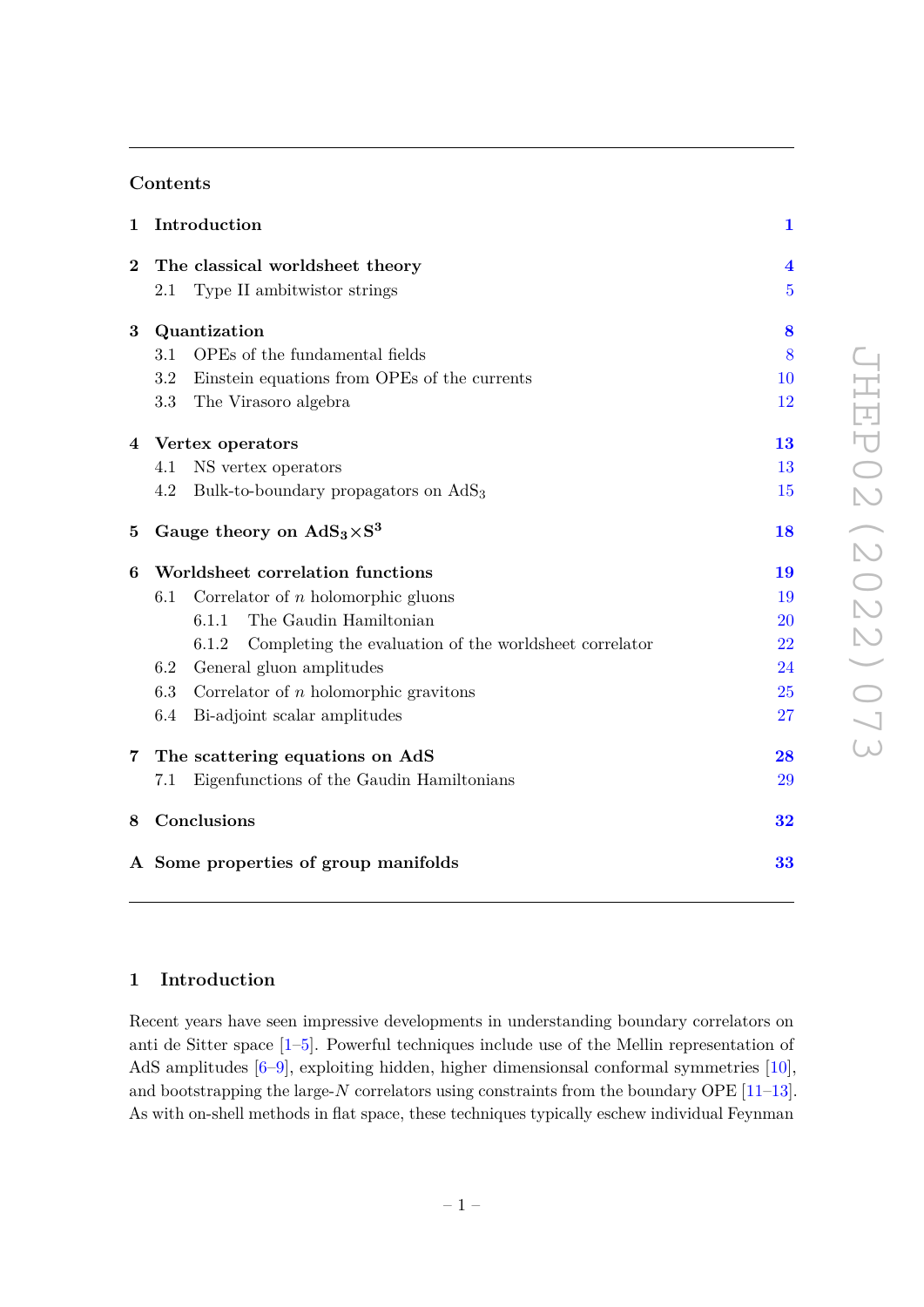/ Witten diagrams, focussing instead on properties of the correlator as a whole. See [\[14,](#page-35-7) [15\]](#page-35-8) for applications of these ideas to four-point functions in  $AdS_3 \times S^3$ .

The aim of this paper is to initiate a new approach to *n*-particle boundary correlators in  $AdS_3 \times S^3$ , using ambitwistor strings [\[16\]](#page-35-9). These are perturbative descriptions of field theories, including supergravity, that are nonetheless based on mappings from a world*sheet*, rather than a worldline. They therefore enjoy the usual property of string theory that, at any given order in perturbation theory, all *n*-point amplitudes arise from a single worldsheet topology, capturing the sum of all Feynman diagrams.

The reason such strings can describe field theories is because their worldsheet theories are purely chiral. The basic action is

<span id="page-2-0"></span>
$$
S = \int_{\Sigma} P_{\mu} \,\bar{\partial} X^{\mu} + \tilde{e} H \,, \tag{1.1}
$$

where  $(P_{\mu}, X^{\nu})$  define a map to the (complexified) cotangent bundle of space-time while  $H \equiv$  $P^2/2$ . The Lagrange multiplier  $\tilde{e}$  thus enforces the constraint that  $P_\mu$  is null. Accounting for this constraint and the corresponding gauge redundancy, the action  $(1.1)$  describes a map to the space of null geodesics, known as ambitwistor space. After quantization, plane wave vertex operators ∼ e <sup>i</sup>*k*·*<sup>X</sup>* are BRST invariant if and only if *k* is null, and the ambitwistor string spectrum consists entirely of massless states. At genus zero, inserting *n* such vertex operators  $\prod_i e^{ik_i \cdot X(z_i)}$  and integrating out the field *X*, one learns that

$$
P_{\mu}(z) = \sum_{i} \frac{k_{i\mu}}{z - z_i} \quad \text{and hence} \quad H(z) = \frac{1}{2} \sum_{i,j} \frac{s_{ij}}{(z - z_i)(z - z_j)},
$$

where  $s_{ij} = k_i \cdot k_j$  is a Mandelstam invariant. The diagonal terms in the double sum vanish since  $k_i^2 = 0$ . In the presence of such insertions the gauge field  $\tilde{e}$  has  $n-3$  moduli. Performing the path integral over these moduli [\[17,](#page-35-10) [18\]](#page-36-0) imposes the scattering equations [\[19,](#page-36-1) [20\]](#page-36-2)

<span id="page-2-1"></span>
$$
H_i = 0 \tag{1.2a}
$$

for any  $n-3$  choices of  $i \in \{1, 2, \ldots, n\}$ , where

$$
H_i \equiv \text{Res}_{z_i} H(z) = \sum_{j \neq i} \frac{s_{ij}}{z_i - z_j} \,. \tag{1.2b}
$$

 $H(z)$  is a meromorphic quadratic differential, so once  $n-3$  of its residues vanish,  $H(z)$  itself vanishes identically throughout Σ. This ensures the validity of the ambitwistor interpretation even in the presence of vertex operators. The  $n-3$  scattering equations  $(1.2a)$  are Möbius invariant, and localize the integral over the worldsheet insertion points.

This basic story has been extended in many ways. A 'type II' RNS ambitwistor string describes type II supergravity in  $d = 10$ , with the CHY integrand [\[20,](#page-36-2) [21\]](#page-36-3) for *n*-point amplitudes arising from the worldsheet correlator. At higher genus, the *n*+3*g*−3 worldsheet moduli are again localized by genus *g* analogues of the scattering equations [\[17,](#page-35-10) [22,](#page-36-4) [23\]](#page-36-5). The resulting worldsheet correlators have been shown to correctly reproduce gravitational scattering amplitudes through 2-loops [\[24,](#page-36-6) [25\]](#page-36-7). Other ambitwistor strings have been constructed [\[18,](#page-36-0) [26\]](#page-36-8), describing amplitudes in range of target space field theories including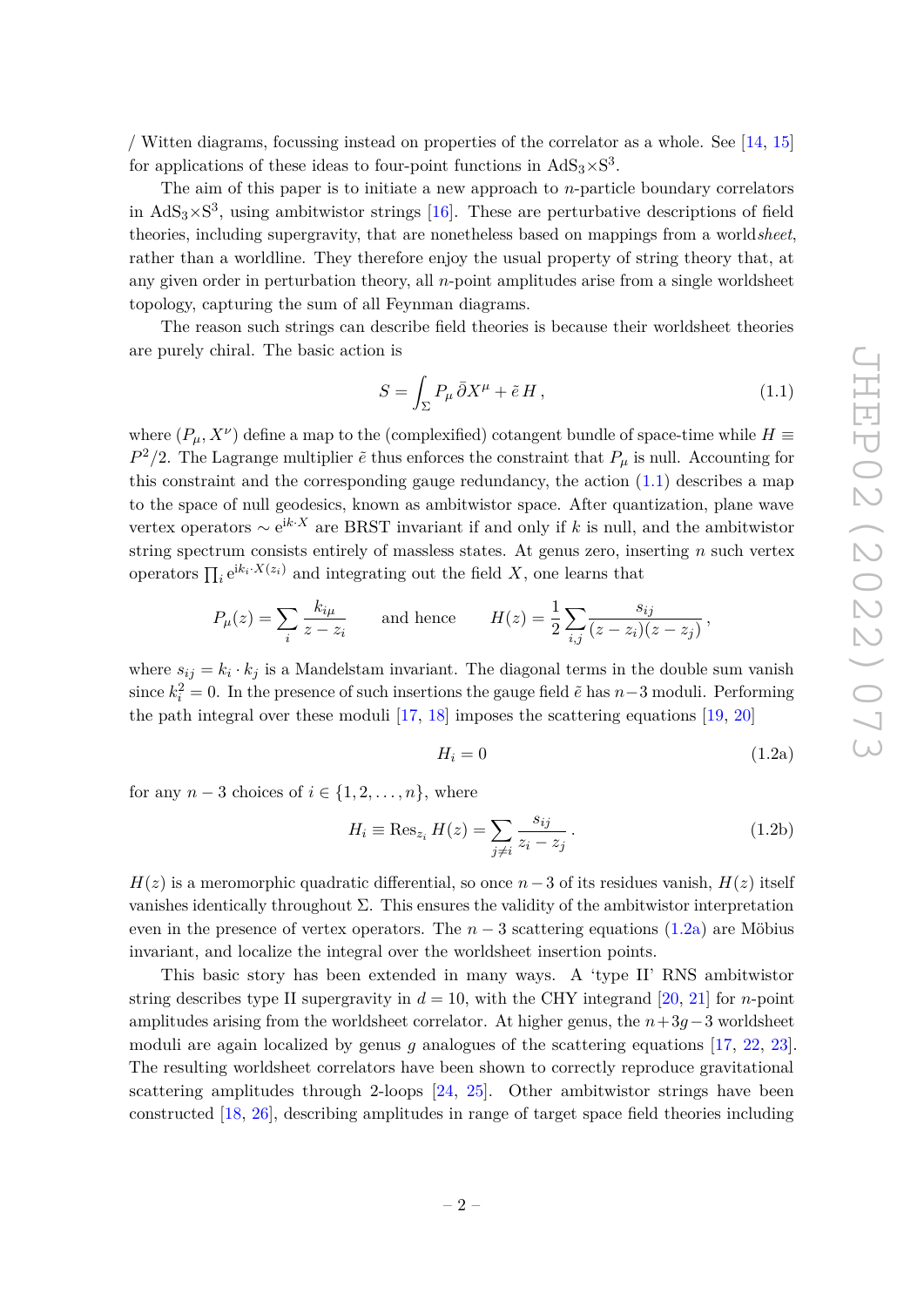Yang-Mills, bi-adjoint scalars and certain NLSMs with amplitudes given by the CHY formulæ [\[27\]](#page-36-9). Importantly for this paper, ambitwistor strings with generic curved backgrounds have been constructed in [\[28,](#page-36-10) [29\]](#page-36-11), while 3-point amplitudes were computed in [\[30\]](#page-36-12) in the specific case of a Ricci-flat plane-wave background. Pure spinor versions of the ambitwistor string have been studied in [\[31–](#page-36-13)[34\]](#page-36-14).

In this paper, we study the ambitwistor string on an  $AdS_3 \times S^3$  target. There is again a constraint  $H(z) = 0$ , where *H* now generalizes  $P<sup>2</sup>$  to the non-Abelian case. *A priori*, *H* is an operator in the worldsheet CFT. However, when the vertex operators represent bulk-to-boundary propagators, it can be represented by an operator acting only on the external data i.e. the corresponding *boundary* locations. Doing so, we find that  $H(z)$  may be interpreted as the Hamiltonian of the Gaudin model, a well-known quantum integrable spin chain (see e.g. [\[35](#page-36-15)[–39\]](#page-37-0)). In our case, the 'spins' are determined by the dual boundary operators, while the worldsheet coordinate *z* plays the role of the spectral parameter for the Gaudin model.

Despite the non-Abelian nature, integrability ensures that the residues of  $H(z)$  are mutually commuting operators,  $[H_i, H_j] = 0$ . Remarkably, we find that the vertex insertion points on the  $AdS_3 \times S^3$  ambitwistor string are again localized to solutions of scattering equations that take the same form

$$
\sum_{j \neq i} \frac{\tau_{ij}}{z_i - z_j} = 0 \tag{1.3}
$$

as in flat space. Here the  $n(n-3)/2$  parameters  $\tau_{ij}$  label the eigenvalues of the Gaudin Hamiltonians and are closely related to Mellin parameters for the AdS amplitude. The problem of computing *n*-point tree-level amplitudes, i.e. the sum over all *n*-point tree-level Witten diagrams in supergravity, thus reduces to expanding the result of the worldsheet correlator in terms of a suitable basis of mutual eigenfunctions of the *H<sup>i</sup>* .

Here is the structure of this paper. We begin in sections  $2 \& 3$  $2 \& 3$  $2 \& 3$  by constructing the worldsheet theory at the classical and quantum levels. We treat  $AdS_3 \times S^3$  as a group manifold, and explore the worldsheet algebra that imposes the ambitwistor constraints, generalizing the flat space currents of  $[16]$ . The type II theory is shown to be anomaly free as a consequence of the Einstein equations, where the target geometry is supported by pure NS flux. In section [4](#page-13-0) we study the vertex operators, showing that the spectrum of our theory describes supergravity states travelling on the  $AdS_3 \times S^3$  background. As a byproduct, in section [5](#page-18-0) we construct a heterotic ambitwistor string that we conjecture describes Yang-Mills-Chern-Simons theory on  $AdS_3 \times S^3$ , coupled to a higher-derivative gravity. We carry out the worldsheet CFT path integral in section [6,](#page-19-0) obtaining the AdS analogues of the flat space CHY Pfaffians. We do this for general gluon polarizations, but limit ourselves in this paper to the simplest case of all-holomorphic graviton polarizations. We also conjecture a formula for the double leading-trace contribution to the *n*-point bi-adjoint scalar amplitude. We turn to understanding the scattering equations themselves in section [7.](#page-28-0) We explain the connection to the Gaudin model, and see evidence that the parameters  $\tau_{ij}$  are closely related to Mellin parameters. While we have not found the form of the required Gaudin eigenstates, and so do not have complete description of the amplitudes, we perform some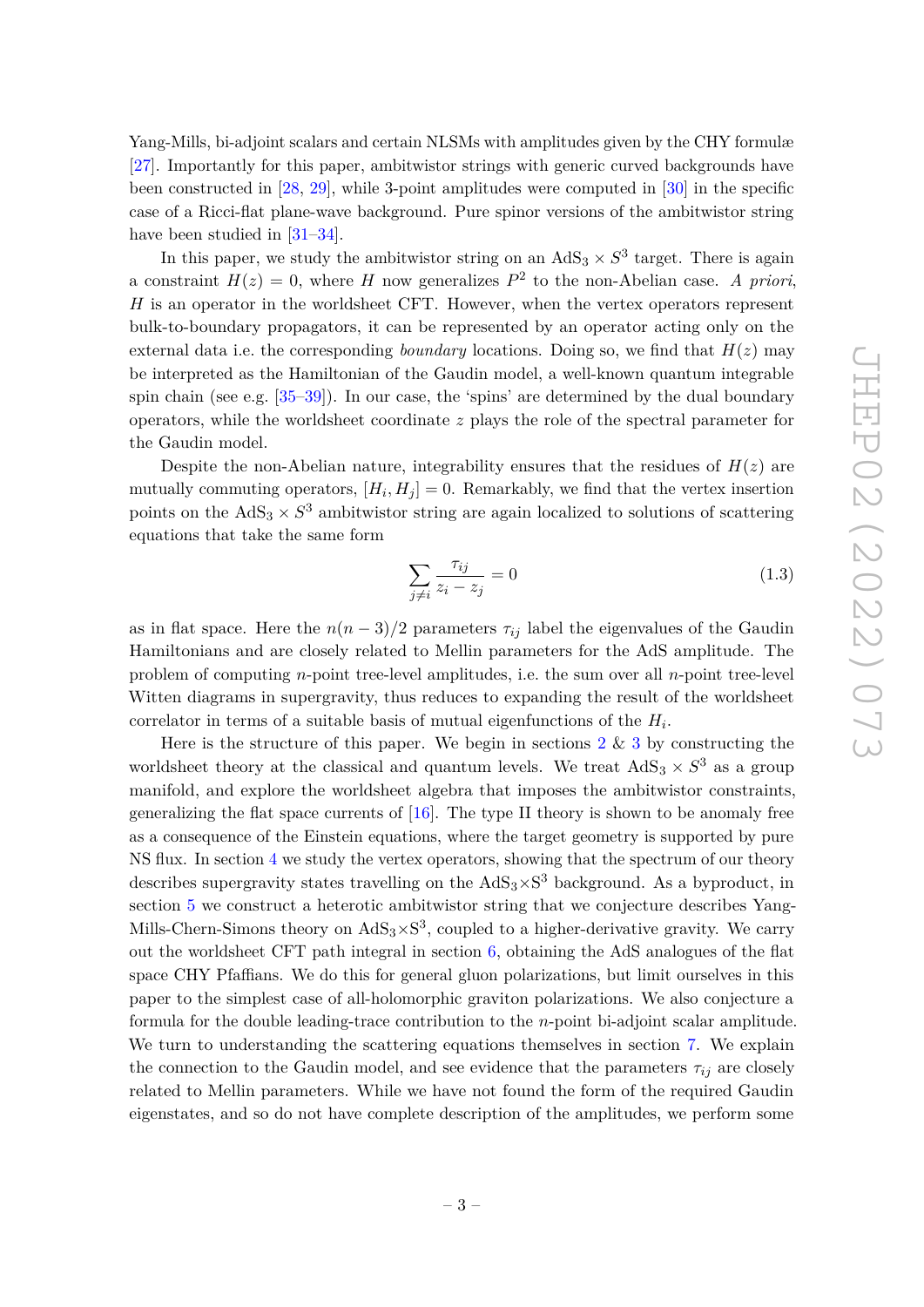basic consistency checks in the simplest case of  $n = 4$ . The paper concludes in section [8](#page-32-0) with a discussion of various open questions and possible extensions of this work. Some useful facts about the geometry of group manifolds are collected in appendix [A.](#page-33-0)

**Note added.** While this paper was in preparation, we learned of beautiful, closely related work [\[40\]](#page-37-1) by Eberhardt, Komatsu and Mizera. We thank these authors for sharing a preliminary draft of their paper and for agreeing to coordinate release.

#### <span id="page-4-0"></span>**2 The classical worldsheet theory**

We begin by describing classical aspects of our model. The bosonic fields of the model are a map  $g: \Sigma \to \mathcal{G}$  from the worldsheet Riemann surface to a Lie group  $\mathcal{G}$ , together with a field  $j \in \Omega^0(\Sigma, K_\Sigma) \otimes \mathfrak{g}^*$  that is a (1,0)-form on  $\Sigma$ , taking values in the dual of the Lie algebra  $\mathfrak g$  of  $\mathcal G$ . In terms of a local holomorphic coordinate  $z$  on  $\Sigma$  and a basis  $\hat{t}^a$  of  $\mathfrak g^*$ , we often write  $j = j_a(z, \bar{z}) \hat{t}^a = dz j_{za}(z, \bar{z}) \hat{t}^a$ . We emphasize that, unlike the usual 2d principal chiral model or WZW model, here *j* and *g* are independent fields. We also pick a constant, non-degenerate metric  $m(\cdot, \cdot)$  on G that is bi-invariant,  $m([a, b], c) = m(b, [c, a])$  for any  $a, b, c \in \mathfrak{g}$ . On a simple Lie group, such an m would be proportional to the Killing form. However, we will mostly be interested in the case where  $\mathcal G$  is only semi-simple, in which case other, inequivalent choices of m are possible.

With these ingredients, the bosonic action is the natural generalization to  $\mathcal G$  of the flat space bosonic action  $(1.1)$ , namely

<span id="page-4-1"></span>
$$
S[j, g] = \int_{\Sigma} j_a (g^{-1} \bar{\partial} g)^a + \frac{1}{2} \tilde{e} \operatorname{m}^{-1}(j, j).
$$
 (2.1)

Note that we do not include a Wess-Zumino term. Since  $g^{-1}\bar{\partial}g \in \Omega^{0,1}(\Sigma, \mathfrak{g})$ , the pairing in the kinetic term is canonical, and does not involve a metric on either  $\Sigma$  or  $\mathcal G$ . Note that, since the action involves the worldsheet  $\bar{\partial}$  operator, we must take G to be a complex Lie group. We expect that a real form may be selected by choosing an appropriate integration cycle over which to perform the path integral over *g*. Finally,  $\tilde{e} \in \Omega^{0,1}(\Sigma, T_{\Sigma})$  is Lagrange multiplier for the quadratic differential

$$
H_0 = \frac{1}{2} \mathbf{m}^{-1}(j, j), \qquad (2.2)
$$

generalizing  $P^{\mu}P_{\mu}/2$  from flat space. This current will play a key role in what follows.

The action is invariant under left- and right translations of *g*, acting as

<span id="page-4-2"></span>
$$
g(z,\bar{z}) \mapsto \tilde{h}(z) g(z,\bar{z}) h(z), \qquad j(z,\bar{z}) \mapsto h^{-1}(z) j(z,\bar{z}) h(z), \qquad (2.3)
$$

where we have used bi-invariance of m. Here, both h and  $\tilde{h}$  must be holomorphic, so we have two copies of a holomorphic Kac-Moody algebra. Note *J* transforms covariantly under right translations, but is invariant under left translations. This asymmetry arose from choosing to construct the action in terms of  $g^{-1}\bar{\partial}g$  rather than  $\bar{\partial}g g^{-1}$ . Setting  $\tilde{h} = 1$  and allowing  $h$  to be smooth, the action is no longer invariant, but obeys

$$
S[h^{-1}jh, gh] = S[j, g] + \int_{\Sigma} j \cdot (h^{-1}\overline{\partial}h) ,
$$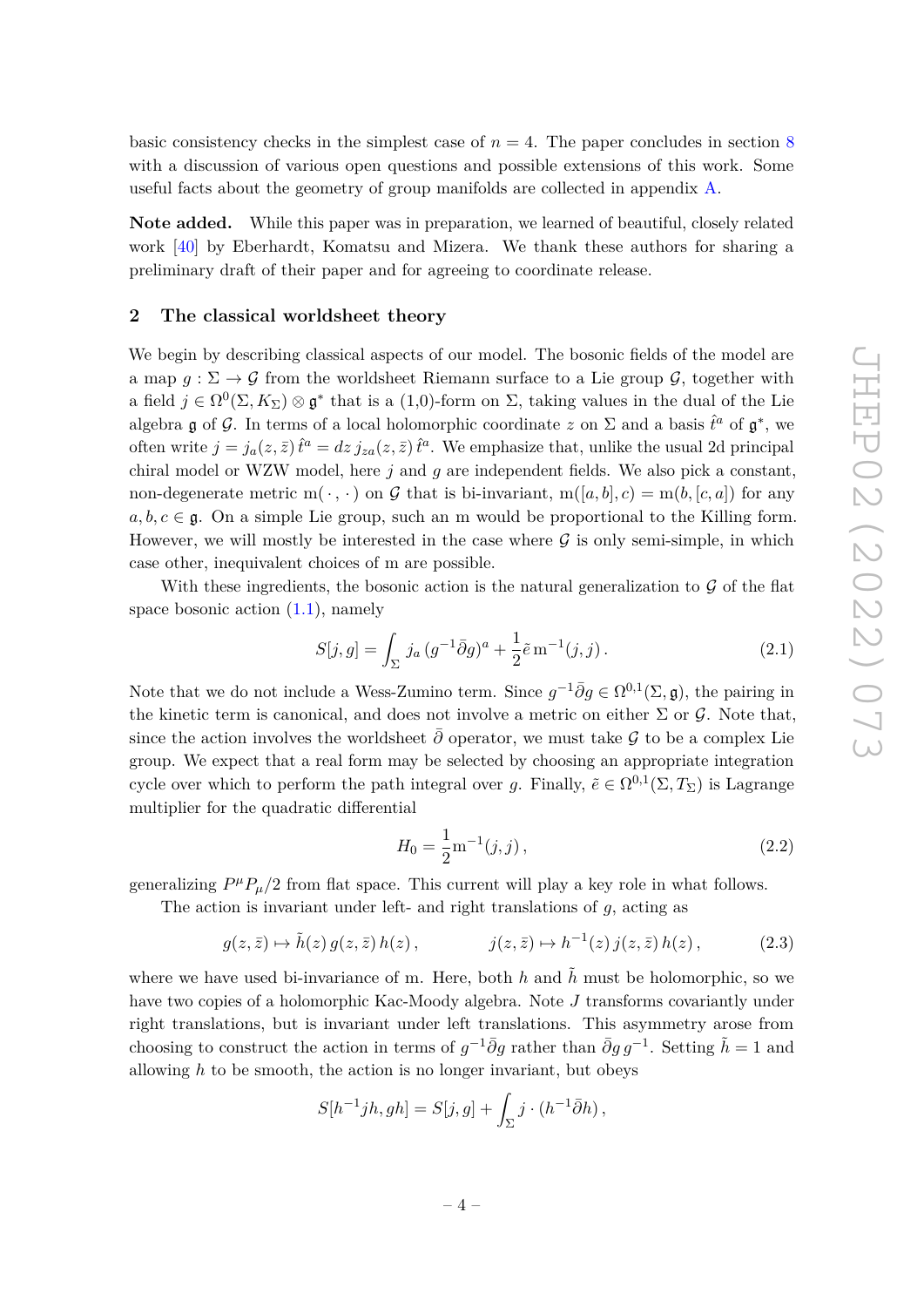showing that *j* is the generator of right translations. Left translations are instead generated by  $gjg^{-1}$ .

Varying the action  $(2.1)$  on a compact Riemann surface, we obtain

$$
\delta S = \int_{\Sigma} \delta j \cdot \left( g^{-1} \bar{\partial} g + \tilde{e} \, \mathbf{m}^{-1}(\cdot, j) \right) - \left( \bar{\partial} j + \left[ g^{-1} \bar{\partial} g, j \right] \right) \cdot \left( g^{-1} \delta g \right) + \delta \tilde{e} \, H_0 \,. \tag{2.4}
$$

Thus, when  $\tilde{e} = 0$ , the equations of motion simply say that

$$
\bar{\partial}g = 0, \qquad \text{and} \qquad \bar{D}j = \bar{\partial}j + [g^{-1}\bar{\partial}g, j] = 0. \tag{2.5}
$$

If the worldsheet is a compact Riemann sphere and no sources are present, these equations are uniquely solved by  $g(z) = g_0 \in \mathcal{G}$  a constant, and  $j = 0$ . If we allow the Riemann surface to have a boundary, varying the action leads to a boundary term  $\oint_{\partial \Sigma} j \cdot g^{-1} \delta g$ . Further varying this boundary term yields the (pre-)symplectic form on the space of classical solutions as

$$
\Omega = \oint_{S^1} \delta j \cdot (g^{-1} \delta g) - \frac{1}{2} j \cdot [g^{-1} \delta g, g^{-1} \delta g]. \tag{2.6}
$$

The Poisson brackets associated to  $\Omega$  are

<span id="page-5-1"></span>
$$
\{j_a(\sigma), g(\sigma')\} = \delta(\sigma - \sigma') g(\sigma) t_a
$$
  

$$
\{j_a(\sigma), j_b(\sigma')\} = \delta(\sigma - \sigma') f_{ab}^c j_c(\sigma)
$$
 (2.7)

Notice in particular that, unlike a WZW model, we have  $\{g(\sigma), g(\sigma')\} = 0$  in the ambitwistor string. These Poisson brackets confirm that *j* is the Kac-Moody current generating right translations on G.

Given a smooth (1,0) vector *v* on  $\Sigma$  we can construct the charge  $\oint vH_0$  associated to the current  $H_0$ . The Poisson brackets above show that, classically, this charge generates the transformations

$$
\delta g = v \mathbf{m}^{ab} (g t_a) j_b, \qquad \delta j = 0 \qquad (2.8a)
$$

on the matter fields, while  $\tilde{e}$  plays the role of a gauge field and varies as

$$
\delta \tilde{e} = -\bar{\partial} v \tag{2.8b}
$$

Thus, after imposing the constraint  $H_0 = 0$  and quotienting by the associated gauge transformations, we should consider points on  $G$  that differ by right translation along a cotangent vector  $j$  that is m-null to be equivalent. This shows that the (bosonic) target space of the model is really the space of m-null geodesics in the complex Lie group  $\mathcal{G}$ , which gives the ambitwistor string its name.

#### <span id="page-5-0"></span>**2.1 Type II ambitwistor strings**

Following the flat space ambitwistor string, to describe supergravity in the target space, we consider a 'Type II' ambitwistor string that also includes two sets of worldsheet fermions. We let  $\psi, \psi' \in \Omega^0(\Sigma, K_{\Sigma}^{1/2} \otimes \mathfrak{g})$  be g-valued fermionic worldsheet spinors, with  $\psi(z,\bar{z}) =$  $\psi_z^a(z,\bar{z}) \sqrt{\mathrm{d}z} t_a$  in local coordinates. We stress that, as in the ambitwistor string on flat space, both sets of fermions are holomorphic / left-moving.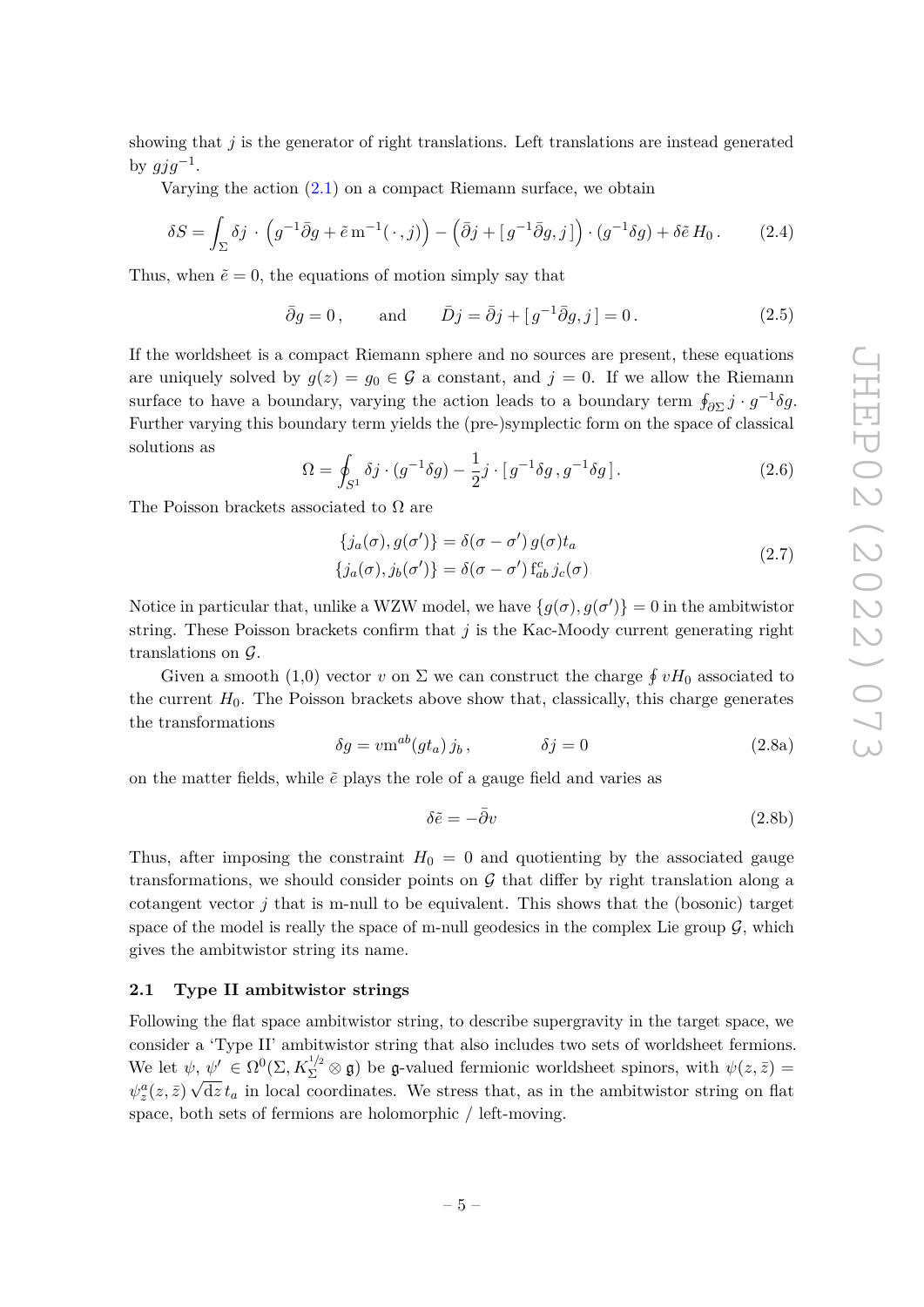Including these fermions, the most obvious kinetic action is

<span id="page-6-4"></span>
$$
S_{\text{kin}}[j,g,\psi,\tilde{\psi}] = \int_{\Sigma} j \cdot (g^{-1}\bar{\partial}g) + \frac{1}{2} \operatorname{m}(\psi,\bar{D}\psi) + \frac{1}{2} \operatorname{m}(\tilde{\psi},\bar{D}\tilde{\psi}), \qquad (2.9)
$$

using the metric<sup>[1](#page-6-0)</sup> m and covariant derivative  $\bar{D}\psi = \bar{\partial}\psi + [g^{-1}\bar{\partial}g, \psi]$ , with a similar covariant derivative for  $\tilde{\psi}$ . Under the left- & right- translations  $q \mapsto \tilde{h}qh$  of [\(2.3\)](#page-4-2), the fermions transform as

$$
\psi(z,\bar{z}) \to h^{-1}(z)\,\psi(z,\bar{z})\,h(z) \qquad \qquad \tilde{\psi}(z,\bar{z}) \to h^{-1}(z)\,\tilde{\psi}(z,\bar{z})\,h(z)
$$

so both  $\psi$  and  $\tilde{\psi}$  are in the adjoint under right translations, but invariant under left translations. For some purposes, it is more convenient to have one set of the fermions be invariant under right translations, transforming instead under left-translations. To this end, we introduce a modified current

<span id="page-6-5"></span>
$$
J_a = j_a + \frac{1}{2} f_{abc} \tilde{\psi}^b \tilde{\psi}^c \tag{2.10}
$$

where  $f_{abc} = m_{ad} f_{bc}^d$  are totally antisymmetric. This aborbs the connection term from  $m(\psi, D\psi)$  into the bosonic kinetic term, so that the kinetic action becomes<sup>[2](#page-6-1)</sup>

<span id="page-6-2"></span>
$$
S_{\text{kin}}[J, g, \psi, \tilde{\psi}] = \int_{\Sigma} J \cdot (g^{-1}\bar{\partial}g) + \frac{1}{2}m(\psi, \bar{D}\psi) + \frac{1}{2}m(\tilde{\psi}, \bar{\partial}\tilde{\psi})
$$
(2.11)

in terms of the new current *J*. The Poisson brackets associated to this action are

<span id="page-6-3"></span>
$$
\{J_a(\sigma), g(\sigma')\} = \delta(\sigma - \sigma') g(\sigma) t_a, \qquad \{J_a(\sigma), J_b(\sigma')\} = \delta(\sigma - \sigma') f_{ab}^c J_c(\sigma),
$$
  
\n
$$
\{\psi^a(\sigma), \psi^b(\sigma')\} = \delta(\sigma - \sigma') m^{ab}, \qquad \{\tilde{\psi}^a(\sigma), \tilde{\psi}^b(\sigma')\} = \delta(\sigma - \sigma') m^{ab}
$$
\n
$$
\{J_a(\sigma), \psi^b(\sigma')\} = \delta(\sigma - \sigma') f_{ac}^b \psi^c(\sigma), \qquad \{J_a(\sigma), \tilde{\psi}^b(\sigma')\} = 0
$$
\n(2.12)

with all other Poisson brackets vanishing. In particular, the modified current *J* still generates right translations of *g*, but leaves  $\bar{\psi}$  invariant. At the classical level, introducing the fermions modifies the generator of left translations to

$$
g^{-1}\left(j_a+\frac{1}{2}{\rm f}_{abc}\psi^a\psi^b+\frac{1}{2}{\rm f}_{abc}\tilde\psi^a\tilde\psi^b\right)g=g^{-1}\left(J_a+\frac{1}{2}{\rm f}_{abc}\tilde\psi^a\tilde\psi^b\right)\,.
$$

This leaves  $\psi$  invariant but now transforms  $\tilde{\psi}$ .

As in the flat space ambitwistor string, the type II model is invariant under (global) transformations generated by two fermionic currents as well as the bosonic current extending

<span id="page-6-0"></span><sup>1</sup>Comparison with the flat space ambitwistor string guides us to use the same metric m for the fermion kinetic term as was used in *H*.

<span id="page-6-1"></span><sup>&</sup>lt;sup>2</sup>Equivalently, we could arrive at the same form of action  $(2.11)$  by still using the original current *j*, but introducing  $\psi' = g\tilde{\psi}g^{-1}$ .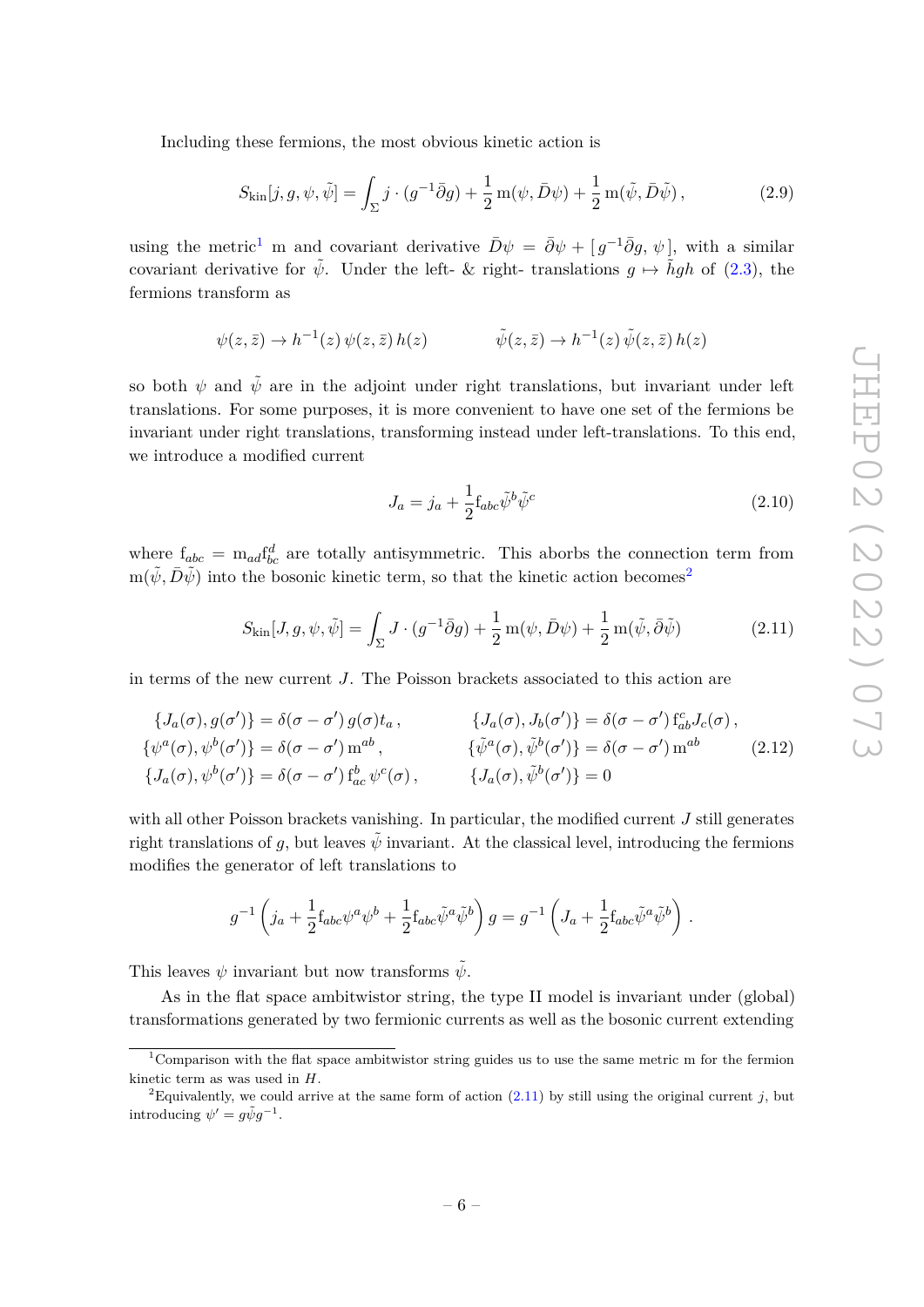$H_0$ . When written in terms of *J*, the fermionic currents take the form<sup>[3](#page-7-0)</sup>

<span id="page-7-1"></span>
$$
G = J \cdot \psi + \frac{1}{6} \operatorname{m}(\psi, [\psi, \psi])
$$
  
\n
$$
\tilde{G} = J \cdot \tilde{\psi} - \frac{1}{6} \operatorname{m}(\tilde{\psi}, [\tilde{\psi}, \tilde{\psi}])
$$
\n(2.13a)

each of worldsheet holomorphic conformal weight <sup>3</sup>*/*2. The bosonic current requires no modification from the bosonic case beyond the replacement  $j \rightarrow J$ , and we set

<span id="page-7-3"></span><span id="page-7-2"></span>
$$
H = \frac{1}{2} \text{m}^{-1}(J, J). \tag{2.13b}
$$

The currents *G*,  $\tilde{G}$  generalize the flat space expressions  $P_\mu \psi^\mu$ ,  $P_\mu \tilde{\psi}^\mu$  to the non-Abelian case. One can also show that the currents that were used to construct an ambitwistor string on a general curved background in  $[28, 29]$  $[28, 29]$  $[28, 29]$  reduce to  $(2.13a)$ – $(2.13b)$  in the case that the target is a group manifold. Using the Poisson brackets  $(2.12)$  above one finds that, classically, the algebra of these currents closes:

$$
\{G(\sigma), G(\sigma')\} = 2\,\delta(\sigma - \sigma')\,H(\sigma)\,,\qquad \{\tilde{G}(\sigma), \tilde{G}(\sigma')\} = 2\,\delta(\sigma - \sigma')\,H(\sigma)\,,\qquad(2.14a)
$$

and

<span id="page-7-4"></span>
$$
\{G(\sigma), \tilde{G}(\sigma')\} = \{G(\sigma), H(\sigma')\} = \{\tilde{G}(\sigma), H(\sigma')\} = 0.
$$
 (2.14b)

This is the same worldsheet  $SL(1|2)$  current algebra as appears in the flat space type II ambitwistor string. While these currents bear a close resemblance to the supercurrents and Sugawara stress tensor of a standard supersymmetric WZW model, we emphasise that they are independent of the worldsheet stress tensor of our model. In particular, the  $SL(1|2)$  algebra  $(2.14)$ – $(2.14b)$  is not related to worldsheet diffeomorphisms and should not be interpreted as worldsheet supersymmetry.

To construct the type II ambitwistor string, we gauge the currents  $(G, \tilde{G}, H)$  by introducing two fermionic Lagrange multipliers  $\chi, \, \tilde{\chi} \in \Omega^{0,1}(\Sigma, T_{\Sigma}^{1/2})$  $(\Sigma^{\prime})^2$  as well as the bosonic multiplier  $\tilde{e} \in \Omega^{0,1}(\Sigma, T_{\Sigma})$  that transforms like a Beltrami differential. We also allow the worldsheet complex structure to vary by coupling to a further Beltrami differential  $\mu$ . We take the action of the type II ambitwistor string to be

$$
S_{II} = \int_{\Sigma} J \cdot (g^{-1}\bar{\partial}g) + \frac{1}{2}m(\psi, \bar{D}\psi) + \frac{1}{2}m(\tilde{\psi}, \bar{\partial}\tilde{\psi}) + \mu T + \tilde{e}H + \chi G + \tilde{\chi}\tilde{G},\qquad(2.15)
$$

where *T* is the holomorphic stress tensor

<span id="page-7-5"></span>
$$
T = J \cdot (g^{-1}\partial g) - \frac{1}{2}m(\psi, D\psi) - \frac{1}{2}m(\tilde{\psi}, \partial \tilde{\psi})
$$
\n(2.16)

$$
G(\alpha) = J \cdot \psi + \frac{1 - 3\alpha}{4} m(\psi, [\tilde{\psi}, \tilde{\psi}]) + \frac{1 - \alpha}{4} m(\psi, [\psi, \psi]) ,
$$

with a similar freedom in  $\tilde{G}$ . This freedom is fixed in the quantum theory such that  $\alpha = 1/3$ , which is what we have used in  $(2.13a)$ .

<span id="page-7-0"></span><sup>3</sup>At the classical level, the action is actually invariant under a 1-parameter family of fermionic transformations generated by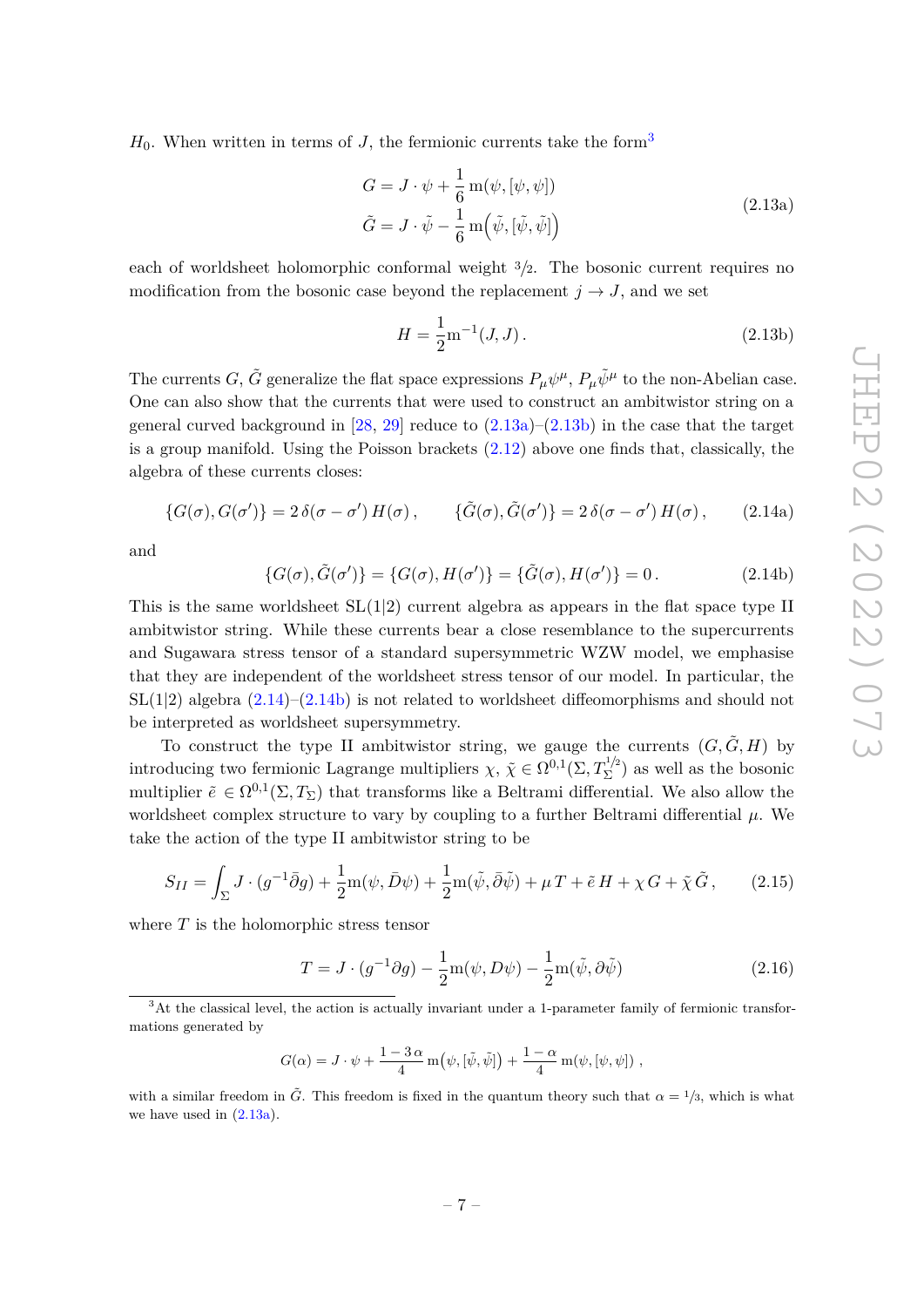of the worldsheet, with  $D\psi = \partial \psi + [g^{-1}\partial g, \psi]$ . This action is the natural generalisation to a group manifold of the flat space type II ambitwistor action of [\[16,](#page-35-9) [28\]](#page-36-10). As in flat space, it is possible to obtain 'heterotic' and purely bosonic ambitwistor strings by replacing one or both sets of worldsheet fermions  $\psi$ ,  $\psi$  with some more general worldsheet current algebra, unrelated to the target space. Classically this is straightforward, but on a curved background it can be more subtle at the quantum level, so we defer its consideration until section [5.](#page-18-0)

## <span id="page-8-0"></span>**3 Quantization**

We now quantize the theory of the previous section. We being by discussing quantization of the system with  $\tilde{e} = \mu = \chi = \tilde{\chi} = 0$ , adding the gauge constraints later by the usual BRST method.

## <span id="page-8-1"></span>**3.1 OPEs of the fundamental fields**

Upon quantization, the Poisson brackets  $(2.7)$ – $(2.12)$  become OPEs between the basic fields. These OPEs may be derived in the standard way, but let us highlight a few features that are special to and important in this chiral model.

Firstly, in contrast to a standard WZW model, the field *g* here has no non-trivial OPEs other than with *J*. This is because, in the absence of any insertions of *J*, we can integrate out *J* and localize the remaining correlator onto classical configurations where  $q(z)$ is holomorphic throughout  $\Sigma$ . Even for a non-compact Riemann surface, this shows that such correlators are regular everywhere as a function of the locations of *g*. Thus the OPEs

<span id="page-8-4"></span>
$$
g(z) g(w) \sim 0, \qquad g(z) \psi^a(w) \sim 0, \qquad g(z) \tilde{\psi}^a(w) \sim 0 \tag{3.1a}
$$

must all be regular. Regularity of the *gg* OPE is a characteristic feature of ambitwistor string models, and makes them dramatically easier to work with than a standard WZW model or the full  $AdS_3 \times S^3$  string.

As usual, OPEs involving *J* may be derived by considering Ward identities for the right translations that *J* generates. We find that the *Jg*,  $J\psi$  and  $J\tilde{\psi}$  OPEs are

<span id="page-8-5"></span>
$$
J_a(z) g(w) \sim \frac{g(w)t_a}{z - w}, \qquad J_a(z) \psi^b(w) \sim -\frac{f_{ac}^b \psi^c(w)}{z - w}, \qquad J_a(z) \tilde{\psi}^b(w) \sim 0 \tag{3.1b}
$$

which, like their classical Poisson brackets, just represent the transformation properties of these fields. However, the Kac-Moody algebra for  $J$  becomes<sup>[4](#page-8-2)</sup>

<span id="page-8-3"></span>
$$
J_a(z) J_b(w) \sim -\frac{1/2 \kappa_{ab}}{(z-w)^2} + \frac{f_{ab}^c J_c(w)}{z-w} , \qquad (3.1c)
$$

acquiring a level  $k = -\frac{1}{2}$  in the quantum theory.

As with all quantum anomalies, this level has its origin in the transformation properties of the path integral measure. (Note again that our action does not contain a Wess-Zumino

<span id="page-8-2"></span><sup>&</sup>lt;sup>4</sup>As usual,  $\kappa_{ab} = \int_{ac}^{d} \int_{bd}^{c}$  is the Killing form on  $\mathcal{G}$ .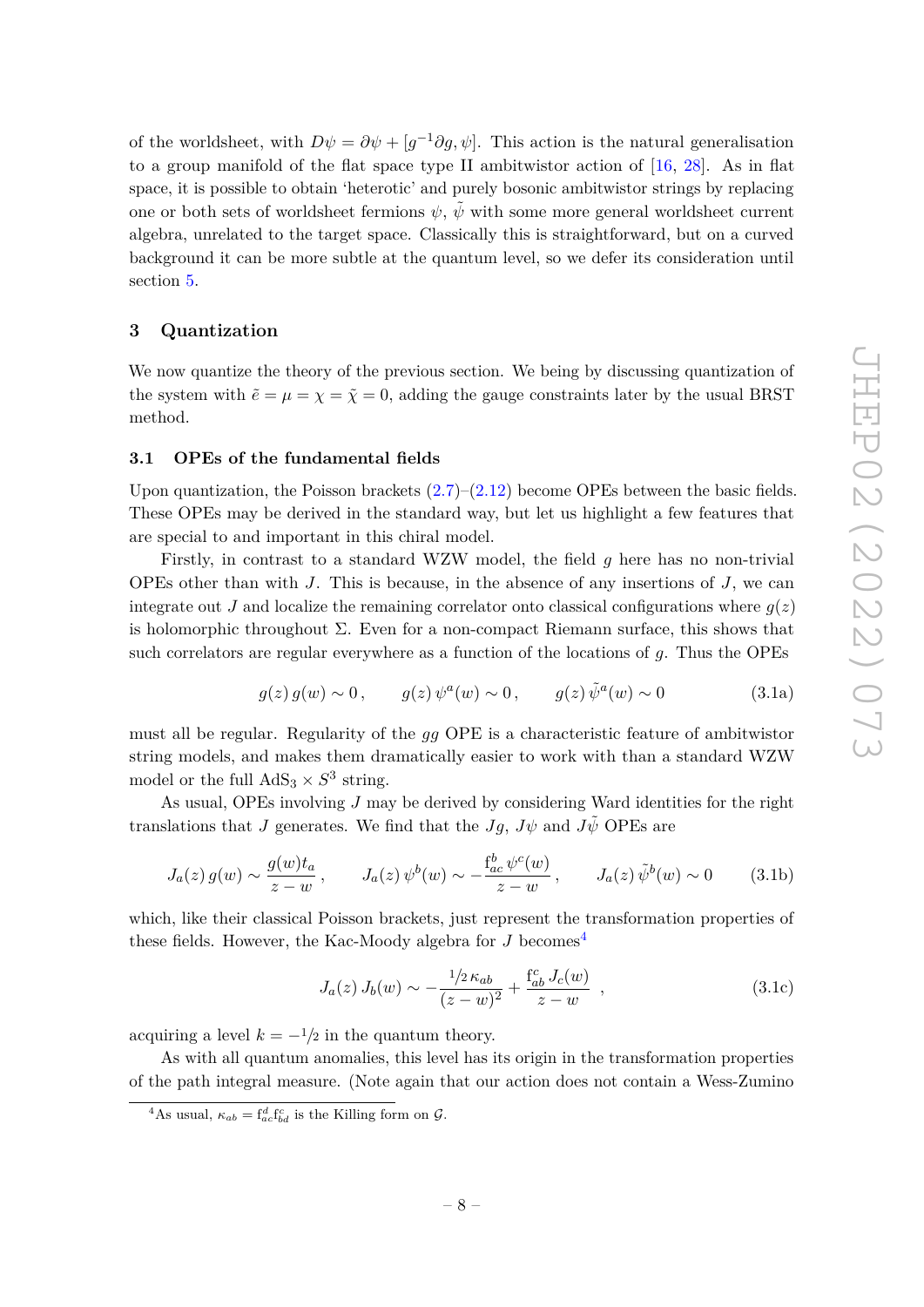term.) To understand its value, let us temporarily return to the covariant action [\(2.9\)](#page-6-4) involving the original current  $j$ . With two sets of covariant fermions, the path integral measure  $[Dj Dg D\psi D\tilde{\psi}]$  is invariant under right translations. This can be seen by considering the path integral over non-constant modes of the fields. In particular, let us pick a solution  $j = \psi = \tilde{\psi} = 0$  and  $g(z) = g_0 \in \mathcal{G}$  of the classical equations of motion and integrate out fluctuations around this base point. Integrating out fluctuations in the bosons, one obtains a factor of  $1/\det'(\bar{\partial}_{\bf g})$ , acting on the tangent space  $T_{g_0}\mathcal{G} \cong \mathfrak{g}$ . Under right translation of  $g_0$ we have  $\bar{\partial}_{\bf g} \mapsto \bar{\partial}_{\bf g} + \theta$  for some  $\theta$ , and according to Quillen's construction [\[41\]](#page-37-2) the chiral determinant varies as

$$
\delta_{\xi} \ln \det \left( \bar{\partial}_{\mathfrak{g}} \right) \propto \left\langle \int_{\Sigma} f_{ab}^c \left( g^{-1} \partial g \right)^a \theta_c^b \right\rangle . \tag{3.2}
$$

This indicates that the path integral measure [*DJ Dg*] is not right invariant by itself. However, we obtain an additional factor of  $\text{Pfaff}(\bar{\partial}_{\mathfrak{g}})^2$  in the numerator from each set of fermions  $\psi$  and  $\tilde{\psi}$ . Together, these cancel the anomalous behaviour of the bosons. Hence, with two sets of covariant fermions the path integral measure would be invariant and the Kac-Moody level *k* would vanish.

Given that the *jj* OPE has  $k = 0$ , the level in the *JJ* OPE is generated by double contractions involving the fermion terms in  $J_a = j_a + f_{abc}\tilde{\psi}^b\tilde{\psi}^c/2$ . It is easily checked that this leads to the level  $k = -\frac{1}{2}$  as in  $(3.1c)$ .<sup>[5](#page-9-0)</sup> Indeed, exactly this shift in level between covariant and non-covariant fermions is a well-known feature of supersymmetric WZW models, see e.g.  $[42]$ . We emphasize that, provided we calculate using the OPEs  $(3.1a)$ – $(3.1c)$ , we can treat *J* as a fundamental field.

The remaining OPEs are those among the fermions, given by

$$
\psi^a(z)\,\psi^b(w) \sim \frac{\mathrm{m}^{ab}}{z-w}\,,\qquad \qquad \tilde{\psi}^a(z)\,\tilde{\psi}^b(w) \sim \frac{\mathrm{m}^{ab}}{z-w}\tag{3.3}
$$

as usual. This is immediate for the  $\tilde{\psi}$ s, which have a bare kinetic term. For the  $\psi$ s it may be obtained by computing the fermion propagator, defined as the solution  $G^{ab}(w, z)$  to

$$
\left(\delta^a_b \,\overline{\partial} + \mathbf{f}^a_{bc} \,(g^{-1} \overline{\partial} g)^c\right) G^{bd}(w, z) = \overline{\delta}(w - z) \,\mathbf{m}^{ad}
$$

for arbitrary, fixed *g*. This is just a conjugation of the free fermion propagator and reads

$$
G^{ab}(w,z) = \frac{\sqrt{\mathrm{d}w}\sqrt{\mathrm{d}z}}{w-z} \text{ m}^{-1}\Big(g(w)t^a g^{-1}(w), g(z)t^b g^{-1}(z)\Big) . \tag{3.4}
$$

Expanding for small  $w - z$  and using the invariance of the metric yields the standard free fermion propagator and OPE.

<span id="page-9-0"></span><sup>&</sup>lt;sup>5</sup>Alternatively, had we worked with the original current *j* but introduced a new fermion  $\psi' = g\tilde{\psi}g^{-1}$ , the level of the *jj* OPE would be modified because the transformation  $\tilde{\psi} \to \psi'$  introduces as Jacobian in the path integral measure.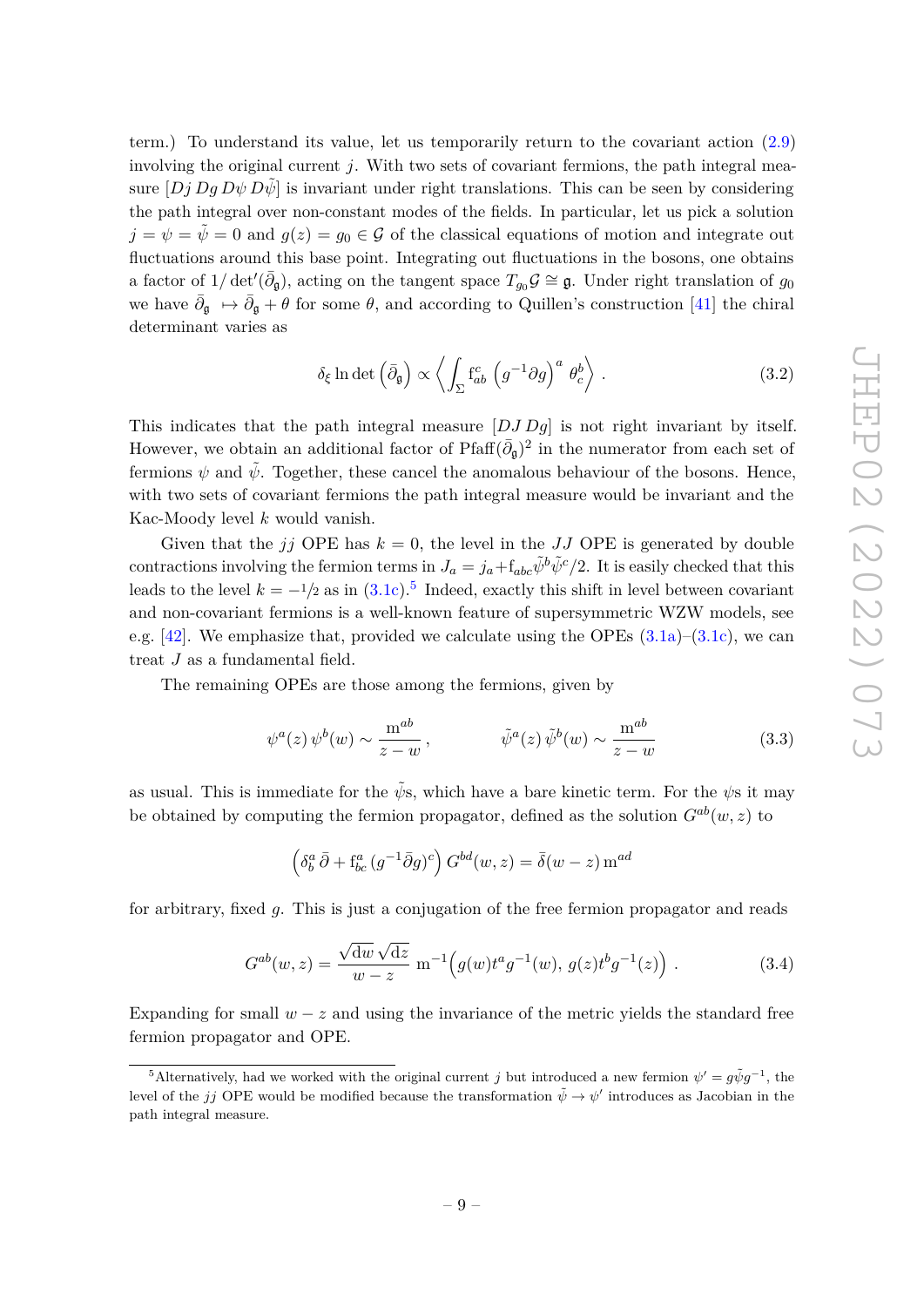## <span id="page-10-0"></span>**3.2 Einstein equations from OPEs of the currents**

With next consider OPEs between the currents  $(G, \tilde{G}, H)$ . In the case of the ambitwistor string on a generic curved background [\[28,](#page-36-10) [29\]](#page-36-11), this required a great deal of care. Firstly, various quantum (derivative) corrections had to be added to the currents of the classical theory in order to ensure they behaved correctly under target space diffeomorphisms at the quantum level. In the special case that the background is a Ricci-flat plane wave, [\[30\]](#page-36-12) showed that these derivative corrections vanish, greatly simplifying the quantum currents. We shall see that there is a similar simplification when the target is a group manifold.

We first note that, despite the fact that they are composite operators, provided the metric can be chosen so that  $m^{ab}\kappa_{ab} = 0$  the currents

$$
G = J \cdot \psi + \frac{1}{6} \operatorname{m}(\psi, [\psi, \psi]) , \qquad \tilde{G} = J \cdot \tilde{\psi} - \frac{1}{6} \operatorname{m}(\tilde{\psi}, [\tilde{\psi}, \tilde{\psi}]) \quad \text{and} \quad H = \frac{1}{2} \operatorname{m}^{-1}(J, J)
$$

are each free of normal ordering ambiguities. Put differently, if one defines them by point splitting the various terms, then in each case the limit in which the point splitting is removed both unambiguous and in fact finite without further subtractions. Freedom from normal ordering ambiguity is a strong indication that these currents are correct at the quantum level.

While the operators  $(G, \tilde{G}, H)$  may themselves be well-defined, it is not guaranteed that their OPEs yield the same  $SL(1|2)$  algebra we saw for the classical Poisson brackets, because such composite operators may have higher order poles in their OPEs. Any such higher order pole would be indicative of an anomaly, preventing us from gauging this  $SL(1|2)$ . A careful treatment<sup>[6](#page-10-1)</sup> using the OPEs of the previous section shows that

<span id="page-10-2"></span>
$$
G(z) G(w) \sim -\frac{1}{3} \frac{\kappa_{ab} \operatorname{m}^{ab}}{(z-w)^3} + \frac{2 H}{z-w},
$$
  
\n
$$
G(z) \tilde{G}(w) \sim 0,
$$
  
\n
$$
\tilde{G}(z) \tilde{G}(w) \sim -\frac{1}{3} \frac{\kappa_{ab} \operatorname{m}^{ab}}{(z-w)^3} + \frac{2 H}{z-w}.
$$
\n(3.5)

Thus the  $SL(1|2)$  worldsheet algebra is anomaly free iff

$$
\kappa_{ab} \,\mathrm{m}^{ab} = 0 \,. \tag{3.6}
$$

We have also checked that this condition is sufficient to ensure that

<span id="page-10-3"></span>
$$
G(z) H(w) \sim \tilde{G}(z) H(w) \sim H(z) H(w) \sim 0.
$$
\n(3.7)

In other words, we can gauge the worldsheet  $SL(1|2)$  algebra to form an ambitwistor string iff the group manifold  $\mathcal G$  admits a bi-invariant metric m such that the m-trace of the Killing form vanishes. At least for bosonic groups, this rules out the choice m  $\propto \kappa$ , so G cannot be simple.

<span id="page-10-1"></span><sup>&</sup>lt;sup>6</sup>All OPEs in this paper have been checked with the help of the MATHEMATICA software package Lambda [\[43\]](#page-37-4). Obtaining the OPEs [\(3.5\)](#page-10-2) uniquely fixes all the numerical coefficients in the classical currents.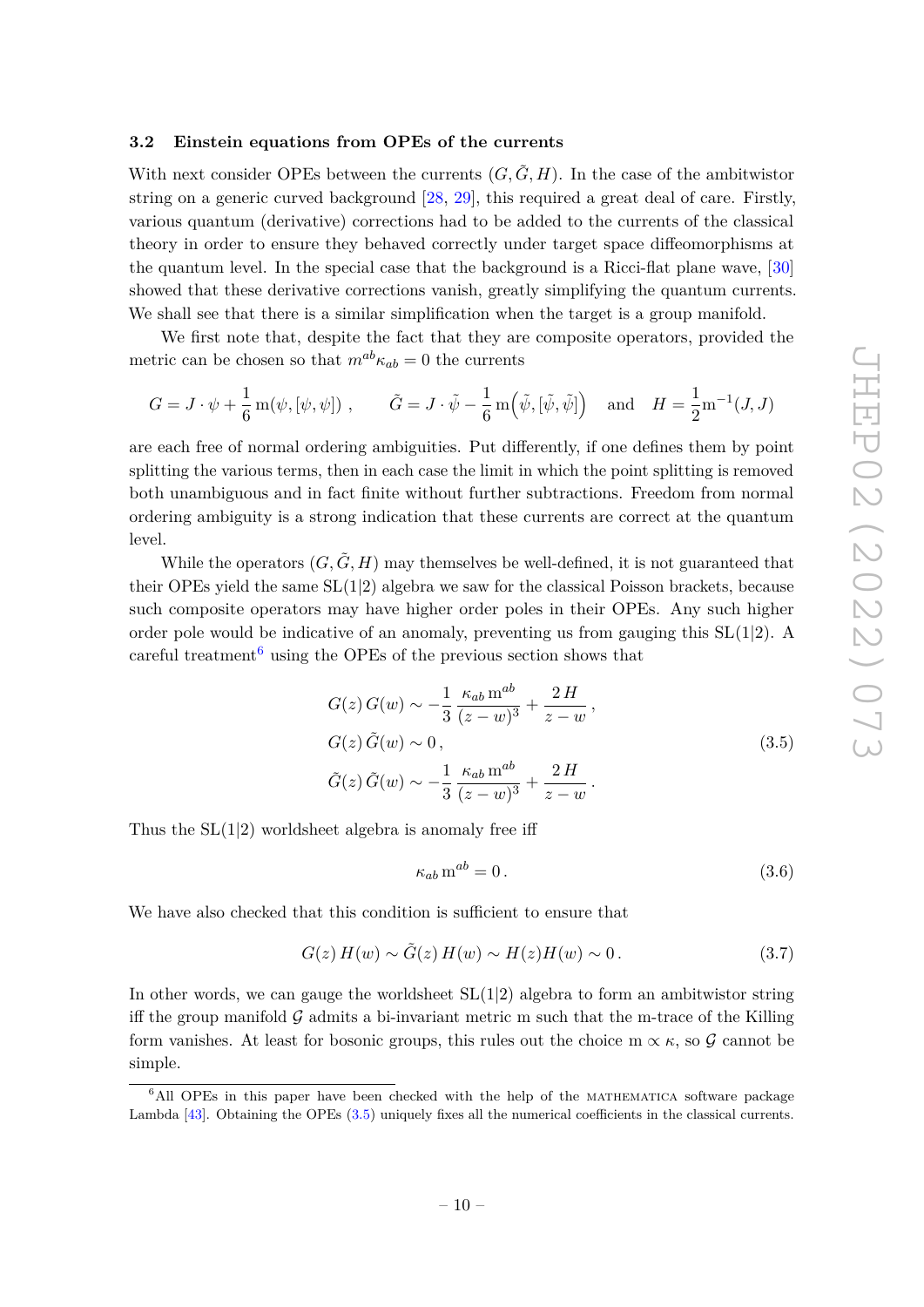In this paper, we will be interested in  $\mathcal{G} \cong SL(2,\mathbb{C}) \times SL(2,\mathbb{C})$ , which contains  $AdS_3 \times S^3$ as a real slice. Since this group possess two simple factors, it has two linearly independent bi-invariant metrics. These is most easily understood with the help of the isomorphism  $\mathfrak{sl}_2 \times \mathfrak{sl}_2 \cong \mathfrak{so}(4)$  in which every Lie algebra index is exchanged for an antisymmetric pair of auxiliary  $\mathfrak{so}(4)$  indices, i.e.  $t_a \mapsto t_{mn}$  with  $t_{mn} = -t_{nm}$ . A straightforward computation shows that the Killing form on  $\mathcal G$  is given by

$$
\kappa_{ab} \cong \eta_{mp} \eta_{nq} - \eta_{mq} \eta_{np} , \quad \text{with } a \simeq [mn], b \simeq [pq] \tag{3.8}
$$

in  $\mathfrak{so}(4)$  notation (see e.g. [\[44\]](#page-37-5)). The inequivalent  $\mathfrak{so}(4)$ -invariant metric is the Levi-Civita symbol  $\varepsilon_{mnpq}$ . Any linear combination of the Killing form and Levi-Civita symbol is a candidate for our background metric m*ab*, but we see that the worldsheet SL(1|2) current algebra is anomaly free iff we choose

$$
m_{ab} \cong \varepsilon_{mnpq} , \qquad \text{with } a \simeq [mn] \,, \ b \simeq [pq] \tag{3.9}
$$

(up to an overall scale). This structure is well known and has been used extensively to study conventional strings on  $AdS_3 \times S^3$  and plane waves of limits of  $AdS_p \times S^q$  [].

This condition also agrees with the calculations of  $[28, 29]$  $[28, 29]$  $[28, 29]$ , where the worldsheet  $SL(1|2)$ current algebra of an ambitwistor string on a generic curved manifold was shown to be anomaly free iff the NS-NS background obeyed the Einstein equations. These are

$$
R_{\mu\nu} - \frac{1}{4} H_{\mu\kappa\lambda} H_{\nu}^{\ \kappa\lambda} + 2 \nabla_{\mu} \nabla_{\nu} \Phi = 0, \qquad (3.10a)
$$

<span id="page-11-3"></span><span id="page-11-2"></span><span id="page-11-1"></span><span id="page-11-0"></span>
$$
\nabla_{\kappa} H^{\kappa}_{\ \mu\nu} - 2 H^{\kappa}_{\ \mu\nu} \nabla_{\kappa} \Phi = 0, \qquad (3.10b)
$$

$$
R + 4\nabla_{\mu}\nabla^{\mu}\Phi - 4\nabla_{\mu}\Phi\nabla^{\mu}\Phi - \frac{1}{12}H^2 = 0,
$$
\n(3.10c)

where  $R_{\mu\nu}$  is the Ricci tensor,  $H_{\mu\nu\kappa}$  the NS 3-form flux, and  $\Phi$  the dilaton. Notice that these equations do not include an explicit cosmological constant, but instead stabilize the geometry using the NS 3-form flux. On any group manifold it is simple to show that, in the Maurer-Cartan frame, the Riemann tensor

$$
R_{abc}{}^d = \frac{1}{4} \, \mathbf{f}_{ab}^e \, \mathbf{f}_{ec}^d \tag{3.11}
$$

and so is determined by the structure constants. This can be seen e.g. by evaluating  $[\nabla_a, \nabla_b] V_c \equiv R_{abc}^{\ \ d} V_d$ . (See appendix [A](#page-33-0) for a brief review of the relevant geometry of Lie groups.) Consequently, the Ricci tensor is proportional the Killing form,  $R_{ab} = -\frac{1}{4}$  $rac{1}{4} \kappa_{ab}$ . We emphasize that this holds irrespective of the choice of bi-invariant metric. Given that the  $AdS_3 \times S^3$  dilaton is constant in the Maurer-Cartan frame, from eqs.  $(3.10a)$  and  $(3.10b)$ we deduce the identification

$$
H_{abc} = -f_{abc} \tag{3.12}
$$

for the background NS three-form. Using these identifications, the Einstein equation [\(3.10\)](#page-11-2) and *B*-field equation [\(3.10b\)](#page-11-1) are satisfied automatically, whilst the dilaton equation [\(3.10c\)](#page-11-3) reduces to

$$
-\frac{1}{3}\kappa_{ab}\,\mathrm{m}^{ab}=0\tag{3.13}
$$

which is precisely the anomalous term in the OPEs  $(3.5)$ .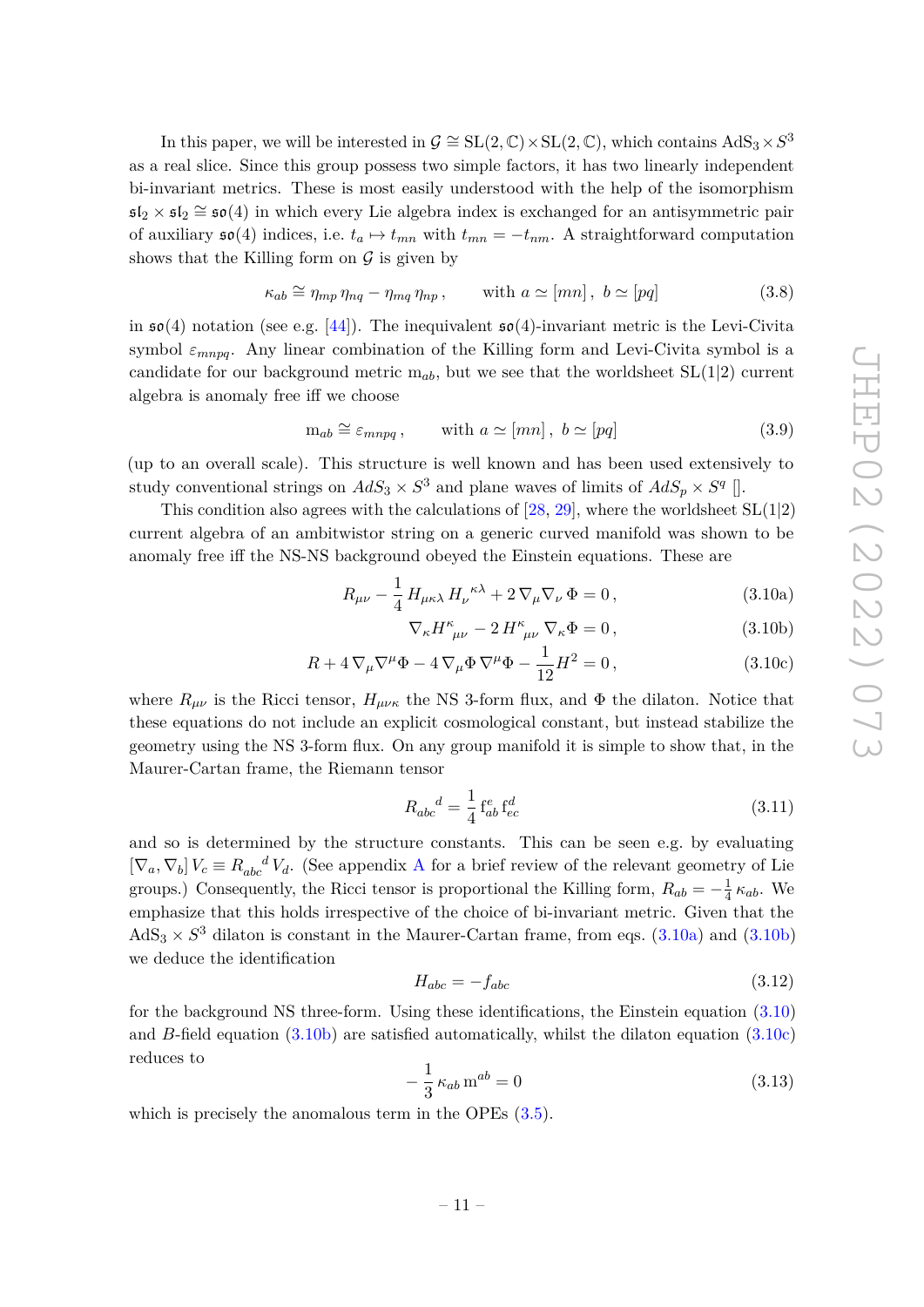Let us make a few remarks. Firstly, it is very striking that the current *H* can take such a simple form  $m^{-1}(J, J)/2$ , even when describing supergravity on a curved background. This simple form plays an important role in helping understanding the AdS scattering equations.

Next, notice our anomaly condition fixes m only upto an overall constant. The Einstein equations [\(3.10a\)](#page-11-0)–[\(3.10c\)](#page-11-3) are independent of this scaling, with the Einstein and *B*-field equations each being homogeneous of degree zero and the dilaton equation homogeneous of degree  $-1$  under  $m \to \lambda m$  for  $\lambda$  constant. Since  $H_{abc} = m_{ad} f_{bd}^c$  this shows that, unlike in full string theory, neither the *B*-field flux nor the AdS curvature scale are quantized in the ambitwistor string. In particular, the NS flux is unrelated to the Kac-Moody level. This is possible because the ambitwistor string describes pure supergravity, with no  $\alpha'$  or higher curvature corrections. Thus, the Newton constant sits in front of the entire target space supergravity action. Classically, there is no preferred Planck scale. Finally, the condition  $m^{ab}\kappa_{ab} = 0$  can be recast as the statement that the dual Coxeter number of G must vanish. It would certainly be very interesting to study ambitwistor strings on either cosets or supergroups for which the dual Coxeter number vanishes.

Finally, we note that we can move between the right- and left-Cartan frames by defining fields  $J_L = gJg^{-1}$ ,  $\psi_L = g\psi g^{-1}$  and  $\tilde{\psi}_L = g\tilde{\psi}g^{-1}$ . Since we transform both sets of fermions, changing variables  $(J, \psi, \tilde{\psi}) \mapsto (J_L, \psi_L, \tilde{\psi}_L)$  introduces no Jacobian in the path integral measure. In terms of the new fields, the action [\(2.11\)](#page-6-2) becomes

$$
\int_{\Sigma} J_L \cdot \bar{\partial} g \, g^{-1} + \frac{1}{2} m(\psi_L, \bar{\partial}\psi_L) + \frac{1}{2} m(\tilde{\psi}_L, \bar{D}\tilde{\psi}_L) \,, \tag{3.14}
$$

where  $\bar{D}\tilde{\psi}_L = \bar{\partial}\tilde{\psi}_L - [\bar{\partial}g g^{-1}, \tilde{\psi}_L]$ . In particular, the roles of the fermions have switched, with  $\psi_L$  now having trivial OPE with  $J_L$ , whilst  $J_L$  transforms  $\tilde{\psi}_L$ . The currents  $(G, \tilde{G}, H)$ take the same form in terms of the left fields as before, so again the role of  $G$  and  $\tilde{G}$  is switched. We see that this is just the same as switching the sign of  $f_{ab}^c$ , which is indeed a parity transform. The type II model is thus invariant under parity transformations.

#### <span id="page-12-0"></span>**3.3 The Virasoro algebra**

We now consider the Virasoro algebra generated by the stress tensor  $(2.16)$ . We find that, as expected, the currents  $(2.13a)$  transform as primary operators with weights  $h = 3/2$ . whilst *H* transforms as a primary of weight  $h = 2$ . On the other hand, the *TT* OPE is

$$
T(z)T(w) \sim \frac{1}{2} \frac{3d}{(z-w)^4} + \frac{2T(w)}{(z-w)^2} + \frac{\partial T(w)}{z-w}
$$
(3.15)

where *d* is the complex dimension of the target space. There is no antiholomorphic stress tensor or Virasoro algebra in this chiral worldsheet theory.

After BRST quantization, the stress tensor receives a further contribution from the ghost sector. We introduce the usual (*b, c*) ghosts for worldsheet diffeomorphisms generated by *T*, and a further fermionic ghost system  $(\tilde{b}, \tilde{c})$  associated to transformations generated by *H*. We also introduce two pairs of bosonic ghosts  $(\beta, \gamma)$  and  $(\tilde{\beta}, \tilde{\gamma})$  associated to gauging of the fermionic currents *G* and  $\tilde{G}$ , respectively. We stress that, as always in the ambitwistor string, all these ghosts are holomorphic. Specifically, we have

$$
c, \tilde{c} \in \Pi \Omega^0(\Sigma, T_{\Sigma}), \quad b, \tilde{b} \in \Pi \Omega^0(\Sigma, K_{\Sigma}^2), \quad \gamma, \tilde{\gamma} \in \Omega^0(\Sigma, T_{\Sigma}^{1/2}) \quad \text{and} \quad \beta, \tilde{\beta} \in \Omega^0(\Sigma, K_{\Sigma}^{3/2}).
$$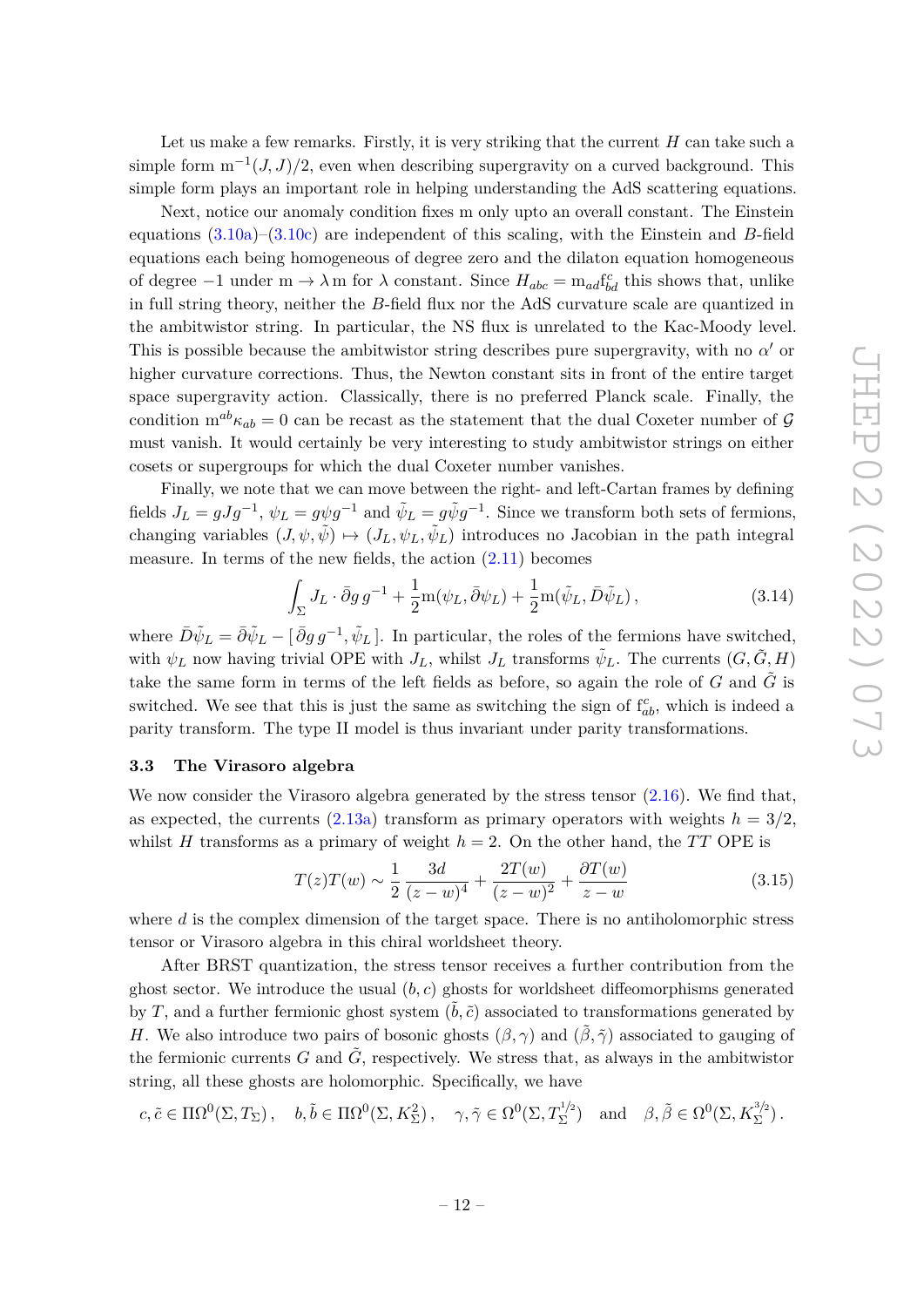The BRST operator is

<span id="page-13-2"></span>
$$
Q = \oint c(T_{\rm m} + T_{\rm gh}) + \tilde{c}H + \gamma G + \tilde{\gamma}\tilde{G} + \frac{1}{2}\tilde{b}(\gamma^2 + \tilde{\gamma}^2)
$$
(3.16)

where the  $\tilde{b}(\gamma^2 + \tilde{\gamma}^2)$  term reflects the structure of the SL(1|2) algebra and where

$$
T_{\rm gh} = -2b\,\partial c - \partial b\,c - 2\tilde{b}\,\partial \tilde{c} - \partial \tilde{b}\,\tilde{c} + \frac{3}{2}\beta\,\partial \gamma + \frac{1}{2}\partial \beta\,\gamma + \frac{3}{2}\tilde{\beta}\,\partial \tilde{\gamma} + \frac{1}{2}\partial \tilde{\beta}\,\tilde{\gamma}
$$
(3.17)

is the stress tensor for the ghosts.

Including the ghost contribution, the central charge in the Virasoro algebra is shifted by −26 for each pair  $(b, c)$  and  $(\tilde{b}, \tilde{c})$ , and shifted by +11 for each pair  $(\beta, \gamma)$  and  $(\tilde{\beta}, \tilde{\gamma})$ . Altogether this yields a central charge

$$
c = 3d - 26 - 26 + 11 + 11 = 3(d - 10).
$$
\n(3.18)

This is expected since Type II ambitwistor strings describe *d* = 10 supergravity. Our  $SL(2,\mathbb{C}) \times SL(2,\mathbb{C})$  group manifold makes up only six dimensions, so we must include a further chiral CFT of  $c = 12$ . The simplest possibility is a chiral CFT describing an internal Ricci flat four-manifold *M* (again complexified), so that the target space has a real slice  $AdS_3 \times S^3 \times M$ . The fields of this internal CFT will modify the form of the currents *G*,  $\tilde{G}$ and *H*. However, in this paper we will focus on states that are independent of the internal CFT, in which case the internal fields simply decouple and can be ignored for the purposes of computations at genus zero.

To summarize the results of this section, the type II ambitwistor string has a BRST operator [\(3.16\)](#page-13-2) which is nilpotent on the target space  $AdS_3 \times S^3 \times M$  with *M* a Ricci flat four-manifold and where the metric m on  $AdS_3 \times S^3$  is  $m_{ab} = \varepsilon_{[mn][pq]}$ , and with  $AdS_3 \times S^3$ supported by NS flux.

#### <span id="page-13-0"></span>**4 Vertex operators**

In full string theory on  $AdS_3 \times S^3$ , constructing the spectrum of states requires a careful consideration of the integrable representations of affine  $SL(2,\mathbb{R}) \times SU(2)$ , spectral flow. and an understanding of which of these integrable representations obey the Virasoro (and no-ghost) constraints [\[45\]](#page-37-6). In the ambitwistor case, matters are considerably simpler due to the fact that the *gg* OPE is trivial. Since the complete background consistency conditions were equivalent to the statement that the metric m obeys the  $AdS_3 \times S^3$  supergravity equations with pure NS flux, it will be no surprise that the vertex operators correspond to linearized supergravity states fluctuating around this background. As in the flat space ambitwistor string, the linearized field equations come from requiring the vertex operators have no double pole with the current *H*, rather than from any condition of the Virasoro algebra. Let us now see this explicitly.

# <span id="page-13-1"></span>**4.1 NS vertex operators**

In this paper, we restrict attention to vertex operators in the NS sector. We first impose a 'GSO projection' by gauging the  $\mathbb{Z}_2 \times \mathbb{Z}_2$  symmetry given by  $\psi \to -\psi$  and  $\tilde{\psi} \to -\tilde{\psi}$ .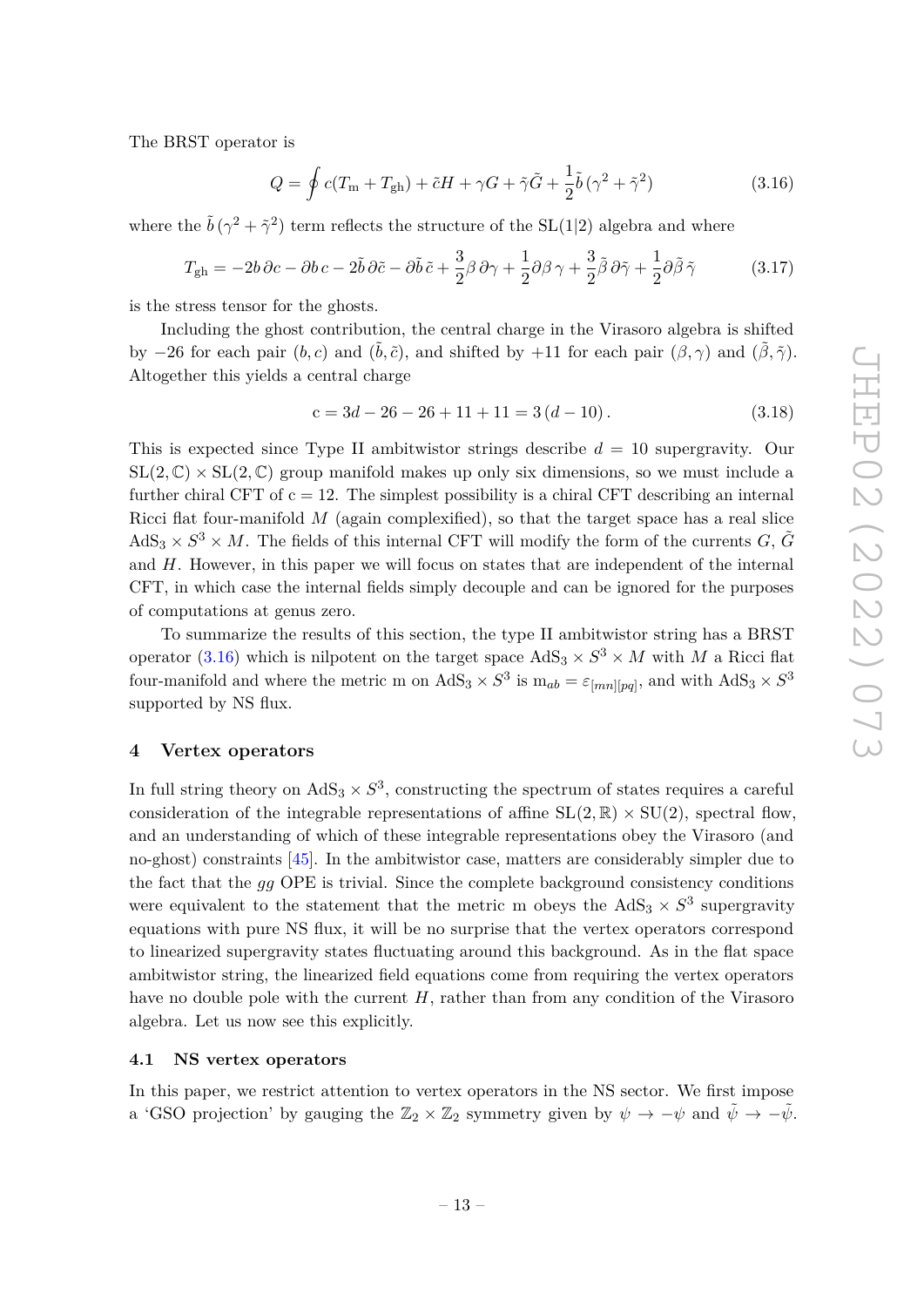(See [\[46\]](#page-37-7) for a consideration of the additional, non-unitary states that enter the ambitwistor string if this projection is not imposed.) Then, similar to the RNS string in flat space, fixed vertex operators take the form

<span id="page-14-1"></span>
$$
U = c \tilde{c} \delta(\gamma) \delta(\tilde{\gamma}) \psi^a \tilde{\psi}^b V_{ab}(g) , \qquad (4.1)
$$

where  $V_{ab}(q)$  is (the pullback to  $\Sigma$  of) a second rank tensor on the group manifold  $\mathcal{G}$ . These are the fixed vertex operators at 'picture number'<sup>[7](#page-14-0)</sup>  $(-1, -1)$ , the picture number on account of the  $\delta(\gamma)$   $\delta(\tilde{\gamma})$  factor. Note that, because the *gg* OPE is trivial, these vertex operators do not require normal ordering. This makes them significantly easier to construct than in full string theory. In particular,  $V_{ab}(g)$  always transforms as a worldsheet scalar, unlike a usual WZW model for which the worldsheet conformal weight depends on the representation. Consequently, [\(4.1\)](#page-14-1) is itself a worldsheet scalar and so is annihilated by the part of the BRST operator depending on the stress tensor.

On the other hand, there are non-trivial OPEs between  $U$  and the  $SL(1|2)$  charges  $G, \hat{G}, H$ . For the vertex operator to be BRST closed, we require that there are no double poles in these OPEs. This imposes the constraints

$$
e^{b} V_{ab} = 0, \qquad e^{a} V_{ab} - f_{b}^{ac} V_{ac} = 0, \qquad (4.2a)
$$

$$
e^{2} V_{ab} - 2 f_{b}^{cd} e_{c} V_{ad} + \kappa_{b}^{c} V_{ac} = 0 \tag{4.2b}
$$

on the tensor field  $V_{ab}$ . Here,  $e_a \equiv e_a^{\mu} \partial_{\mu}$  is a vector field acting on  $V_{ab}$  component-wise, so the first two constraints above are first order differential equations, whilst the second line is a second order equation. We can translate these constraints into a more familiar form with the help of the relation  $(A.8)$  between the structure constants and the connection. Doing so yields

$$
\nabla^a V_{ab} = \frac{1}{2} f_b^{ac} V_{ac} , \qquad \nabla^a V_{ba} = \frac{1}{2} f_b^{ac} V_{ac} , \qquad (4.3a)
$$

$$
\nabla^2 V_{ab} + \mathbf{f}_a^{cd} \nabla_c V_{db} + \frac{1}{4} \left( \kappa_a^c V_{cb} + \kappa_b^c V_{ac} \right) + \frac{1}{2} \mathbf{f}_{ac}^d \mathbf{f}_b^{ce} V_{de} = 0, \qquad (4.3b)
$$

where  $\nabla_a \equiv e_a^{\mu} \nabla_{\mu}$  is the Levi-Civita connection of m in the Maurer-Cartan frame.

We decompose the tensor *Vab* as

<span id="page-14-3"></span><span id="page-14-2"></span>
$$
V_{ab} = \delta G_{ab} + \delta B_{ab} + \mathbf{m}_{ab} \, \delta \Phi \,, \tag{4.4}
$$

into its symmetric, anti-symmetric and trace parts. Then the first order equations [\(4.3a\)](#page-14-2) become the de Donder gauge condition on  $\delta G$  in the presence of a background NS three-form. together with the transversality condition  $\nabla^a \delta B_{ab} = 0$ . The second order equation [\(4.3b\)](#page-14-3) decomposes as the linearizations of the supergravity equations  $(3.10a)-(3.10c)$  $(3.10a)-(3.10c)$  $(3.10a)-(3.10c)$  so vertex operators with  $(\delta q, \delta b, \delta \phi)$  describe on-shell fluctuations in the metric, *B*-field and dilaton. There are no further  $\mathbb{Z}_2 \times \mathbb{Z}_2$ -invariant vertex operators in the NS<sup>2</sup> sector of the BRST cohomology, unless we allow dependence on the internal CFT describing *M*.

<span id="page-14-0"></span><sup>&</sup>lt;sup>7</sup>We borrow the same terminology as used in the RNS string, though we again caution the reader that the worldsheet theory of the type II ambitwistor string is really an  $SL(1|2)$  gauge theory. In particular, it does not live on a super Riemann surface. See e.g. [\[47\]](#page-37-8) for a clear discussion of picture number.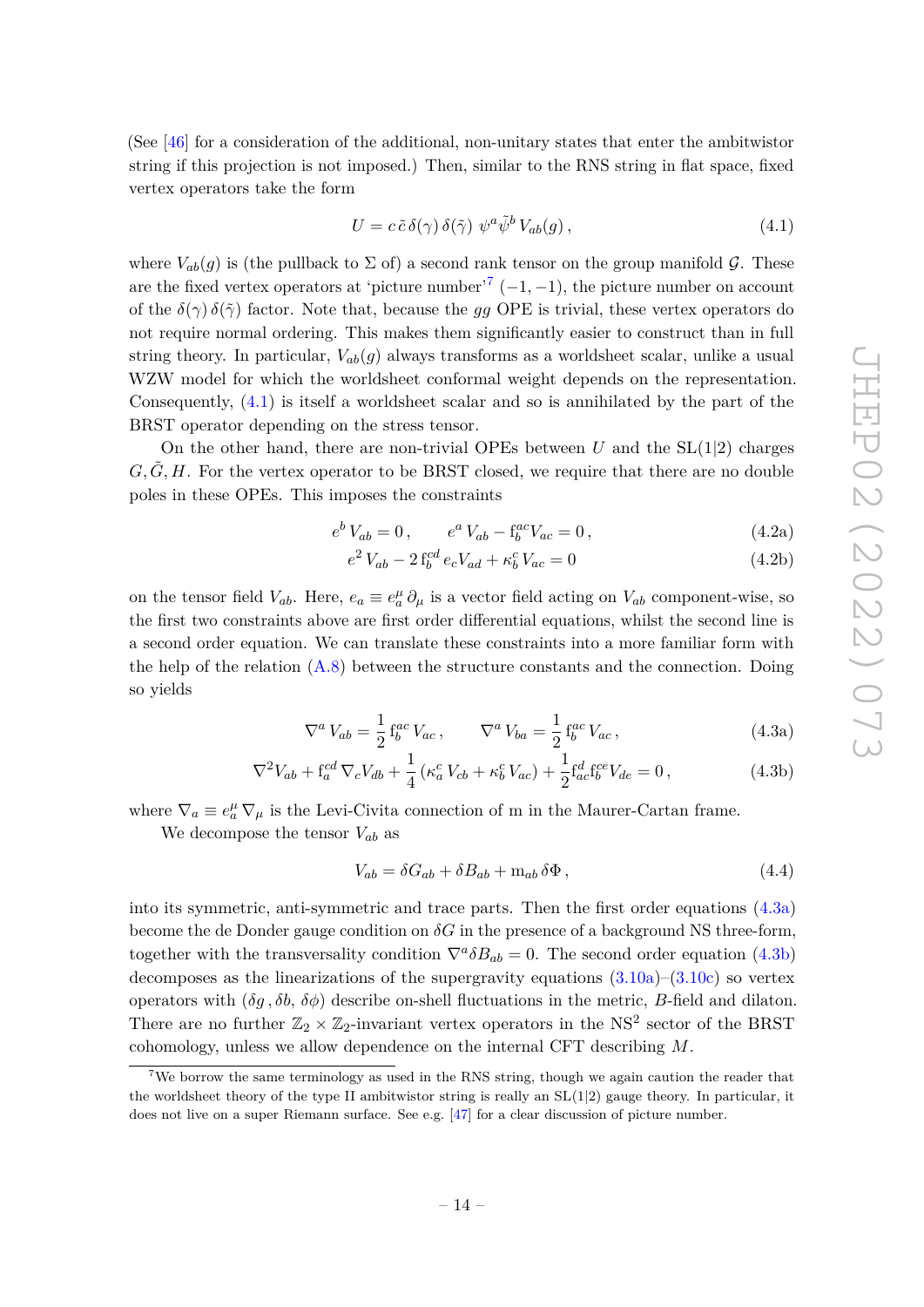This shows that the exact spectrum of our model encodes on-shell supergravity fluctuations around the  $AdS_3 \times S^3$  background.<sup>[8](#page-15-1)</sup> As in the ambitwistor string on flat space, there is no Regge trajectory here; the spectrum is pure supergravity, with no higher string states.<sup>[9](#page-15-2)</sup> This reflects the fact that the *exact* background consistency conditions were just the Einstein equations, with no  $\alpha'$  or higher derivative corrections.

## <span id="page-15-0"></span>**4.2 Bulk-to-boundary propagators on AdS<sup>3</sup>**

To compute boundary correlation functions in AdS/CFT, it is natural to take the external states of the AdS scattering process to be bulk-to-boundary propagators. These are *L* 2 normalizable solutions of the linearized equations of motion (without source term) that asymptote to a Dirac *δ*-function on the boundary of AdS [\[48–](#page-37-9)[50\]](#page-37-10) and are the natural analogue of plane waves for scattering in AdS. We describe their construction for the  $AdS_3$ factor alone, neglecting Kaluza-Klein modes from the *S* 3 . See e.g. [\[45,](#page-37-6) [49,](#page-37-11) [51–](#page-37-12)[55\]](#page-37-13) for vertex operators describing AdS<sup>3</sup> bulk-to-boundary propagators in full string theory.

Bulk-boundary propagators are most easily expressed by describing AdS<sup>3</sup> using coordinates  $(\gamma, \tilde{\gamma}, \phi)$ , with metric given by<sup>[10](#page-15-3)</sup>

<span id="page-15-6"></span>
$$
ds^2 = d\phi^2 + e^{2\phi} d\gamma d\tilde{\gamma}.
$$
\n(4.5)

in units where the curvature scale is 1. The identification with SL(2) is provided by

<span id="page-15-4"></span>
$$
g(\phi, \gamma, \tilde{\gamma}) = e^{\phi} \begin{pmatrix} \gamma \tilde{\gamma} + e^{-2\phi} & \tilde{\gamma} \\ \gamma & 1 \end{pmatrix} \in SL(2).
$$
 (4.6)

This matrix satisfies  $\det g = 1$  identically, and the Cartan frame can be computed explicitly via the definition  $e^a_\mu = (g^{-1}\partial_\mu g)^a$ . In these coordinates, the boundary of AdS<sub>3</sub> corresponds to  $\phi \rightarrow \infty$ . After discarding an infinite overall constant, eq. [\(4.6\)](#page-15-4) shows that the boundary is parametrized by matrices of the form

<span id="page-15-5"></span>
$$
h = \begin{pmatrix} x \tilde{x} & \bar{x} \\ x & 1 \end{pmatrix} = \begin{pmatrix} \tilde{x} \\ 1 \end{pmatrix} \otimes (x, 1) , \qquad (4.7)
$$

Since we have stripped away an infinite factor, the overall scale of *h* is not well defined. The boundary of  $AdS_3$  may thus be characterized as

$$
\partial AdS_3 = \left\{ h \in \text{Mat}_{2 \times 2} \mid \det h = 0, \ h \sim r h \right\} \tag{4.8}
$$

for *r* a non-zero constant. (This scaling is fixed in  $(4.7)$  so that  $h_{22} = 1$ .) The determinant condition and scaling redundancy of *h* means it contains two degrees of freedom.

<span id="page-15-1"></span><sup>&</sup>lt;sup>8</sup>We expect to find the full supergravity spectrum by also including Ramond sectors for each pair of fermions  $\psi$ ,  $\psi$ .

<span id="page-15-2"></span><sup>9</sup>Of course, if we allow our vertex operators to depend on the internal CFT describing a Ricci flat four-manifold  $M$ , we expect towers of Kaluza-Klein states coming from compactifying  $d = 10$  supergravity on *M*.

<span id="page-15-3"></span><sup>&</sup>lt;sup>10</sup>The coordinates  $\gamma$ ,  $\tilde{\gamma}$  should not be confused with the worldsheet ghosts! Which is meant should be clear from the context.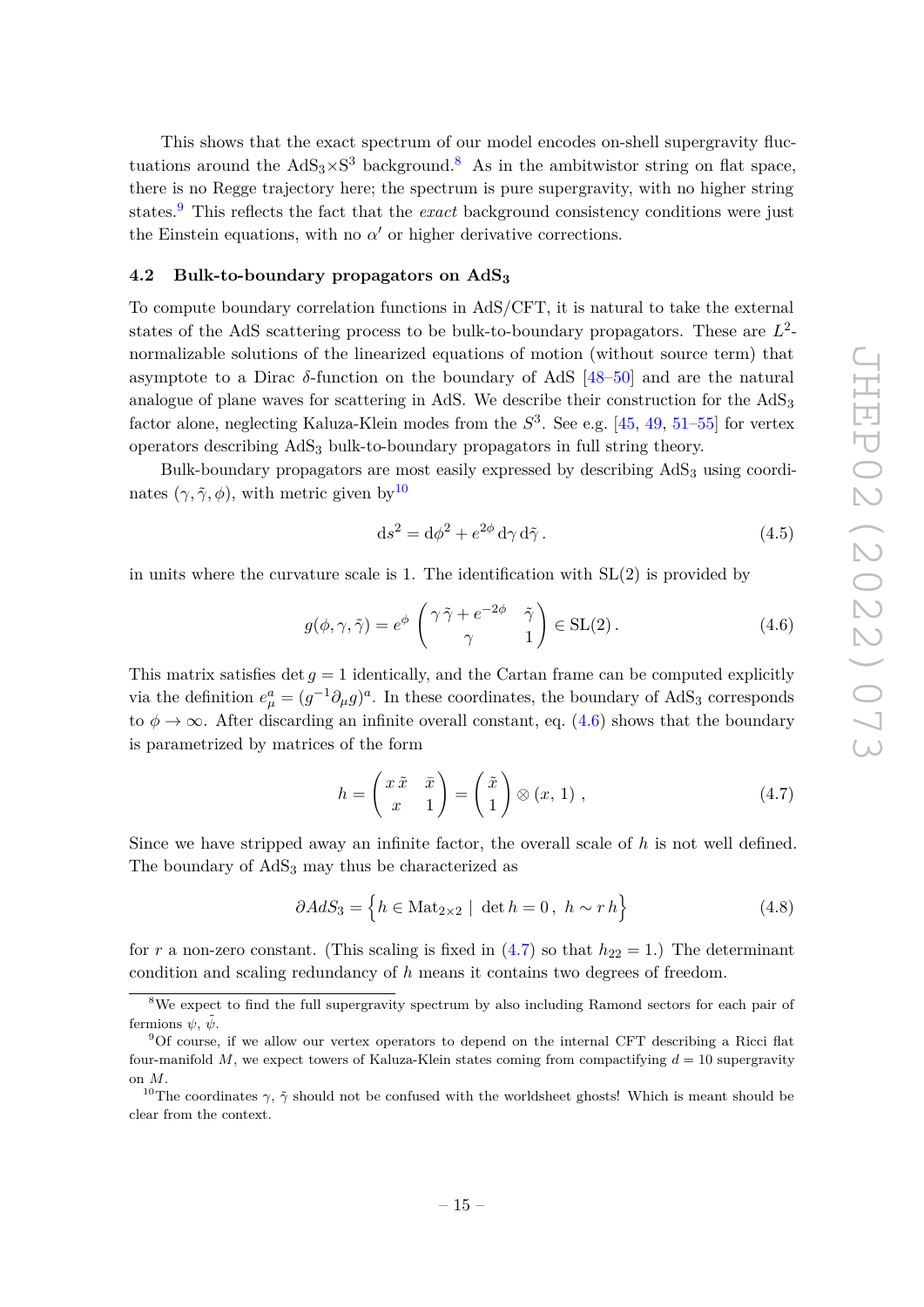Borrowing notation from spinor helicity variables in four dimensions, we can describe a boundary point as

<span id="page-16-1"></span><span id="page-16-0"></span>
$$
h = |\tilde{\lambda}| \langle \lambda| \tag{4.9}
$$

where  $|\tilde{\lambda}|$  and  $|\lambda\rangle$  are a pair of two-component projective spinors. Note that, since the overall scale of *h* is meaningless,  $|\lambda\rangle$  and  $|\tilde{\lambda}|$  must be taken to scale independently here (unlike in four dimensional flat space). These rescalings tell us the boundary conformal weights  $(\Delta, \Delta)$  of any expression, and they provide powerful constraints on AdS amplitudes. In this way,  $|\lambda\rangle$  and  $|\lambda|$  have a dual role as boundary coordinates and representation labels [\[56–](#page-37-14)[60\]](#page-38-0). In particular, the boundary inherits the full  $SL(2) \times SL(2)$  symmetry of left- and right-translations, which correspond to holomorphic  $\times$  antiholomorphic boundary conformal transformations. In our conventions, the translations  $g \mapsto g_L g g_R$  act as

$$
|\lambda\rangle \mapsto g_R^{-1}|\lambda\rangle, \qquad \langle \lambda | \mapsto \langle \lambda | g_R \qquad (4.10a)
$$

$$
[\tilde{\lambda}] \mapsto g_L[\tilde{\lambda}], \qquad [\tilde{\lambda}] \mapsto [\tilde{\lambda}] g_L^{-1} \qquad (4.10b)
$$

on the boundary spinor coordinates.  $(4.10a)$ – $(4.10b)$  ensure that  $\langle \lambda \lambda' \rangle$ ,  $[\tilde{\lambda} \tilde{\lambda}']$ ,  $[\tilde{\lambda}|g|\lambda\rangle$ and  $\langle \lambda | g^{-1} | \tilde{\lambda}$  are each invariant under simultaneous global transformations of the bulk and boundary.

In the ambitwistor string, the target space  $\mathcal G$  is initially a complex Lie group, so *a priori* we must take the coordinates  $(\phi, \gamma, \tilde{\gamma})$  to be independent complex numbers, treating [\(4.5\)](#page-15-6) as a holomorphic metric (the complexification of the real  $AdS<sub>3</sub>$  metric). Likewise, the 'boundary' here is really the complexification  $\mathbb{CP}^1 \times \mathbb{CP}^1$  of the  $S^2$  boundary of real AdS<sub>3</sub>, so  $|\lambda\rangle$  and  $|\tilde{\lambda}|$  are independent complex spinors. Taking the chiral path integral over an integration cycle that selects a real form of AdS will also require a reality condition on the boundary data.

Using this notation, the basic bulk-to-boundary propagator for a scalar field dual to an operator in the boundary CFT of conformal weight  $(\Delta, \Delta)$  is the well-known expression [\[48,](#page-37-9) [61\]](#page-38-1)

<span id="page-16-2"></span>
$$
\Phi_{\Delta}(g) = \frac{\mathcal{C}_{\Delta}}{[\tilde{\lambda}|g|\lambda\rangle^{\Delta}} = \mathcal{C}_{\Delta} \left( \frac{e^{-\phi}}{e^{-2\phi} + (\gamma - x)(\tilde{\gamma} - \tilde{x})} \right)^{\Delta}, \tag{4.11}
$$

where  $g \in SL(2)$  and where the normalization constant

$$
C_{\Delta} = \frac{1}{\pi} \frac{\Gamma(\Delta)}{\Gamma(\Delta - 1)}
$$

is chosen to ensure  $\int_{AdS_3} |\Phi_{\Delta}(g)|^2 d^3 g = 1$ . It is well-known that  $\Phi_{\Delta}(g)$  satisfies the linearized equation of motion  $(\nabla^2 - m_\Delta^2) \Phi_\Delta = 0$  for a scalar field of mass  $m_\Delta^2 = \Delta(\Delta - 2)$ .

For our vertex operators we require the bulk-to-boundary propagators of supergravity states. We will focus on the graviton itself. In  $AdS<sub>3</sub>$  there are two graviton states, dual to the anti-holomorphic and holomorphic stress tensors of the boundary  $CFT<sub>2</sub>$ . To describe them, we introduce the polarization vectors

$$
\epsilon_a = \langle \lambda | t_a | \lambda \rangle \quad \text{and} \quad \bar{\epsilon}_a(g) = [\tilde{\lambda} | g^{-1} t_a g | \tilde{\lambda}], \tag{4.12}
$$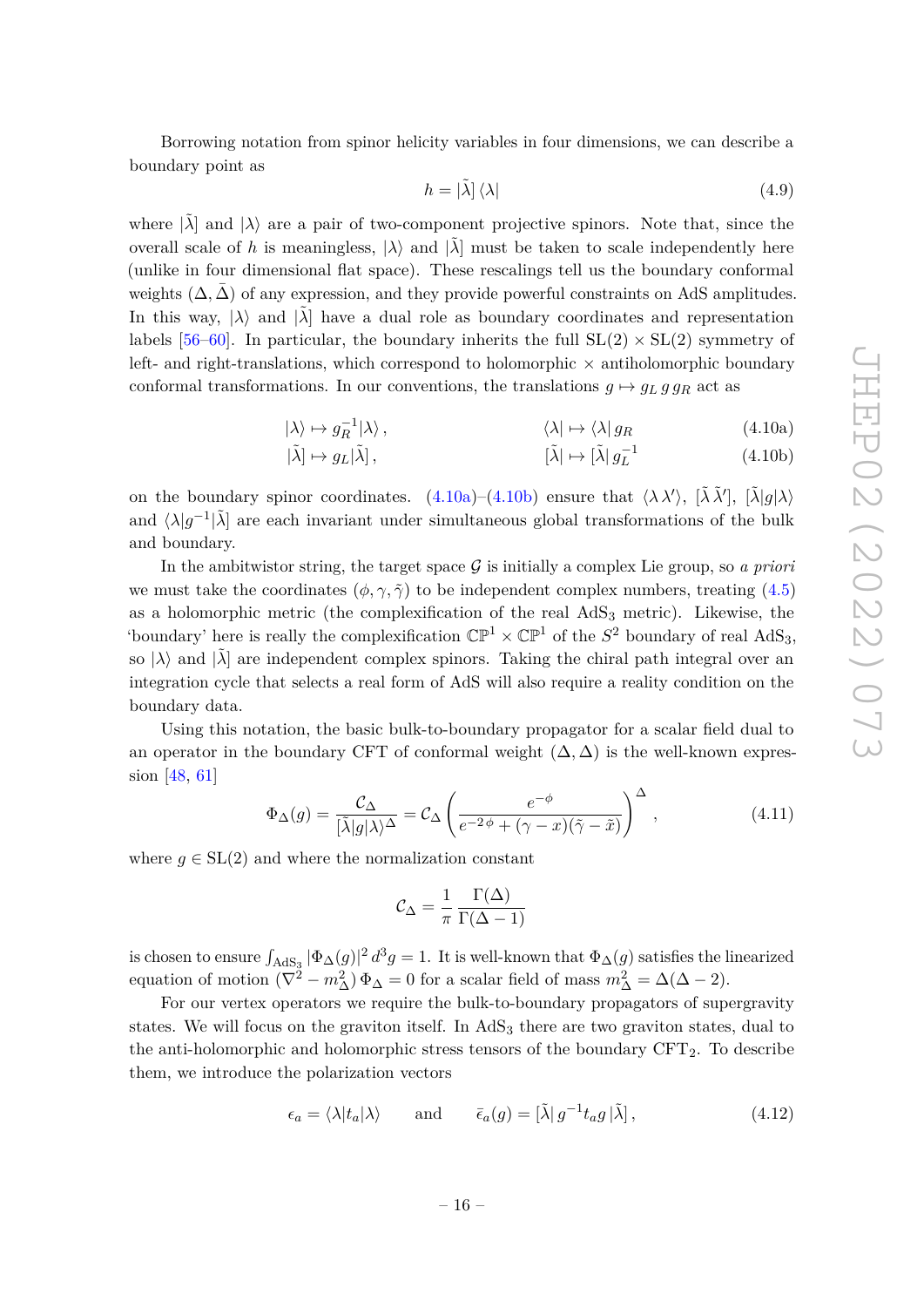where  $t_a$  are our basis of  $\mathfrak{sl}_2$ . Notice that, via  $(4.10a)-(4.10b)$  $(4.10a)-(4.10b)$  $(4.10a)-(4.10b)$ , both  $\epsilon_a$  and  $\bar{\epsilon}_a(g)$  transform in the adjoint under right-translations and are invariant under left-translations. This is appropriate as our linearized Einstein equations were written in the Cartan frame, and explains why the polarization tensor  $\bar{\epsilon}_a(g)$  must be taken to depend on the bulk coordinate g. (Of course, we could have worked with opposite conventions throughout.) To be completely explicit, if we choose the basis

$$
t_0 = \frac{1}{2} \begin{pmatrix} 1 & 0 \\ 0 & -1 \end{pmatrix}, \qquad t_+ = \begin{pmatrix} 0 & 1 \\ 0 & 0 \end{pmatrix}, \qquad t_- = \begin{pmatrix} 0 & 0 \\ 1 & 0 \end{pmatrix}
$$

and write  $\langle \lambda | = (1, -x)$  and  $[\tilde{\lambda}] = (1, -\tilde{x})$  in terms of inhomogeneous coordinates on the boundary sphere, then

$$
\psi(x, z) \equiv \epsilon_a \psi^a(z) = \langle \lambda | \psi | \lambda \rangle = \psi^+ + x \psi^0 - x^2 \psi^- \tag{4.13a}
$$

while

$$
\psi(\tilde{x}, z) \equiv \bar{\epsilon}_a(g) \psi^a(z) = [\tilde{\lambda} | g^{-1} \psi g | \tilde{\lambda}]
$$
  
=  $(g^{-1} \psi g)^+ + \tilde{x} (g^{-1} \psi g)^0 - \tilde{x}^2 (g^{-1} \psi g)^-\,.$  (4.13b)

These expressions may be commonly found in the literature (see e.g. [\[51\]](#page-37-12)). Using the  $\mathfrak{sl}_2$ completeness relations, these polarization tensors can be seen to obey

$$
\epsilon^{(i)} \cdot \epsilon^{(j)} = \langle i \, j \rangle^2 \,, \qquad \qquad \bar{\epsilon}^{(i)} \cdot \bar{\epsilon}^{(j)} = [i \, j]^2
$$

for any pair of boundary points  $|i|\langle i|$  and  $|j|\langle j|$ . In particular,  $\epsilon^{(i)} \cdot \epsilon^{(i)} = \bar{\epsilon}^{(i)} \cdot \bar{\epsilon}^{(i)} = 0$ .

Using these polarization tensors, the two graviton bulk-to-boundary propagators may be expressed as  $[50, 51]$  $[50, 51]$  $[50, 51]$ 

$$
\delta G_{ab}^+ = \epsilon_a \epsilon_b \Phi_4(g) \quad \text{and} \quad \delta G_{ab}^- = \bar{\epsilon}_a(g) \bar{\epsilon}_b(g) \Phi_4(g) , \qquad (4.14)
$$

respectively, where  $\Phi_4(g) = 1/[\tilde{\lambda}|g|\lambda)^4$  as in [\(4.11\)](#page-16-2). It is readily shown that  $\delta g_{ab}^{\pm}$  each satisfy both the transversality constraints  $(4.3a)$  and linearized Einstein equation  $(4.3b)$ , again by using  $(A.8)$  and the  $\mathfrak{sl}_2$  completeness relation. These vertex operators depend on the boundary point  $|\lambda\rangle\langle\lambda|$  both through the polarization tensors as well as through  $\Phi_4(q)$ . This will be important when we come to compute correlation functions. We see that  $\delta G^+$  has homogeneity  $(0, -4)$  under scalings of  $(\lambda, \tilde{\lambda})$ , while  $\delta G^-$  instead has homogeneity  $(-4, 0)$ . We can equivalently consider the combinations  $\delta G^+$   $[\tilde{\lambda} d\tilde{\lambda}]^2$  and  $\delta G^ \langle \lambda d\lambda \rangle^2$  which are weightless, but now transform as antiholomorphic and holomorphic quadratic differentials on the boundary. This is as expected for the antiholomorphic and holomorphic boundary stress tensors.

To summarize, the picture  $(-1, -1)$  vertex operators for the two AdS<sub>3</sub> bulk-to-boundary graviton propagators are

$$
U^{+} = c \tilde{c} \delta(\gamma) \delta(\tilde{\gamma}) \frac{\epsilon \cdot \psi \epsilon \cdot \tilde{\psi}}{[\tilde{\lambda}|g|\lambda)^{4}}
$$
  
\n
$$
U^{-} = c \tilde{c} \delta(\gamma) \delta(\tilde{\gamma}) \frac{\bar{\epsilon}(g) \cdot \psi \bar{\epsilon}(g) \cdot \tilde{\psi}}{[\tilde{\lambda}|g|\lambda)^{4}}
$$
\n(4.15)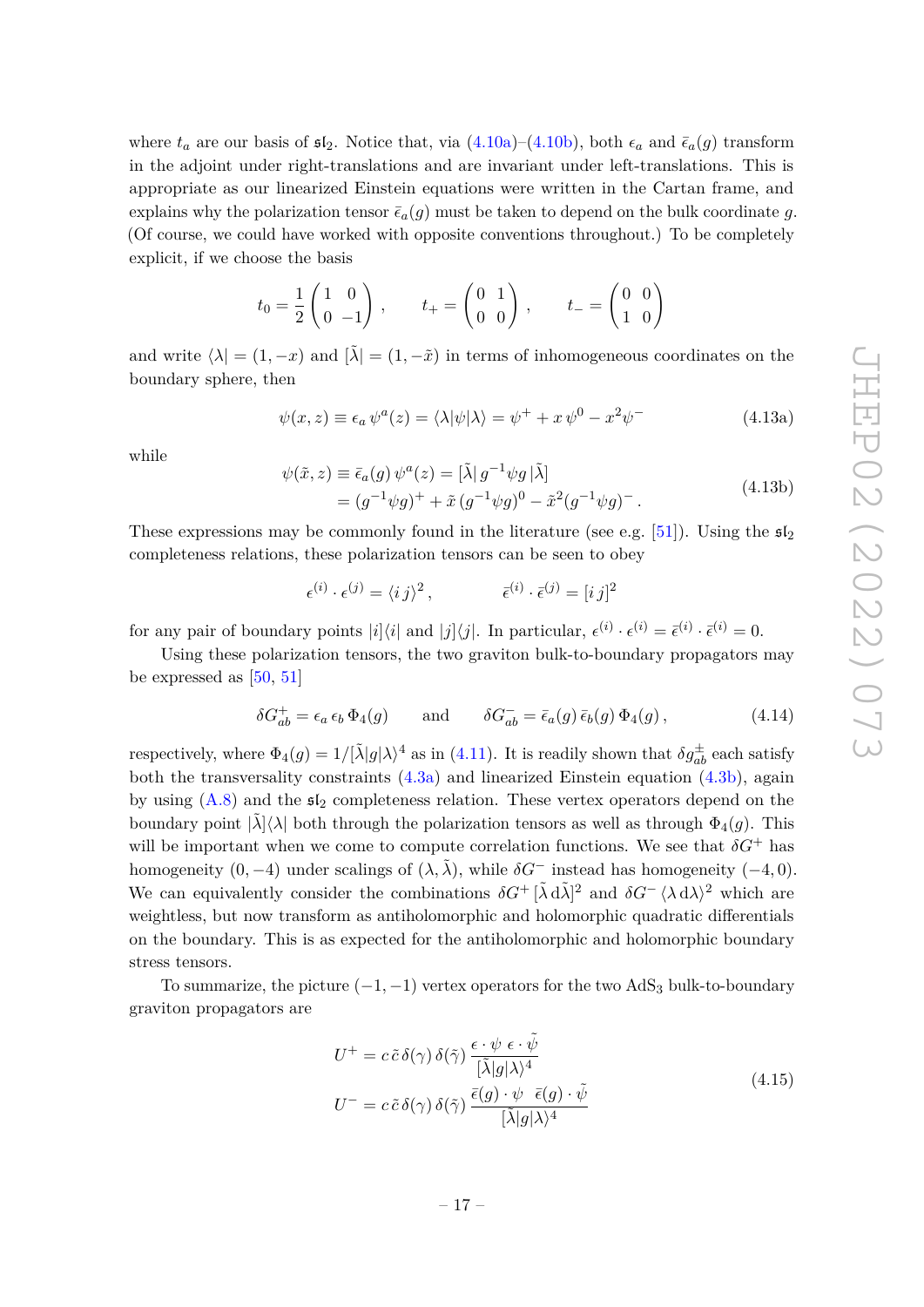where  $g$  now represents the worldsheet field. We stress again that, unlike in flat space. the vertex operator for  $\delta G^-$  depends on *g* through the polarization tensor  $\bar{\epsilon}_a(q)$  as well as through  $\Phi_4(q)$ .

# <span id="page-18-0"></span> $5$  Gauge theory on  $\text{AdS}_3 \times \text{S}^3$

In this section we will briefly consider an AdS version of the 'heterotic' ambitwistor string. As in flat space, this is expected to describe gauge theory coupled to a higher derivative gravity. We will focus on the gauge sector.

The heterotic worldsheet theory may be simply obtained from the type II model by dropping the  $\tilde{\psi}$  system, replacing it with some other auxiliary worldsheet current algebra. Dropping the  $\tilde{\psi}$ s causes no problems. Indeed,  $\tilde{\psi}$  decoupled from the other fields of the type II model, both in the non-covariant action  $(2.11)$  and OPEs  $(3.1b)$ . After dropping  $\tilde{\psi}$ , the *JJ* OPE still has level  $-\frac{1}{2}$  because path integral measure for the  $\psi$ s, treated as right-invariant, did not affect the anomalous transformation of the measure for the remaining fields.

Dropping the  $\tilde{\psi}$ s forces us to drop  $\tilde{G}$ , but does not affect *G* or  $H$ .<sup>[11](#page-18-1)</sup> Since the Kac-Moody level is unchanged, we still have the current OPEs

$$
G(z) G(w) \sim \frac{2H(w)}{z - w}, \qquad G(z) H(w) \sim H(z) H(w) \sim 0 \qquad (5.1)
$$

provided  $m^{ab}\kappa_{ab} = 0$ , as always. For the same reason, the matter stress tensor

$$
T_{\text{het}} = J \cdot (g^{-1}\partial g) - \frac{1}{2}m(\psi, D\psi) + T_{\text{cur}} \tag{5.2}
$$

is still quasi-primary, with central charge  $c_{\text{cur}} + 5d/2$ , where  $c_{\text{cur}}$  is the central charge contributed by the new worldsheet current algebra.

The BRST operator is

$$
Q = \oint c(T_{\text{het}} + T_{\text{gh}}) + \tilde{c}H + \gamma G + \frac{1}{2}\tilde{b}\gamma^2,
$$
\n(5.3)

where the ghost stress tensor no longer involves  $(\tilde{\beta}, \tilde{\gamma})$ . We also gauge the  $\mathbb{Z}_2$  that acts non-trivially on  $\psi$  and the  $(\beta, \gamma)$  ghosts. This model is anomaly-free on an arbitrary G provided

$$
m^{ab}\kappa_{ab} = 0 \quad \text{and} \quad c_{cur} = 41 - \frac{5d}{2}
$$

where  $c_{\text{cur}}$  is the central charge of the current algebra. This central charge condition is exactly the same as for the heterotic ambitwistor string in flat space.

In the gauge sector, BRST-closed NS vertex operators describing bulk-to-boundary propagators in  $AdS<sub>3</sub>$  are

<span id="page-18-2"></span>
$$
A^{+} = c \tilde{c} \delta(\gamma) \tilde{j} \Phi_{2}(g) \epsilon \cdot \psi
$$
  
\n
$$
A^{-} = c \tilde{c} \delta(\gamma) \tilde{j} \Phi_{2}(g) \bar{\epsilon}(g) \cdot \psi
$$
\n(5.4a)

<span id="page-18-1"></span><sup>&</sup>lt;sup>11</sup>In particular, unlike the internal CFT describing motion on the Ricci flat manifold *M* present in the type II theory, the new worldsheet current algebra with which we replace  $\tilde{\psi}$  does not play a role in the ambitwistor constraint *H*.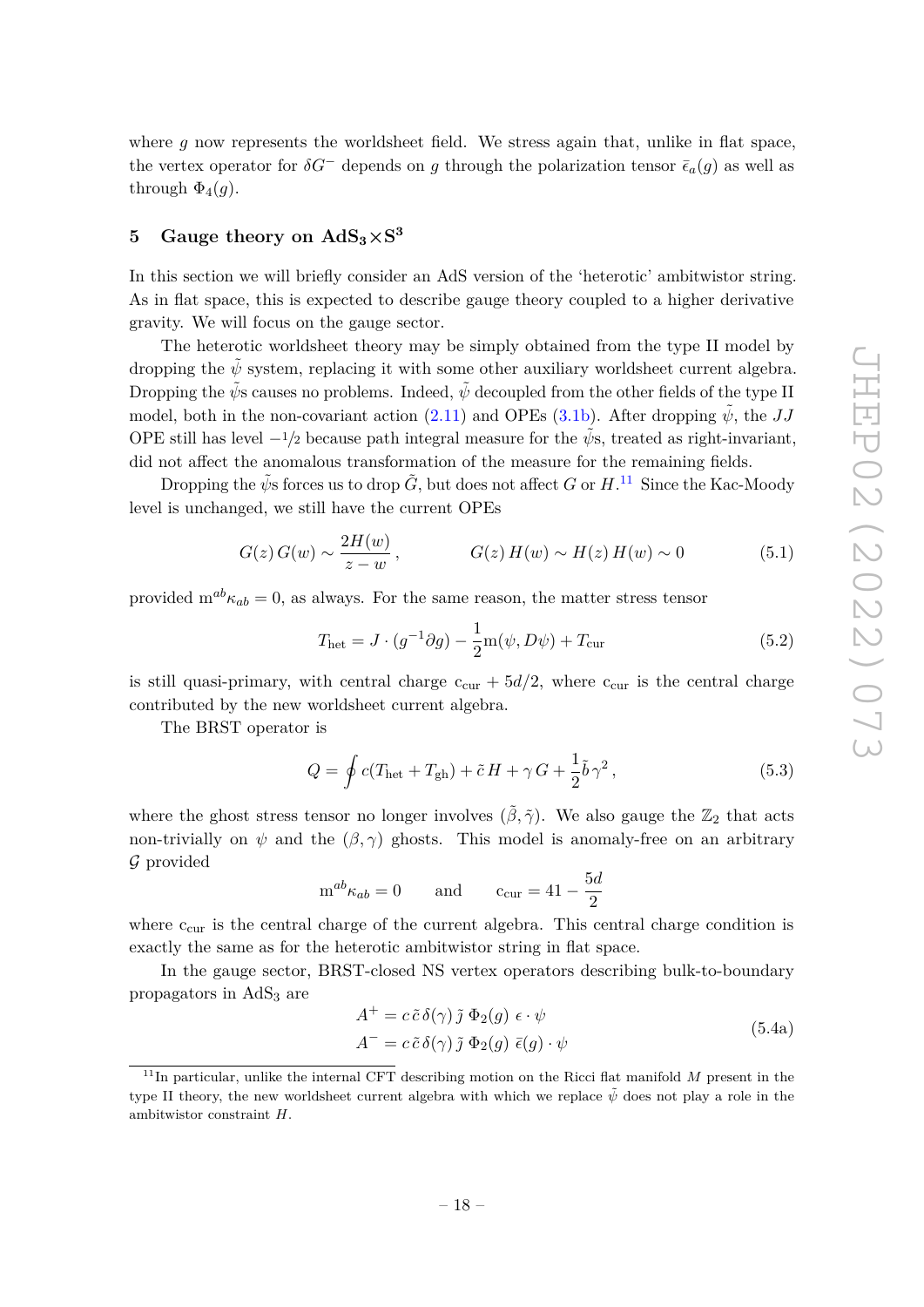at picture  $-1$ , where again  $\Phi_2(g(z)) = 1/[\tilde{\lambda}|g(z)|\lambda)^2$ . The corresponding picture zero operators  $are^{12}$  $are^{12}$  $are^{12}$ 

<span id="page-19-5"></span>
$$
\mathcal{A}^+ = c \tilde{c} \tilde{j} \ \Phi_2(g) \ \epsilon \cdot J
$$
  

$$
\mathcal{A}^- = c \tilde{c} \tilde{j} \ \Phi_2(g) \ \bar{\epsilon}(g) \cdot J.
$$
 (5.4b)

Here,  $\tilde{j}$  is a current of the auxiliary  $S_{\text{cur}}$  carrying worldsheet conformal weight 1. The combination  $A^+$   $[\tilde{\lambda} d\tilde{\lambda}]$  is invariant under boundary scalings, and transforms like a  $(0, 1)$ -form on the boundary, whilst the weightless  $A^{-} \langle \lambda d\lambda \rangle$  transforms as a boundary (1,0)-form. As expected, these vertex operators are dual, respectively, to antiholomorphic and holomorphic currents in the boundary  $CFT<sub>2</sub>$ .

Even in the pure gauge sector,  $^{13}$  $^{13}$  $^{13}$  it is too hasty to assume this model describes Yang-Mills theory in  $AdS_3 \times S^3$ , because of the possibility of Chern-Simons terms. Computing the 2-point function we find

<span id="page-19-4"></span>
$$
\langle c\partial c\,\tilde{c}\,\delta(\gamma)\,\tilde{j}\,\epsilon_1\cdot\psi\,\Phi_2(g)\,c\,\tilde{c}\partial\tilde{c}\,\delta(\gamma)\tilde{j}\,\epsilon_2\cdot\psi\,\Phi_2(g)\,\rangle = \frac{1}{[12]^2} \,. \tag{5.5}
$$

In  $AdS<sub>3</sub>$ , this 2-point function is not generated by the usual Yang-Mills action, which gives only a contact interaction on the boundary. [\(5.5\)](#page-19-4) corresponds to a double pole in the boundary current algebra, which indicates the presence of a Chern-Simons term in the bulk. We therefore propose that the leading-trace sector of this heterotic ambitwistor string describes Yang-Mills Chern-Simons theory in  $AdS_3 \times S^3$ .

## <span id="page-19-0"></span>**6 Worldsheet correlation functions**

We now turn to computing *n*-point correlation functions of vertex operators. These will give the AdS versions of the 'CHY integrands' in flat space. Due to the chiral nature of the worldsheet theory, these correlators can be obtained in closed form with relative ease. The path integrals can by performed by repeated application of Ward identities.

#### <span id="page-19-1"></span>**6.1 Correlator of** *n* **holomorphic gluons**

We begin in the heterotic model, with the correlator

<span id="page-19-6"></span>
$$
\mathcal{A}_{++\cdots+}(x_1,\ldots,x_n) = \left\langle A_1^+(z_1) \, A_2^+(z_2) \, \prod_{i=3}^n \, \mathcal{A}_i^+(z_i) \right\rangle . \tag{6.1}
$$

of *n* holomorphic gluons, with two in picture  $-1$  [\(5.4a\)](#page-18-2) and  $n-2$  in picture 0 [\(5.4b\)](#page-19-5). This computation is somewhat simpler than the general case, since all the polarization tensors are independent of the field *g*.

<span id="page-19-2"></span><sup>&</sup>lt;sup>12</sup>We caution the reader that the ordering of the factors in  $\mathcal{A}^-$  is important. In particular, :  $\Phi_2(g) \bar{\epsilon}^a(g) J_a :=: \bar{\epsilon}^a(g) (J_a + \partial g g^1) \Phi_2(g)$  :. No such ambiguity arises in  $\mathcal{A}^+$ , the asymmetry being traceable to our original choice of right-Cartan frame.

<span id="page-19-3"></span><sup>&</sup>lt;sup>13</sup>As in flat space [\[16,](#page-35-9) [46\]](#page-37-7), there are further  $\mathbb{Z}_2$ -invariant BRST-closed vertex operators in this model representing gravitational states, with higher derivative interactions.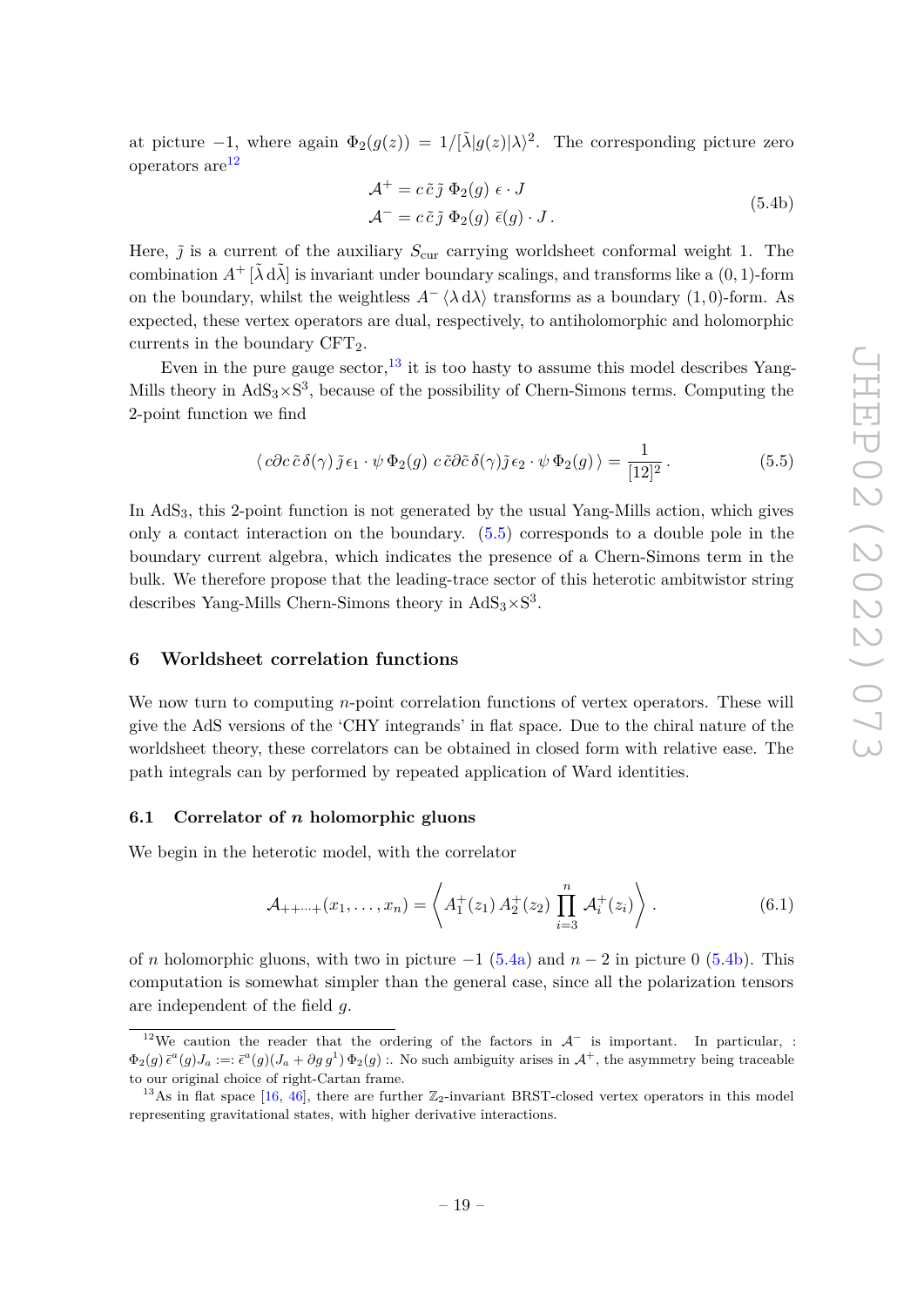Firstly, the straightforward pieces. As in flat space, at leading trace, the auxiliary worldsheet current algebra simply provides a sum

$$
\sum_{\alpha \in S_n/D_n} PT(\alpha), \quad \text{where} \quad PT(\alpha) = \frac{\text{tr}(T_{\alpha(1)} T_{\alpha(2)} \cdots T_{\alpha(n)})}{z_{\alpha(1)\alpha(2)} z_{\alpha(2)\alpha(3)} \cdots z_{\alpha(n)\alpha(1)}} \tag{6.2}
$$

over Parke-Taylor factors with dihedrally inequivalent orderings. Also, as usual, with only two picture −1 insertions, *χ* may be safely set to zero (its moduli being responsible for the PCOs that changed the remaining operators to picture zero). Integrating over the associated  $\beta\gamma$ -ghost system gives a factor of  $1/z_{12}$ .

The worldsheet gauge field  $\mu$ , associated to the stress tensor, is also completely standard. Handling its moduli and those of the *b*-ghost amounts to the usual prescription to strip the *c* ghosts from *n* − 3 of the vertex operators and integrate the resulting expression over the moduli space  $\mathcal{M}_{0,n}$  of the *n*-punctured worldsheet.

## <span id="page-20-0"></span>**6.1.1 The Gaudin Hamiltonian**

In part, the moduli of the worldsheet gauge field  $\tilde{e}$  may be handled similarly. The presence of the *c*˜ insertions restrict our BRST transformations to vanish at the punctures, and so they cannot be used to set  $\tilde{e} = 0$ . If we let  $\{\tilde{e}_{\alpha}\}\$ be a basis of  $H^{0,1}(\Sigma, T_{\Sigma}(z_1 + \cdots + z_n))$  then we are free to gauge fix  $\tilde{e}(z) = \sum_{\alpha} r_{\alpha} \tilde{e}_{\alpha}(z)$  for some coefficients  $r_{\alpha}$ . The path integral over the gauge field  $\tilde{e}(z)$  reduces to an  $n-3$  dimensional integral over these coefficients. If  $(\tilde{e}_{\alpha}, Q)$ denotes the natural pairing  $\int_{\Sigma} e_{\alpha}(z) Q(z)$  between  $e_{\alpha} \in H^{0,1}(\Sigma, T_{\Sigma}(z_1 + \cdots + z_n))$  and  $Q \in H^0(\Sigma, K_\Sigma^2(-z_1 - \cdots - z_n))$ , then a standard choice for the  $\{\tilde{e}_\alpha\}$  gives  $(\tilde{e}_i, Q) = \text{Res}_{z_i}Q$ , with the residue viewed as a section of  $K_i(-\sum_{j\neq i}z_j)$ . In this case, the path integral over the corresponding  $b\tilde{c}$  ghost system simply leads to an additional factor of  $1/\text{Vol}SL(2)$  (coming from the zero-modes of the  $\tilde{c}$ s and acting on the worldsheet, not target space). In short, after integrating out all the ghosts, we are left with the integral<sup>[14](#page-20-1)</sup>

$$
\mathcal{A}_{+\cdots+} = \int_{\Gamma \subset T^* \mathcal{M}_{0,n}} \frac{\mathrm{d}z_1 \, \mathrm{d}z_2 \cdots \, \mathrm{d}z_n}{(\text{VolSL}(2))^2} \, \mathrm{d}^{n-3} r \, \sum_{\alpha} \text{PT}(\alpha) \frac{1}{z_{12}} \left\langle e^{-(\tilde{e},H)} \, A'^{+}(z_1) \, A'^{+}(z_2) \prod_{i=3}^n \mathcal{A}'^+_i(z_i) \right\rangle_0,
$$
\n(6.3)

where  $A^{t+}$  is defined by  $A^+ = c\tilde{c} A^{t+}$  and similarly for  $A^{t}$ . The subscript on the correlation function here indicates that it is to be evaluated using the matter worldsheet CFT, with  $\mu = \chi = 0$  and  $\tilde{e} = \tilde{e}(r) \equiv \sum r_{\alpha} \tilde{e}_{\alpha} \in H^{0,1}(\Sigma, T_{\Sigma}(z_1 + \cdots + z_n))$  a basis of moduli.

The integral over the moduli of  $\tilde{e}$  must be handled carefully. As explained in the Introduction, in flat space with plane wave external states, the CFT operator *H* could be evaluated explicitly in terms of external momenta. Integrating over the moduli parameters *r* then leads to  $\delta$ -functions imposing the scattering equation constraints. (See [\[18,](#page-36-0) [62\]](#page-38-2) for a more rigorous derivation using Picard-Lefschetz theory.) On  $AdS_3 \times S^3$ , we could formally claim that integrating over the *rs* leads to an insertion of  $\prod_{j=4}^{n} \bar{\delta}(\text{Res}_j H) = \prod_{j=4}^{n} \bar{\partial}(1/\text{Res}_j H)$ , but this is not useful because *H* is still a CFT operator and we must evaluate the CFT

<span id="page-20-1"></span><sup>&</sup>lt;sup>14</sup>As indicated, since the whole theory has been chiral, the remaining moduli integral should really be interpreted as a contour integral, taken over some  $n-3$ -dimensional real cycle  $\Gamma \subset T^*\mathcal{M}_{0,n}$ .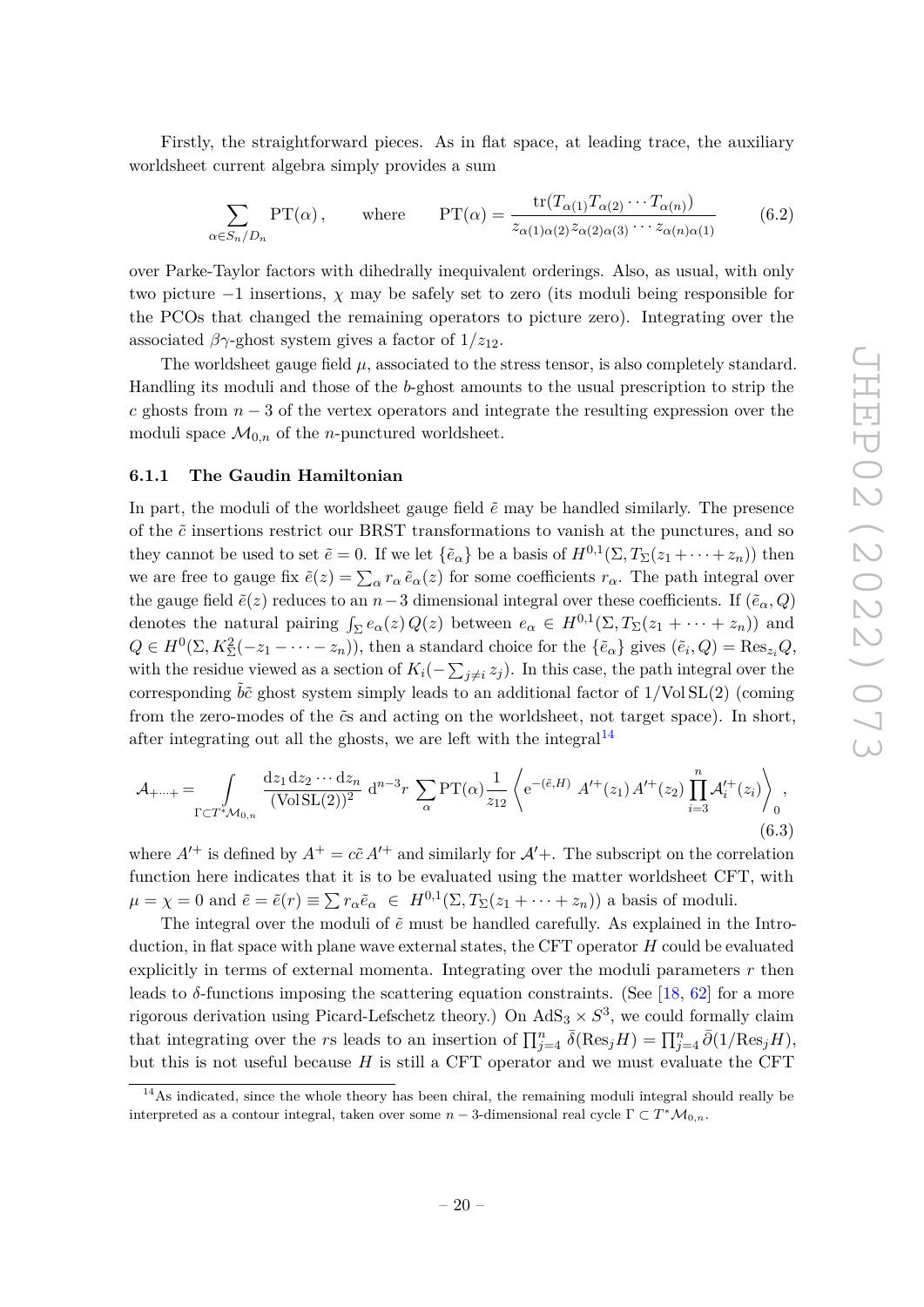correlation function before we can give meaning to its residues. Parenthetically, a somewhat similar situation would arise in flat space if one tried to compute amplitudes for generic on-shell external states, without using their plane-wave decomposition.

To make progress, we need to understand how the current *J* acts on either the wavefunction factors  $\Phi_2(g) = 1/[\tilde{\lambda}|g|\lambda)^2$ , or the various fields contracted with polarization tensors. To begin, first recall the OPE

<span id="page-21-0"></span>
$$
J_a(z) \, \Phi(g(z_i)) \sim \frac{1}{z - z_i} (e_a \Phi)(g(z_i)), \qquad (6.4)
$$

where  $\Phi(g(z_i))$  is any scalar function of the field  $g(z_i)$  and where  $e_a\Phi$  is the right action of the group on  $\Phi$ . We also recall from [\(4.10a\)](#page-16-0)–[\(4.10b\)](#page-16-1) that the combination  $[\lambda]q(z_i)|\lambda\rangle$ appearing in our bulk-to-boundary propagator is invariant under right translations acting simultaneously on  $g(z_i)$  and  $|\lambda\rangle$ . Thus, for the specific case of bulk-to-boundary propagators of weight  $\Delta$ , [\(6.4\)](#page-21-0) becomes

$$
J_a(z)\,\Phi_{\Delta}(g(z_i))\sim -\frac{1}{z-z_i}\,\mathfrak{t}_a\Phi_{\Delta}(g(z_i))\,. \tag{6.5}
$$

where the t*<sup>a</sup>* acts only on the *boundary* point and the change in sign reflects the fact that  $|\lambda\rangle$  transforms in the opposite sense to  $g(z)$  under right translations. Explicitly, choosing the basis  $\{\varepsilon, \mathfrak{f}, \mathfrak{h}\}$  for  $\mathfrak{sl}_2$ , when acting on a function of homogeneity  $-\Delta$ , the  $\mathfrak{t}_a$  may be described by  $15$ 

<span id="page-21-2"></span>
$$
\mathfrak{h} = 2x \, \partial_x + \Delta \,, \qquad \mathfrak{e} = -x^2 \partial_x - \Delta x \,, \qquad \mathfrak{f} = \partial_x \,, \tag{6.6}
$$

for right-translations, with similar expressions for left-translations in terms of  $\tilde{x}$ .

Applying this to the vertex operators, we have

<span id="page-21-3"></span>
$$
J_a(z) \langle i|\psi(z_i)|i\rangle \sim -\frac{1}{z-z_i} t_{ia} \langle i|\psi(z_i)|i\rangle, \qquad (6.7)
$$

which follows straightforwardly from the *J* $\psi$  OPE, where  $|i\rangle = |\lambda_i\rangle$ ,  $|i] = |\tilde{\lambda}_i|$ , and  $t_{ia}$  acts on *x<sub>i</sub>* as in [\(6.6\)](#page-21-2), here with weight  $\Delta = -2$ . The fact that *J* transforms  $\psi$  in the adjoint transfers to the action of  $t_i$  on both factors of  $\lambda_i$  in [\(6.7\)](#page-21-3). The OPE of *J* with a polarization structure involving another copy of *J* needs to be done with more care, because of the double poles in the *JJ* OPE. Nevertheless, we find that the particular combinations of polarizations and  $1/\lvert \tilde{\lambda} \rvert g \rvert \lambda$  factors appearing in the vertex operators  $\mathcal{A}^+$  have only simple poles with *J*. In particular

$$
J_a(z) \, \Phi_2^{(i)} \, \epsilon^{(i)} \cdot J(z_i) \sim -\frac{1}{z - z_i} \, \mathfrak{t}_{ia} \left( \frac{\langle i | J | i \rangle}{[i | g(|i \rangle^2)} \right) (z_i) \,, \tag{6.8}
$$

again acting only on the external data. We also note that  $J(z)H(w) \sim 0$  so that the ambitwistor constraint  $H$  is invariant under  $SL(2)$  transformations, even at the quantum level

We can use this to understand the factor of  $e^{-(\tilde{e}(r),H)}$ , acting on the remaining terms in the correlation function. Recalling from [\(3.7\)](#page-10-3) that the *HH* OPE is trivial, we may

<span id="page-21-1"></span><sup>&</sup>lt;sup>15</sup>These generators obey the algebra  $[\mathfrak{h}, \mathfrak{e}] = 2\mathfrak{e}, [\mathfrak{h}, \mathfrak{f}] = -2\mathfrak{f}$  and  $[\mathfrak{e}, \mathfrak{f}] = \mathfrak{h}$ . In the equivalent situation that each vertex operator is multiplied by a factor of  $\langle \lambda d\lambda \rangle$   $[\tilde{\lambda} d\tilde{\lambda}]$  to make it weightless, the ts should be taken as Lie derivatives on the boundary, and thus also see the boundary forms.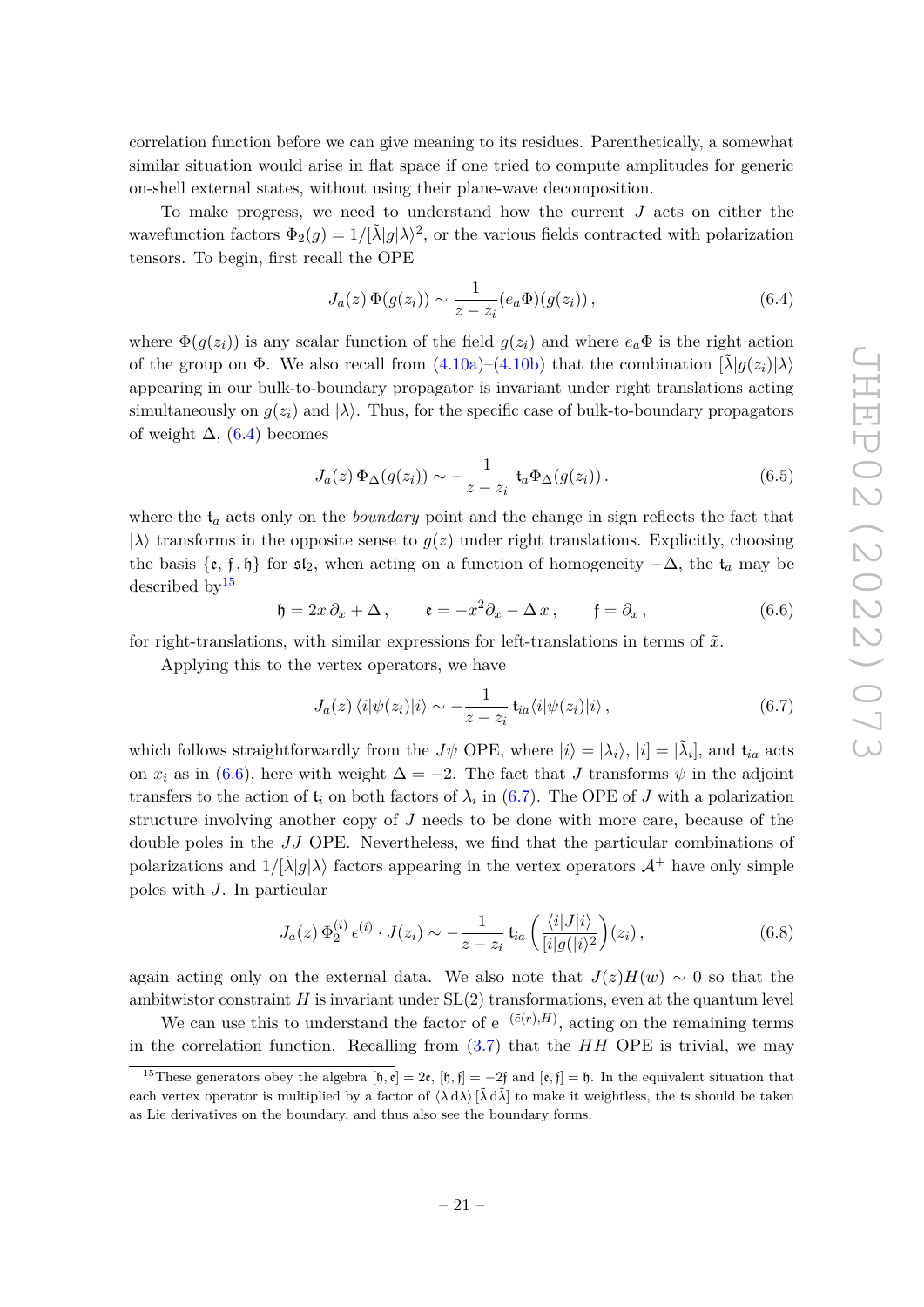expand the exponential as a power series without worrying about ordering the factors. Each occurrence of  $H = \frac{1}{2}$  $\frac{1}{2}J^2$  may then be handled using the OPEs above. Defining

<span id="page-22-4"></span>
$$
\mathfrak{h}(z) = \sum_{i=1}^{n} \frac{\mathfrak{h}_i}{z - z_i}, \qquad \mathfrak{e}(z) = \sum_{i=1}^{n} \frac{\mathfrak{e}_i}{z - z_i} \qquad \text{and} \qquad \mathfrak{f}(z) = \sum_{i=1}^{n} \frac{\mathfrak{f}_i}{z - z_i}
$$
(6.9)

we have that  $H(z)$  acts remaining insertions as the quadratic Casimir<sup>[16](#page-22-1)</sup>

<span id="page-22-3"></span>
$$
H(z) = \mathbf{e}(z)\mathbf{f}(z) + \mathbf{f}(z)\mathbf{e}(z) + \frac{1}{2}\mathbf{h}(z)^2
$$
  
=  $\frac{1}{2}\sum_{i} \frac{\Delta_i(\Delta_i - 2)}{(z - z_i)^2} + \sum_{i,j} \frac{\mathbf{e}_i\mathbf{f}_j + \mathbf{f}_i\mathbf{e}_j + \frac{1}{2}\mathbf{h}_i\mathbf{h}_j}{(z - z_i)(z - z_j)}$  (6.10a)  
=  $\frac{1}{2}\sum_{i} \frac{\Delta_i(\Delta_i - 2)}{(z - z_i)^2} + \sum_{i=1}^{n} \frac{H_i}{z - z_i}$ 

where

$$
H_i = \sum_{j \neq i} \frac{\mathfrak{e}_i \mathfrak{f}_j + \mathfrak{f}_i \mathfrak{e}_j + \frac{1}{2} \mathfrak{h}_i \mathfrak{h}_j}{z_i - z_j} \tag{6.10b}
$$

are the residues  $\text{Res}_{i}H(z)$ . Again, these operators now act only on boundary data. Since  $[H(z), H(z')] = 0$ , the residues themselves obey<sup>[17](#page-22-2)</sup>  $[H_i, H_j]$  for all *i*, *j*, so we may write

$$
e^{-\sum_j r_j(\tilde{e}_j, H)} = e^{-\sum_j r_j H_j} = \prod_{j=4}^n e^{-r_j H_j}, \qquad (6.11)
$$

and bring this product outside the CFT correlator.

The operator [\(6.10a\)](#page-22-3) is the Hamiltonian of the Gaudin model, one of the simplest and best-studied quantum integrable systems  $[35-37]$  $[35-37]$ . In the context of spin chains,  $H(z)$ acts on the tensor product  $\otimes_i V_i$  spanned by the spins. For the ambitwistor string, the worldsheet insertion points play the role of spectral parameters for the spins. Examining the insertions remaining in the correlator shows that the  $V_i$  are principal series representations of  $\mathfrak{sl}_2$  spanned by functions of  $|i\rangle$  that are homogeneous of weight 0. Crucially, these representations have vanishing quadratic casimir, ensuring the double pole terms in [\(6.10a\)](#page-22-3) all vanish. This reflects the fact that our vertex insertions were BRST-closed. In addition, since the correlator is invariant under global SL(2) transformations acting diagonally on all the boundary points, the generators [\(6.9\)](#page-22-4) are all regular at  $z = \infty$ , and therefore so too is *H*(*z*). In particular,  $\text{Res}_{z_i\to\infty}(H_i) = 0$ . Invariance under global SL(2) transformations and the massless condition  $\Delta_i(\Delta_i - 2) = 0$  thus ensure  $H_i$  are invariant under worldsheet Möbius transformations. They are exactly analogous to momentum conservation and masslessness in flat space.

#### <span id="page-22-0"></span>**6.1.2 Completing the evaluation of the worldsheet correlator**

Using the OPEs above, we can also eliminate all the *J* insertions from the vertex operators  $\mathcal{A}^{+}$ , again trading them for operators acting on the boundary data. As with the Gaudin

<span id="page-22-1"></span><sup>&</sup>lt;sup>16</sup>We abuse notation slightly by continuing to denote this operator by  $H(z)$ .

<span id="page-22-2"></span><sup>&</sup>lt;sup>17</sup>Note that, unlike in the Abelian flat space case, individual *summands* of  $(6.10a)$  do *not* commute.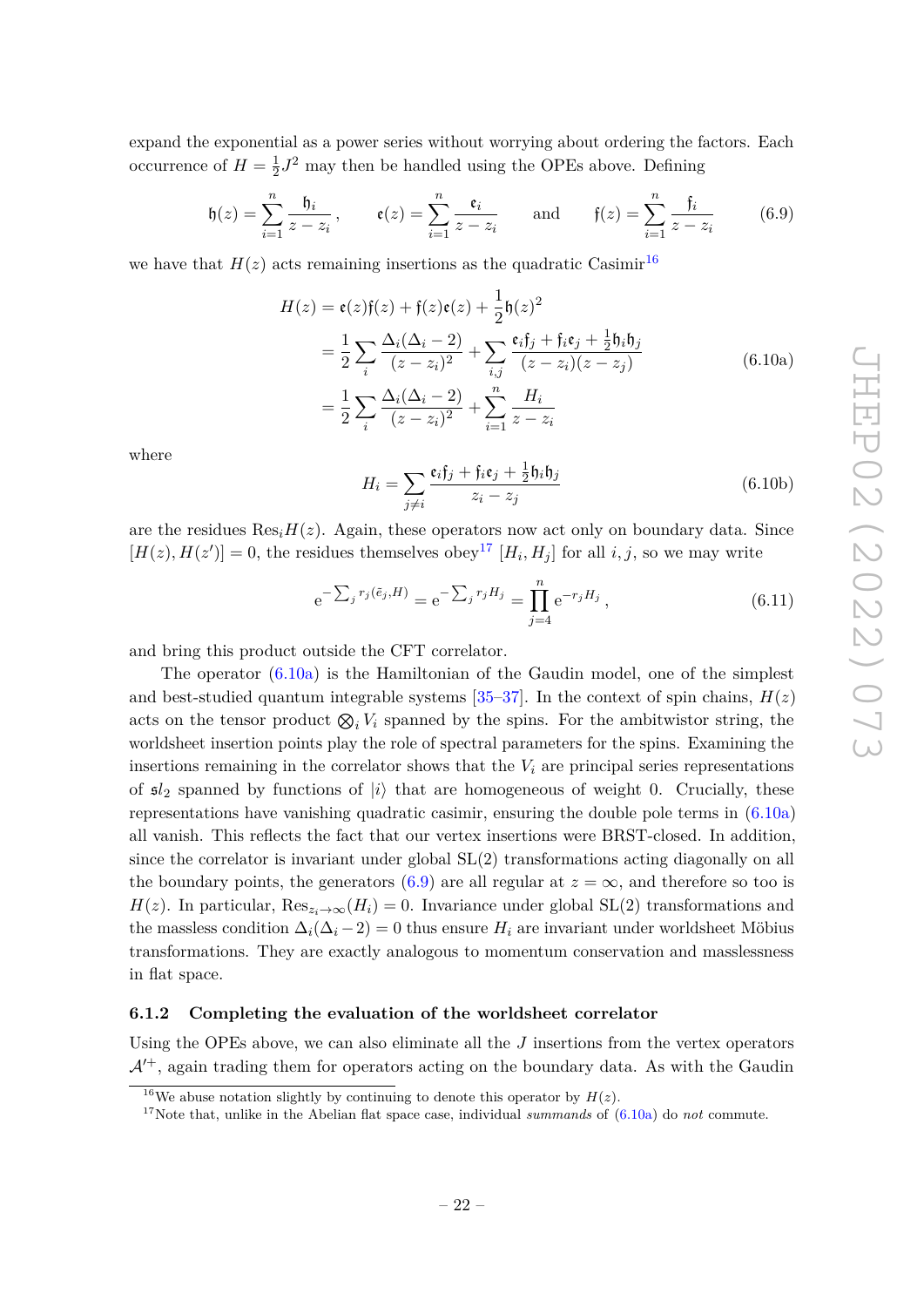Hamiltonian, the virtue of this is that such boundary operators may be brought outside the CFT correlation function. Let us define

$$
\epsilon_i \cdot \mathcal{T}_i \equiv \sum_{j \neq i} \frac{\epsilon_i \cdot \mathbf{t}_j}{z_{ij}} = \sum_{j \neq i} \frac{\langle i | \mathbf{t}_j | i \rangle}{z_i - z_j} = \sum_{j \neq i} \frac{x_{ij}}{z_{ij}} \left( \Delta_j - x_{ij} \frac{\partial}{\partial x_j} \right)
$$
(6.12)

where  $z_{ij} = z_i - z_j$  and similarly for  $x_{ij}$ . Then we find that the result of performing all OPEs involving all *J* insertions in the correlator

$$
\left\langle e^{-(\tilde{e},H)}A_1'^+A_2'^+\prod_{k=3}^n \mathcal{A}_k'^+\right\rangle_0 = \prod_{j=4}^n e^{-r_jH_j} \left[ \left(\prod_{i=3}^n \epsilon_i \cdot \mathcal{T}_i\right) \frac{\epsilon_1 \cdot \epsilon_2}{z_{12}} \left\langle \prod_{k=1}^n \Phi_2(g(z_i)) \right\rangle_0 \right], \quad (6.13)
$$

with the  $\mathcal{T}s$  acting on the result of the remaining correlation function. The factor of  $\epsilon_1 \cdot \epsilon_2/z_{12} = \langle 12 \rangle^2/z_{12}$  arose from performing the  $\psi$  contraction once all the *Js* had been removed. The differential operator sitting outside the correlation function should be thought of as analogous to the CHY Pfaffian that enters the flat space amplitudes (for this polarization configuration).

The remaining worldsheet CFT correlator is simple to perform. Since the only remaining field  $g(z)$  has trivial OPE  $gg \sim 0$ , the correlator must be regular everywhere. As it is a scalar on  $\Sigma_i$ , it must in fact be independent of all the  $z_i$ s and so reduces to an integral over the zero-mode of  $q$ . This yields<sup>[18](#page-23-0)</sup> the well-known D-function [\[61\]](#page-38-1)

$$
D_2(x_i) = D_{2,\dots,2}(x_1, x_2, \dots, x_n) = \int_{AdS_3} \prod_{i=1}^n \frac{1}{[i|g|i\rangle^2} d^3g,
$$
\n(6.14)

here of weight 2 in each of the *n* boundary points. The D-function represents a contact interaction in AdS and may be viewed as the AdS analogue of the momentum-conserving *δ*-function in flat space.

To summarize, with *n* holomorphic gluons, the worldsheet path integral may be evaluated as

<span id="page-23-1"></span>
$$
\int_{\Gamma \subset T^* \mathcal{M}_{0,n}} \frac{\mathrm{d}z_1 \cdots \mathrm{d}z_n \, \mathrm{d}^{n-3}r}{(\text{Vol } \mathrm{SL}(2))^2} \; \frac{1}{z_{12}} \left( \sum_{\alpha \in S_n/D_n} \mathrm{PT}(\alpha) \right) \left( \prod_{i=3}^n \epsilon_i \cdot \mathcal{T}_i \right) \frac{\epsilon_1 \cdot \epsilon_2}{z_{12}} \prod_{j=4}^n \mathrm{e}^{-r_j H_j} \, \mathrm{D}_2(x_i) \,.
$$
\n
$$
(6.15)
$$

where the sum is over dihedrally inequivalent permutations of  $\{1, 2, \ldots, n\}$ . While our derivation placed the Gaudin Hamiltonian as acting from the far right, we have checked that, when acting ultimately on a  $D_2$ -function, in fact the  $H_j$  commute with the  $\epsilon_i \cdot \mathcal{T}_{i}$ s, with the only difference being the operators are always involve the appropriate weight factors  $\Delta_i$ for whatever sits to their right. The Gaudin Hamiltonian now acts directly on a D-function  $D_2(x_i) = D_{2,...,2}(x_1,...,x_n)$  of weight 2 in each boundary point. This weight again ensures that the Gaudin Hamiltonian has no double poles.

Let us make some remarks on this expression. The correlator  $(6.1)$  is manifestly symmetric under permutations of the labels  $4, \dots, n$ , and so the expression [\(6.15\)](#page-23-1) must

<span id="page-23-0"></span><sup>&</sup>lt;sup>18</sup>In the full model, there will also be a factor of  $Vol(S^3 \times M$ .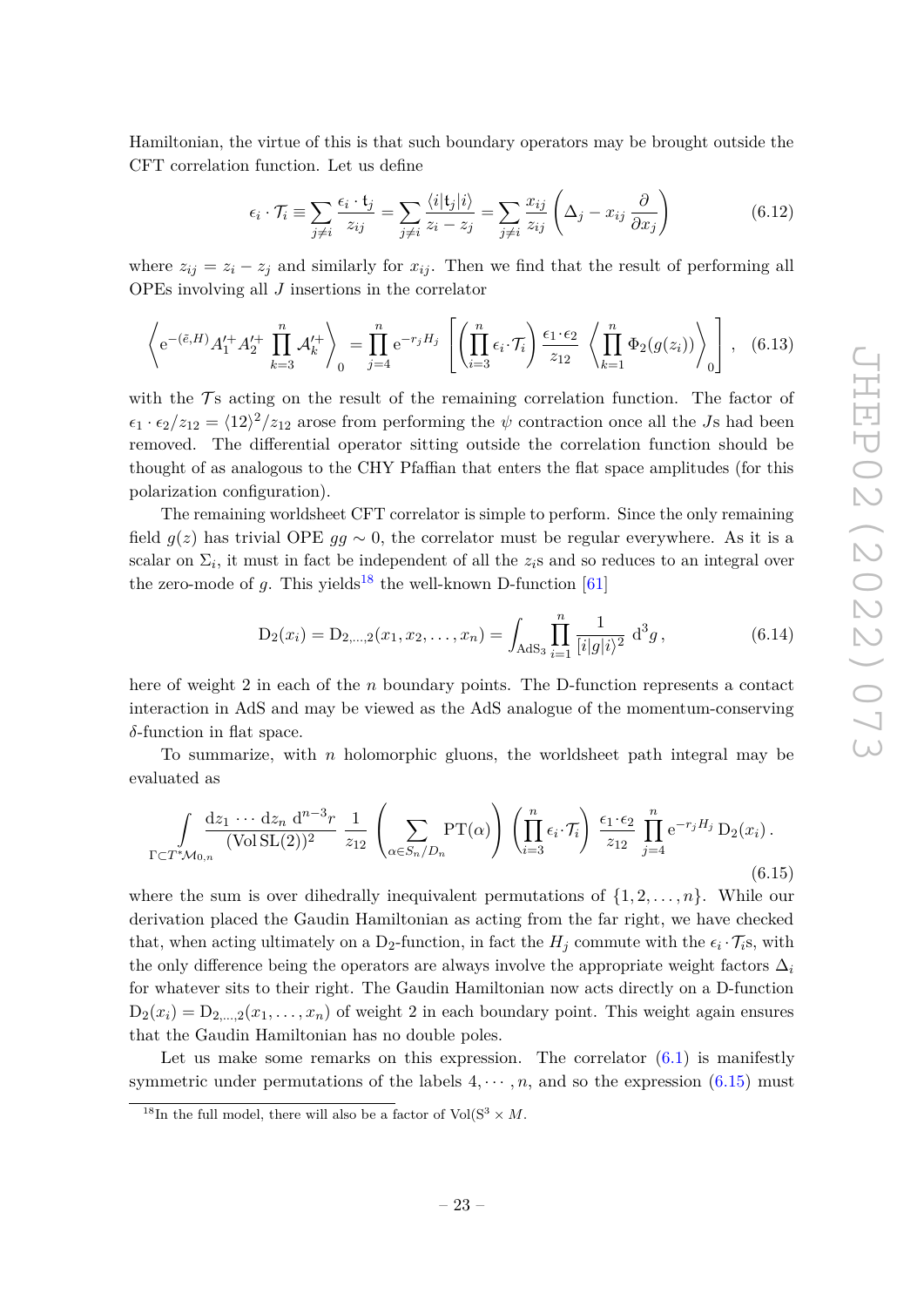also possess this symmetry. To see that it does, observe that

$$
[\epsilon_i \cdot \mathcal{T}_i, \epsilon_j \cdot \mathcal{T}_j] = \frac{1}{z_{12}^2} \epsilon_i^a \epsilon_j^b f_{abc} \left( \mathfrak{t}_i^c + \mathfrak{t}_j^c \right).
$$
 (6.16)

The operator on the right vanishes inside  $(6.15)$ , by virtue of the  $\mathfrak{sl}_2$  identity

<span id="page-24-1"></span>
$$
\epsilon_{[a}e_{b]}\Phi_{\Delta} = -\frac{\Delta}{4} f_{ab}^c \epsilon_c \Phi_{\Delta}.
$$
\n(6.17)

Secondly, just as global boundary  $SL(2)$  invariance ensured the operators  $(6.9)$  had no pole at  $z = \infty$ , so too the combinations  $\epsilon_i \cdot \mathcal{T}_i$  are well-defined meromorphic differential operators. For example, we have

$$
\operatorname{Res}_{z_i \to \infty} (\epsilon_i \cdot \mathcal{T}_i) = \sum_{j \neq i} \epsilon_i \cdot \mathfrak{t}_j = -\epsilon_i \cdot \mathfrak{t}_i. \tag{6.18}
$$

With the  $t_i$  represented as in  $(6.6)$ , this expression vanishes identically. Thus we have verified that the integrand in [\(6.15\)](#page-23-1) is indeed a meromorphic quadratic differential in the  $z_i$ , with the appropriate permutation symmetry. In the case  $n = 3$  the factor  $e^{-r_j H_j} = 1$ and the D-function is simply

$$
D_{2,2,2}(x_1, x_2, x_3) \propto \frac{1}{\langle 12 \rangle \langle 23 \rangle \langle 31 \rangle} \frac{1}{[12][23][31]}
$$
(6.19)

As a further small consistency check on our differential operators  $\epsilon_i \cdot \mathcal{T}_i$ , acting on this expression with  $\epsilon_3 \cdot \mathcal{T}_3$  cancels all the dependence on the  $|\lambda\rangle$ s, leaving us with

$$
\mathcal{A}_{+++}(x_1, x_2, x_3) \propto \frac{1}{[12][23][31]}.
$$
\n(6.20)

Of course, this is the correct answer for the correlator  $\langle \bar{J}(x_1) \bar{J}(x_2) \bar{J}(x_3) \rangle$  of three antiholomorphic currents in the dual boundary CFT.

#### <span id="page-24-0"></span>**6.2 General gluon amplitudes**

Next we turn our attention to the general correlator of *n* gluons, with arbitrary numbers of each polarization. This correlator can again be computed by repeated application of the *J* OPEs, and we shall see that the result is very similar to [\(6.15\)](#page-23-1).

Many of the steps are similar to those above, so we will be brief, highlighting only the differences. We arbitrarily choose the picture  $-1$  gluons to be of the holomorphic type. Integrating out the ghosts as before, the correlator we require is

$$
\left\langle e^{-(\tilde{e},H)} A_1^{\prime +}(z_1) A_2^{\prime +}(z_2) \prod_{i \in +} A_i^{\prime +}(z_i) \prod_{j \in -} A^{\prime -}(z_j) \right\rangle_0 \tag{6.21}
$$

The difference to the previous case is that the polarization structure of the  $\mathcal{A}^-$ s depends on the field *g*. Remarkably, we nonetheless find the current *J* has the OPE

$$
J_a(z) : \Phi_2 \bar{\epsilon}^b(g) J_b : (w) \sim -\frac{\mathfrak{t}_a}{z - w} : \Phi_2 \bar{\epsilon}^b(g) J_b : (w)
$$
 (6.22)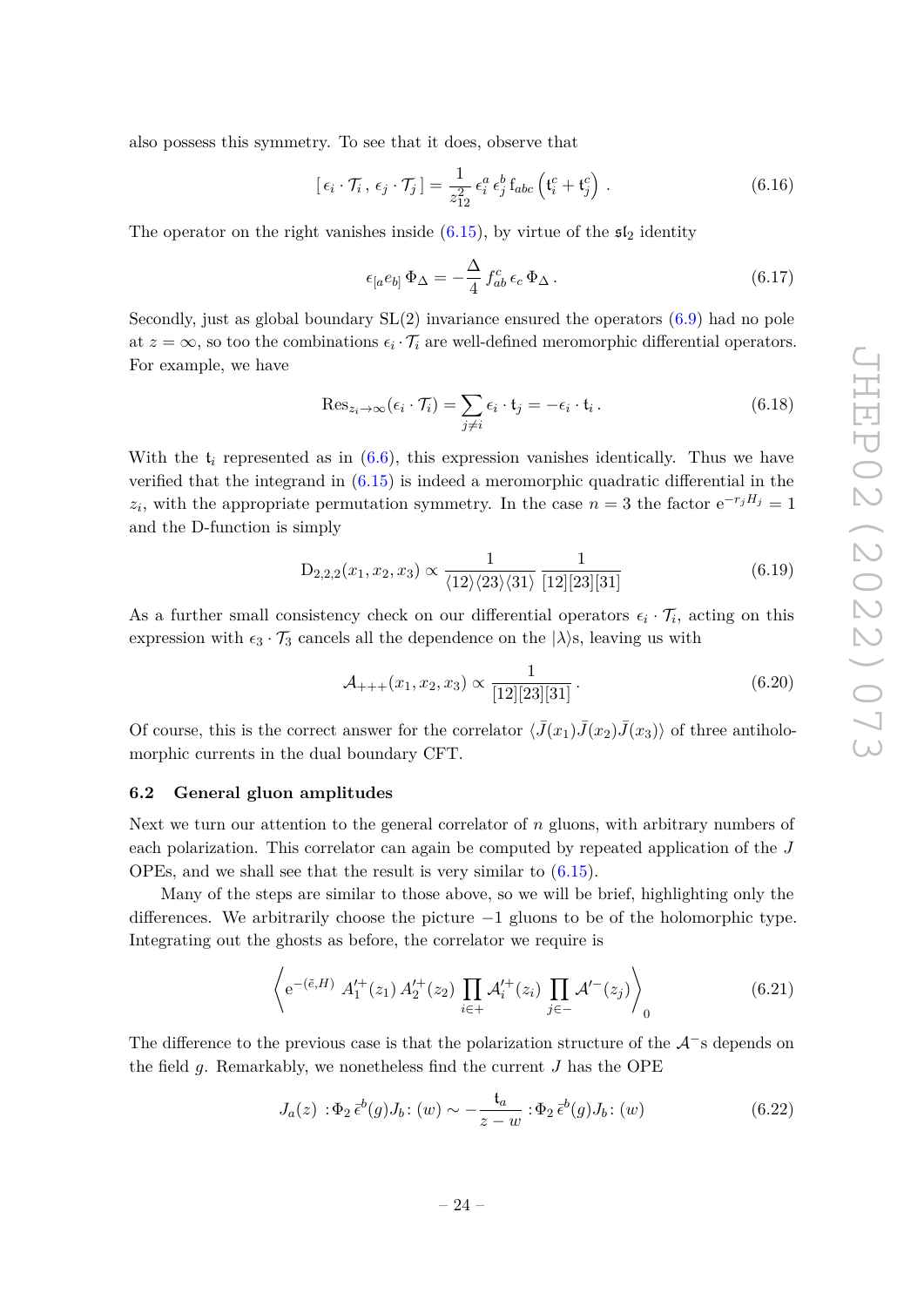with the  $A^-$  vertex operator, where again the t acts only on the  $|\lambda\rangle$  dependence of this operator. We caution the reader that to obtain this result, it is crucial to order the vertex operator in the way we have given.

This result is important. Firstly, it means that the factors of *J* we meet in expanding  $e^{-(\tilde{e}(r),H)}$  can be handled just as in the all holomorphic polarization case. In particular, we can pull the Gaudin Hamiltonian outside the correlation function exactly as before. Similarly, all factors of *J* in the remaining holomorphic vertex operators may similarly be replaced by the classical differential operators  $\epsilon_i \cdot \mathcal{T}_i$ , again coming outside the correlator.

Finally, we consider the *J*s that are attached to the field-dependent antiholomorphic polarization vectors. At this stage it is important that there are no remaining insertions of  $\epsilon \cdot J$ . We find the result

$$
\bar{\epsilon}(g) \cdot J(z) : \Phi_2 \bar{\epsilon}^b(g) J_b : (w) \sim -\frac{\bar{\epsilon} \cdot \bar{t}}{z - w} : \Phi_2 \bar{\epsilon}^b(g) J_b : (w)
$$
\n(6.23)

where  $\bar{t}$  are the generators [\(6.6\)](#page-21-2), but acting on  $|\tilde{\lambda}|$  (or  $\tilde{x}$ ). Note that since  $|\lambda\rangle$  and  $|\tilde{\lambda}|$  are treated as independent complex variables,  $[t_a, \bar{t}_b] = 0$  for all pairs of generators.

Performing the remaining  $\psi$  contractions and reducing the *g* path integral to a Dfunction as before, the heterotic ambitwistor string yields the formula

$$
\mathcal{A}_n^{\text{1tr}} = \int \frac{dz_1 \cdots dz_n \, d^{n-3}r}{(\text{Vol} \, \text{SL}(2))^2} \, \frac{1}{z_{12}} \left( \sum_{\alpha} \text{PT}(\alpha) \right) \times \left[ \prod_{i \in + \setminus \{1,2\}} \epsilon_i \cdot \mathcal{T}_i \, \frac{\epsilon_1 \cdot \epsilon_2}{z_{12}} \prod_{j \in -} \epsilon_j \cdot \bar{\mathcal{T}}_j \, \prod_{j=4}^n e^{-r_j H_j} \right] D_2(x_i)
$$
\n(6.24)

as the complete tree-level scattering of *n* gluons in Yang-Mills-Chern-Simons theory on AdS3. The Gaudin Hamiltonians may again be brought through the other operators to act directly on the D-function. Again, the ordering of the  $\epsilon_i \cdot \mathcal{T}_i$  and  $\bar{\epsilon}_j \cdot \bar{\mathcal{T}}_j$  operators is immaterial, and  $\bar{\epsilon}_j \cdot \bar{\mathcal{T}}_j$  is defined exactly as  $\epsilon_i \cdot \mathcal{T}_i$ , except using the  $\bar{\mathfrak{t}}_i$  generators acting on the antiholomorphic boundary coordinates. (All worldsheet dependence is still holomorphic.)

#### <span id="page-25-0"></span>**6.3 Correlator of** *n* **holomorphic gravitons**

We now consider gravitational amplitudes in the type II model. In this paper, we will content ourselves with the simplest case of all holomorphic polarizations:

$$
\mathcal{M}_{++\cdots+}(x_1,\ldots,x_n) = \left\langle U_1^+(z_1) \, U_2^+(z_2) \prod_{i=3}^n V_i^+(z_i) \right\rangle. \tag{6.25}
$$

In this expression,  $V^+$  is the picture zero graviton operator, which may be computed from the OPE of the PCOs  $\delta(\beta)$  *G* and  $\delta(\tilde{\beta})$ *G* with  $U^+$ . We find

$$
V^{+} = c \tilde{c} \left( \epsilon \cdot j - \psi^{a} \psi^{b} \epsilon_{a} e_{b} \right) \left( \epsilon \cdot j - (\psi^{c} \psi^{d} + \tilde{\psi}^{c} \tilde{\psi}^{d}) \epsilon_{c} e_{d} \right) \frac{1}{[\tilde{\lambda} | g | \lambda \rangle^{4}}
$$
  
=  $c \tilde{c} \frac{\langle \lambda | J | \lambda \rangle \langle \lambda | K | \lambda \rangle}{[\tilde{\lambda} | g | \lambda \rangle^{4}},$  (6.26)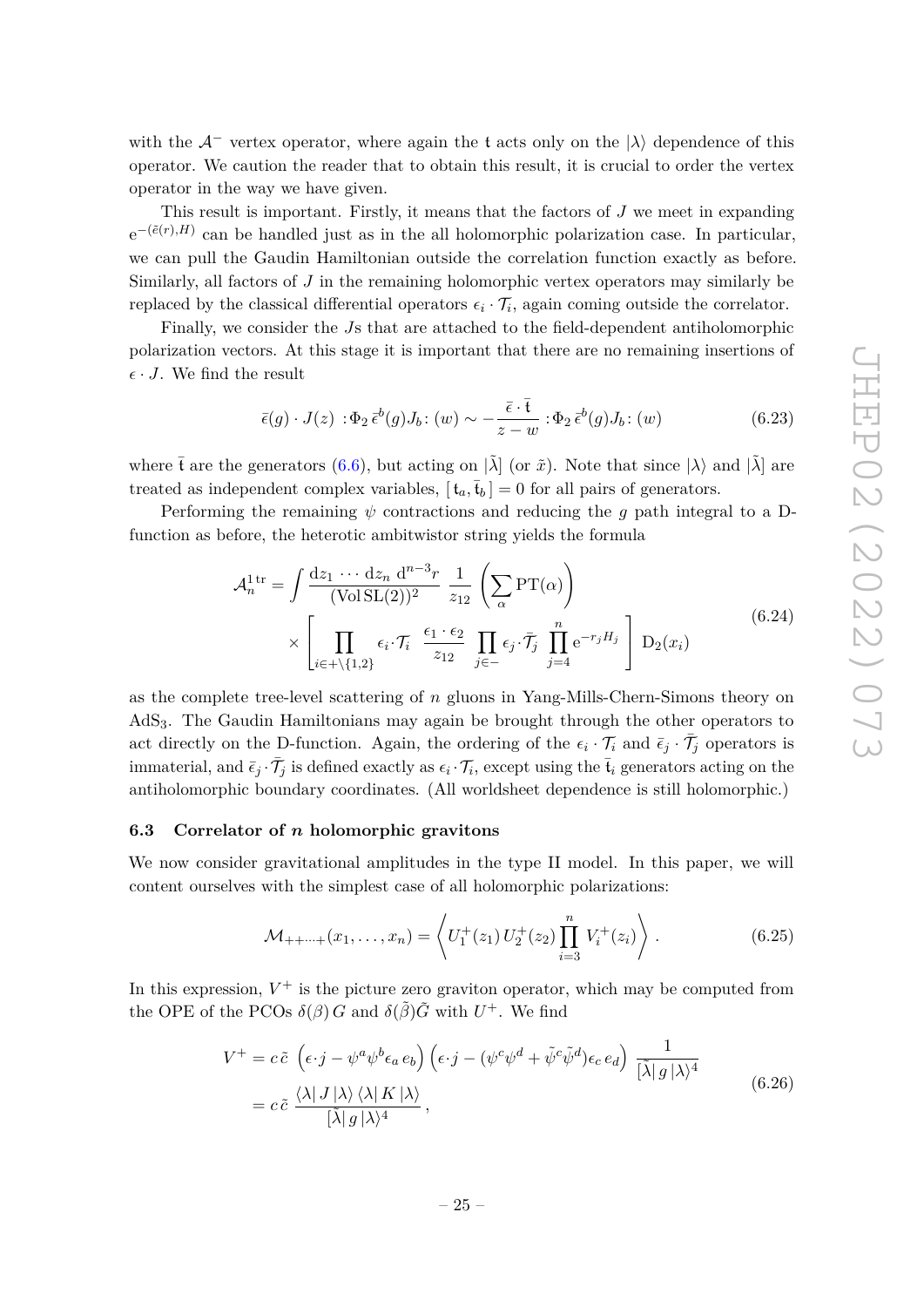where in the first line, *j* is related to *J* as in  $(2.10)$ ,  $\epsilon$  is the polarization vector and  $e_a$  is the right derivative operator on the group, acting on the wavefunction factor  $1/[\tilde{\lambda}|g|\lambda)^4$ . The first line takes a form familiar from flat space. To reach the second line, we used the  $5I_2$  identity [\(6.17\)](#page-24-1) and introduced the shorthand  $K_a \equiv J_a + \frac{1}{2}$  $\frac{1}{2} f_{abc} \psi^b \psi^c$ . This packaging will be convenient in what follows. While *J* absorbed just one set of fermions, *K* absorbs both fermion and in consequence obeys a level −1 current algebra, with OPEs

$$
K_a(z) K_b(w) \sim J_a(z) K_b(w) \sim \frac{-\kappa_{ab}}{(z-w)^2} + \mathbf{f}_{ab}^c \frac{K_c(w)}{z-w},
$$
  
\n
$$
K_a(z)g(w) \sim \frac{gt_a}{z-w}, \qquad K_a(z)\psi^b(w) \sim K_a(z)\tilde{\psi}^b(w) \sim 0
$$
\n(6.27)

among the other fields. Again, it is remarkable that the picture zero vertex operator of a string theory on a curved background can take such a simple form. With *n* − 2 vertex operators raised to picture zero, intergrating over the zero mode of both *γ* and *γ*˜ leads to a factor of  $1/z_{12}^2$ .

To do this, we first note that, with the currents packaged as *J* and *K*,  $\tilde{\psi}$  has trivial OPE with all the other fields. It may therefore be integrated out immediately, contracting one set of polarization tensors in  $U_1^+ U_2^+$  and giving a factor of  $\epsilon_1 \cdot \epsilon_2/z_{12}$ . We now turn to the *J*s in the polarization tensors. In addition to [\(6.7\)](#page-21-3), we need the OPEs

$$
J_a(z) \left( \frac{\langle i|K|i\rangle}{[i|g|i\rangle^4} \right) (z_i) \sim -\frac{1}{z - z_i} t_a \left( \frac{\langle i|K|i\rangle}{[i|g(|i\rangle^4)} (z_i) \right),
$$
  

$$
J_a(z) \left( \frac{\langle i|J|i\rangle \langle i|K|i\rangle}{[i|g|i\rangle^4} \right) (z_i) \sim -\frac{1}{z - z_i} t_a \left( \frac{\langle i|J|i\rangle \langle i|K|i\rangle}{[i|g|i\rangle^4} \right) (z_i).
$$
 (6.28)

Again, we find that, despite the *JJ* and *JK* OPEs each having double poles, the particular combinations of polarizations and  $1/[\tilde{\lambda}|g|\lambda\rangle$  factors appearing in the vertex operators  $V^+$ have only simple poles with *J*. As before, these facts allow us to trade all factors of *J*, whether in the polarization tensors or  $H$ , for boundary differential operators.

In the case of gravity, it proves convenient to bring the polarization structure outside the correlator before Gaudin Hamiltonian. Doing so leaves us with the remaining matter correlator

$$
\frac{\epsilon_1 \cdot \epsilon_2}{z_{12}} \left( \prod_{i=3}^n \epsilon_i \cdot \mathcal{T}_i \right) \left\langle e^{-(\tilde{e},H)} \prod_{j=1}^2 \frac{\langle j | \psi(z_j) | j \rangle}{[j | g(z_j) | j \rangle^4} \prod_{k=3}^n \frac{\langle k | K | k \rangle}{[k | g | k \rangle^4} (z_k) \right\rangle_0 \tag{6.29}
$$

Since  $K\psi \sim 0$ , performing the  $\psi$  path integral simply gives and additional factor of  $\epsilon_1 \cdot \epsilon_2/z_{12}$ . Finally, we can perform all the *K* OPEs. Since there are no fermions or *J* insertions remaining, *K* acts as

$$
K_a(z)\,\Phi_\Delta(g(z_i)) \sim -\frac{\mathfrak{t}_{ai}\Phi_\Delta(g(z_i))}{z-z_i} \tag{6.30a}
$$

on scalar functions of the fields, and

$$
K_a(z) \left( \frac{\langle i|K|i\rangle}{[i|g|i\rangle^4} \right) (z_i) \sim -\frac{1}{z - z_i} \mathfrak{t}_{ai} \left( \frac{\langle i|K|i\rangle}{[i|g|i\rangle^4} \right) (z_i), \tag{6.30b}
$$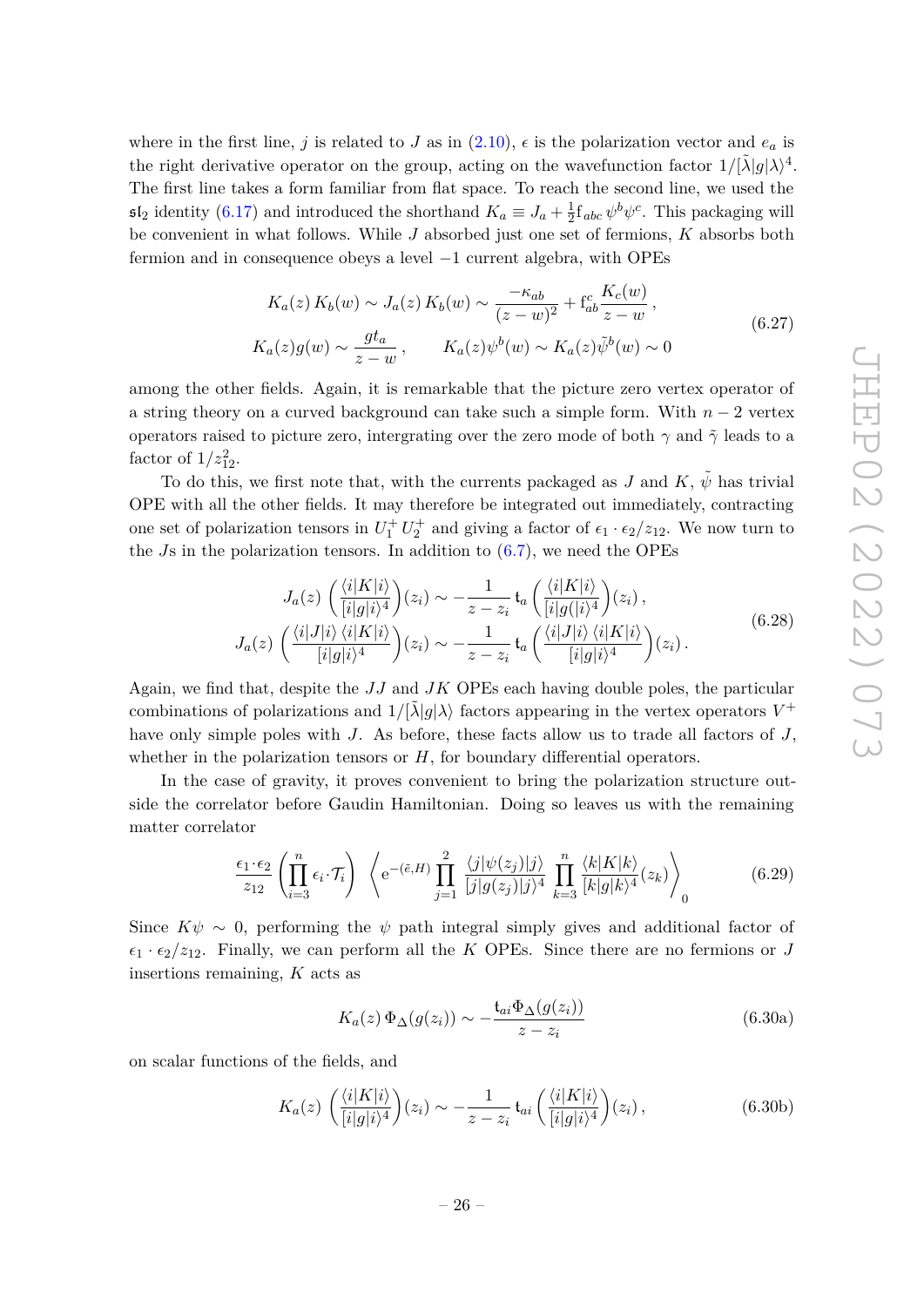with this specific combination having no double pole. As always, these ts act on the boundary data with the appropriate weights. Performing all the *K* OPEs thus gives us a second set of polarization operators. The final  $g$  path integral now evaluates to a  $D_4$ -function.

Combining all the ingredients, the ambitwistor string yields the tree-level scattering amplitude for *n* holomorphic gravitons on  $AdS<sub>3</sub>$  as

<span id="page-27-2"></span>
$$
\int_{\Gamma \subset T^*\mathcal{M}_{0,n}} \frac{\mathrm{d}z_1 \cdots \mathrm{d}z_n \, \mathrm{d}^{n-3}r}{(\text{Vol } \mathrm{SL}(2))^2} \; \frac{1}{z_{12}^2} \frac{\epsilon_1 \cdot \epsilon_2}{z_{12}} \left( \prod_{i=3}^n \epsilon_i \cdot \mathcal{T}_i \right) \; \prod_{j=4}^n \mathrm{e}^{-r_j H_j} \; \frac{\epsilon_1 \cdot \epsilon_2}{z_{12}} \left( \prod_{k=3}^n \epsilon_k \cdot \mathcal{T}_k \right) \mathrm{D}_4(x_i) \,. \tag{6.31}
$$

While this may look intimidating, we emphasize that all quantum path integrals have now been performed. We are left with a classical, finite-dimensional integral. In particular, the operators  $H_j$  are the classical differential operators of  $(6.10a)$ .

#### <span id="page-27-0"></span>**6.4 Bi-adjoint scalar amplitudes**

We also briefly consider the bi-adjoint scalar theory, with action

<span id="page-27-1"></span>
$$
S[\Phi] = \int_{\text{AdS}_3} \frac{1}{2} D\Phi_{AA'} \wedge * D\Phi^{AA'} + \frac{1}{3} f_{ABC} f'_{A'B'C'} * \Phi^{AA'} \Phi^{BB'} \Phi^{CC'} \tag{6.32}
$$

on AdS<sub>3</sub>. This theory is expected to come from an ambitwistor string where both  $\psi$  and  $\tilde{\psi}$ are replaced by auxiliary worldsheet current algebras, with structure constants  $f_{BC}^A$  and  $f_{B'C'}^{A'}$ . This scalar theory has no polarization structure and is certainly non-chiral, so to obtain the correct amplitudes we should use the Hamiltonian  $H(z) + \bar{H}(z)$ , where  $H(z)$ is as in  $(6.10a)$  and  $H(z)$  is similar, but with the generators  $(6.6)$  replaced by generators  ${\{\overline{\mathfrak{h}}, \overline{\mathfrak{e}}, \overline{\mathfrak{f}}\}}$  that act instead on the  $\tilde{x}$ s. In particular,  ${\{\overline{\mathfrak{t}}, \overline{\mathfrak{t}}\}} = 0$  for any pair of holomorphic and antiholomorphic boundary generators. Note that  $H$  and  $H$  both depend only on the holomorphic worldsheet coordinate.

The double-leading trace contribution to *n*-point amplitudes in the theory [\(6.32\)](#page-27-1) will then be given simply by

$$
\mathcal{A}^{\text{scal}} = \int_{\Gamma \subset T^* \mathcal{M}_{0,n}} \frac{\mathrm{d}z_1 \cdots \mathrm{d}z_n \, \mathrm{d}^{n-3}r}{(\text{Vol } \text{SL}(2))^2} \sum_{\alpha,\beta \in S_n/D_n} \text{PT}(\alpha) \, \text{PT}(\beta) \, \prod_{j=4}^n e^{-r_j (H_j + \bar{H}_j)} \, \text{D}_2(x_i, \tilde{x}_i) \,. \tag{6.33}
$$

with two Parke-Taylor factors and the same  $D_2$ -function as in the gauge theory case.

We can also combine the action of  $H + \overline{H}$  into a single term as follows. Let  $X = |\tilde{\lambda}| \langle \lambda |$ be the embedding space representative of the boundary coordinate, obeying  $X^2 = 0$  and *X* ∼ *rX*. Since the D<sub>2</sub>-function depends on the  $(x_i, \tilde{x}_i)$  only through  $X_i$ , we can use the representation  $\mathcal{D}_i = X_i^{\mu}$ *i*<sup>*µ</sup>*</sup>( $\partial/\partial X_i$ )<sup>*v*</sup> −  $X_i^{\nu}(\partial/\partial X_i)^{\mu}$  of SL(2) as Lorentz transformations in the embedding space to write

$$
\mathfrak{t}_i \cdot \mathfrak{t}_j + \bar{\mathfrak{t}}_i \cdot \bar{\mathfrak{t}}_j = \mathcal{D}_i \cdot \mathcal{D}_j
$$

Thus, each pair of Gaudin Hamiltonians becomes

$$
H_i + \bar{H}_i = \sum_{j \neq i} \frac{\mathcal{D}_i \cdot \mathcal{D}_j}{z_i - z_j} \tag{6.34}
$$

We note that this description extends immediately to higher dimensional AdS.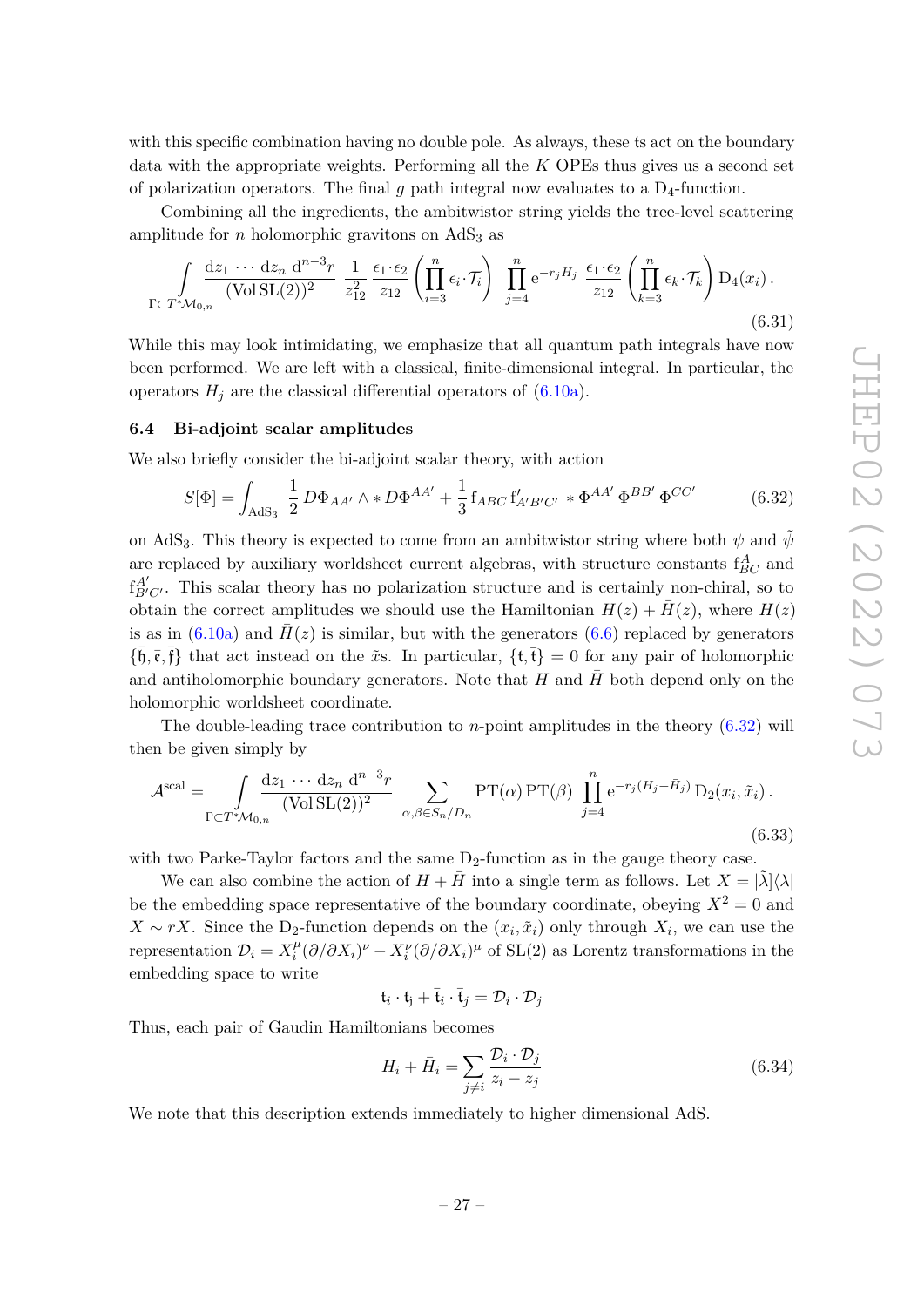## <span id="page-28-0"></span>**7 The scattering equations on AdS**

In the previous section, the ambitwistor string was shown to transform the problem of computing AdS scattering amplitudes into the problem of evolving the worldsheet correlator through Euclidean times  $r_j$  using the operators  $e^{-r_jH_j}$ . This amounts to finding the mutual eigenfunctions and eigenvalues of the  $H_j$ , and expanding the result of our worldsheet correlator, either a D-function or some derivatives of a D-function, in this basis.

Knowing the set of eigenvalues of the  $H_i$  is the same thing as knowing the eigenvalue  $\tau(z)$  of  $H(z)$  in [\(6.10a\)](#page-22-3). This operator transforms as a meromorphic quadratic differential in *z*, having at most simple poles at the  $z_i$ . Furthermore, the residue  $H_i = \text{Res}_i H(z)$ itself has simple poles at all the  $z_j$  with  $j \neq i$ , so transforms as a holomorphic section of  $K_{\Sigma_i}(-\sum_{j\neq i}z_j)$ . Since  $\{\mathfrak{h}_i,\mathfrak{e}_i,\mathfrak{f}_i\}$  do not act on the worldsheet coordinates, under a worldsheet  $SL(2)$  transformation,  $H(z)\phi(z;x)$  will transform simply as the product of *H* and *φ*. Hence the eigenvalue *τ* (*z*) must transform like *H*(*z*) itself. The most general quadratic differential with these properties can be written as

<span id="page-28-2"></span>
$$
\tau(z) = \sum_{i,j} \frac{\tau_{ij}}{(z - z_i)(z - z_j)},\tag{7.1a}
$$

where the complex parameters  $\tau_{ij}$  obey

<span id="page-28-1"></span>
$$
\tau_{ii} = 0, \qquad \tau_{ij} = \tau_{ji}, \qquad \sum_{j \neq i} \tau_{ij} = 0 \quad \text{for } i = 1, ..., n. \tag{7.1b}
$$

The conditions [\(7.1b\)](#page-28-1) ensure that  $\tau(z)$  has at most simple poles, and that it is non-singular at  $z = \infty$  for arbitrary values of the  $z_i \in \mathbb{C}$ . This ensures we are only considering states that are invariant under global conformal transformations of the boundary. We argued above that this was true for our CFT correlator. Consequently, the eigenvalues of  $H(z)$ must take the form [\(7.1a\)](#page-28-2) and so are parametrized by the  $n(n-3)/2$  complex numbers  $\tau_{ij}$ . Similarly,  $\text{Res}_{i} \tau(z)$  are the eigenvalues of  $H_i = \text{Res}_{i} H(z)$ .

Now, let **z** denote the set of *n* worldsheet points, **x** the boundary points. Also let  $\phi_{\tau}(\mathbf{z}; \mathbf{x})$  be a simultaneous eigenfunction of all the  $H_i$ <sup>s</sup>, with corresponding eigenvalues Res<sub>*i*</sub> $\tau(z)$ . Once the worldsheet correlator is expanded in the  $\phi_{\tau}(z; x)$  basis, integrating over the Gaudin times  $r_j$  with an appropriate contour [\[18\]](#page-36-0) will lead to a product of  $n-3$ *δ*-functions, imposing

<span id="page-28-3"></span>
$$
\sum_{j \neq i} \frac{\tau_{ij}}{z_i - z_j} = 0 \tag{7.2}
$$

for any  $n-3$  choices of  $i \in \{1, \ldots, n\}$ . These are our AdS scattering equations. The  $n-3$ conditions [\(7.2\)](#page-28-3) are equivalent to the statement that  $\tau(z) = 0$  identically for all  $z \in \Sigma$ , and we will often abbreviate them this way.

Exactly as in flat space, the integral over the worldsheet moduli space  $\mathcal{M}_{0,n}$  forces the  $z_i$  to sit on a solution to  $(7.2)$ . For example, suppose the result of acting with one set of polarization derivatives on the D-function  $D_4(\mathbf{x})$  can be written in the  $\phi_\tau(\mathbf{z}; \mathbf{x})$  basis as

<span id="page-28-4"></span>
$$
\frac{\epsilon_1 \cdot \epsilon_2}{z_{12}} \left( \prod_{k=3}^n \epsilon_k \cdot \mathcal{T}_k \right) D_4(\mathbf{x}) = \int C_\tau(\mathbf{z}) \phi_\tau(\mathbf{z}; \mathbf{x}) \ D\tau \tag{7.3a}
$$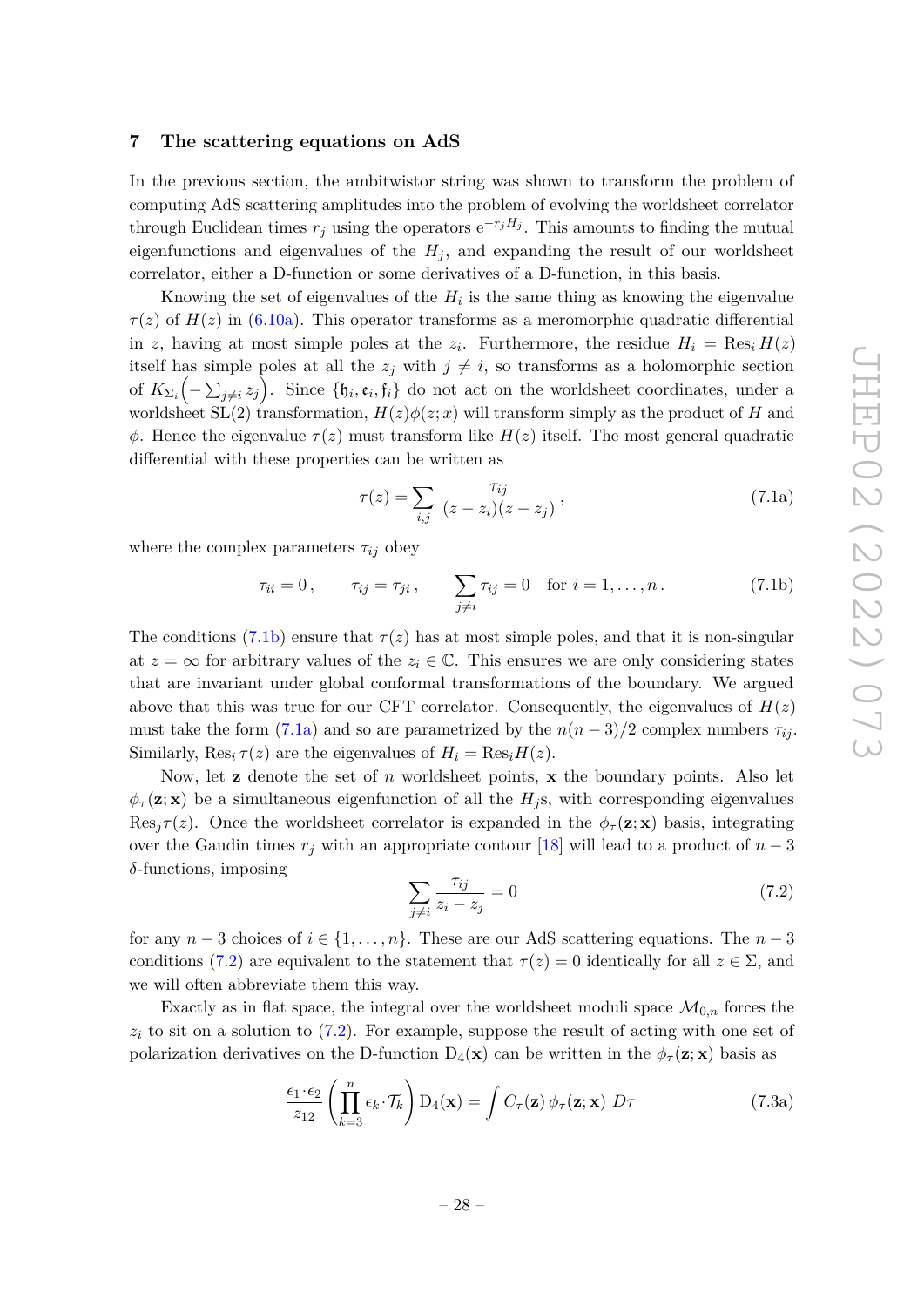and the  $D_2$  function itself can be expanded as

<span id="page-29-3"></span><span id="page-29-2"></span>
$$
\frac{\epsilon_1 \cdot \epsilon_2}{z_{12}} \left( \prod_{k=3}^n \epsilon_k \cdot \mathcal{T}_k \right) D_4(\mathbf{x}) = \int C'_\tau(\mathbf{z}) \phi_\tau(\mathbf{z}; \mathbf{x}) \ D\tau \tag{7.3b}
$$

using a suitable integration measure  $D\tau$  over the  $n(n-3)/2$  parameters  $\tau_{ij}$ . Then the ambitwistor string yields the *n*-point  $++\cdots+$  graviton amplitude [\(6.31\)](#page-27-2) and *n*-point  $+\cdots+$ gauge theory amplitude  $(6.15)$  in the forms

$$
\mathcal{M}_{+\cdots+}(x_1,\ldots,x_n) = \int \left[ \sum_{\mathbf{z}\in S} \frac{C_{\tau}(\mathbf{z})}{\mathrm{Jac}(\mathbf{z})} \frac{\epsilon_1 \cdot \epsilon_2}{z_{12}} \prod_{i=3}^n \epsilon_i \cdot \mathcal{T}_i \phi_{\tau}(\mathbf{z}; \mathbf{x}) \right]_{\mathbf{z}_*} D\tau, \qquad (7.4a)
$$

$$
\mathcal{A}_{+\cdots+}(x_1,\ldots,x_n) = \int \left[ \sum_{\mathbf{z}\in S} \sum_{\alpha \in S_n/D_n} \mathrm{PT}(\alpha) \frac{C_{\tau}'(\mathbf{z})}{\mathrm{Jac}(\mathbf{z})} \phi_{\tau}(\mathbf{z},\mathbf{x}) \right]_{\mathbf{z}_{*}} . \tag{7.4b}
$$

Similarly, the *n*-point scalar amplitudes can be written as

$$
\mathcal{A}^{\text{scal}}(x_1,\ldots,x_n) = \int \left[ \sum_{\mathbf{z}\in S} \sum_{\alpha,\beta\in S_n/D_n} \text{PT}(\alpha) \text{PT}(\beta) \frac{C_{\tau}''(\mathbf{z})}{\text{Jac}(\mathbf{z})} \Phi_{\tau}(\mathbf{z},\mathbf{x}) \right]_{\mathbf{z}_{*}} \tag{7.5}
$$

in terms of the expansion of  $D_2(x_i)$  in terms of the eigenstates of the left-right symmetric Gaudin Hamiltonian. In these expressions,  $Jac(\mathbf{z}_*)$  is the usual Jacobian<sup>[19](#page-29-1)</sup> and *S* is the set of solutions to the  $n-3$  scattering equations  $\tau_i(\mathbf{z}) = 0$ . We emphasize that these scattering equations take the same form in all three cases. Only the expansion coefficients are different.

It is remarkable that the solutions to the AdS scattering equations [\(7.2\)](#page-28-3) take exactly the same form as in flat space, with the replacement  $s_{ij} \rightarrow \tau_{ij}$ . In particular, the AdS scattering equations also have  $(n-3)!$  solutions [\[63,](#page-38-3) [64\]](#page-38-4). The integral over the  $\tau_{ij}$  in (??) is somewhat akin to the integration over momenta one would perform if using the flat-space CHY expressions to evaluate scattering of generic on-shell states, with the important difference that here the particular wavepacket  $C_{\tau}(\mathbf{z}_{*})$  generically depends on the solution to the scattering equations. The expansion [\(7.3a\)](#page-28-4) is also reminiscent of the expansion of a correlation function in terms of conformal partial waves [\[65,](#page-38-5) [66\]](#page-38-6). The conditions [\(7.1b\)](#page-28-1) obeyed by the  $\tau_{ij}$  are also very suggestive of Mellin parameters. We will find evidence that the  $\tau_{ij}$  are indeed determined by the Mellin parameters. In this sense, the eigenfunctions  $\phi_{\tau}(\mathbf{z}_*; \mathbf{x})$  are the 'basic' objects for AdS scattering processes.

We now turn to a preliminary investigation of the eigenfunctions themselves.

#### <span id="page-29-0"></span>**7.1 Eigenfunctions of the Gaudin Hamiltonians**

The simplest way to find the eigenstates of the Gaudin Hamiltonian uses the algebraic Bethe ansatz [\[35](#page-36-15)[–38,](#page-36-17) [67\]](#page-38-7), which relies on the existence of a suitable vacuum state. Whether for gravity, gauge theory and the bi-adjoint scalar, we have seen that the Gaudin Hamiltonian

<span id="page-29-1"></span><sup>&</sup>lt;sup>19</sup>We understand Jac( $z_*$ ) to include both the Jacobian det( $\partial_i \tau_i$ ) that arises from solving the  $\bar{\delta}(\tau_i(z))$ constraints, and the Jacobians that arise from fixing the two worldsheet  $SL(2;\mathbb{C})$  factors. For the gravity and gauge theory amplitudes, they also include a factor of  $1/z_{12}^2$  (gravity) and  $1/z_{12}$  (gauge theory) originating from the zero modes of the  $\gamma$  and  $\tilde{\gamma}$  ghosts.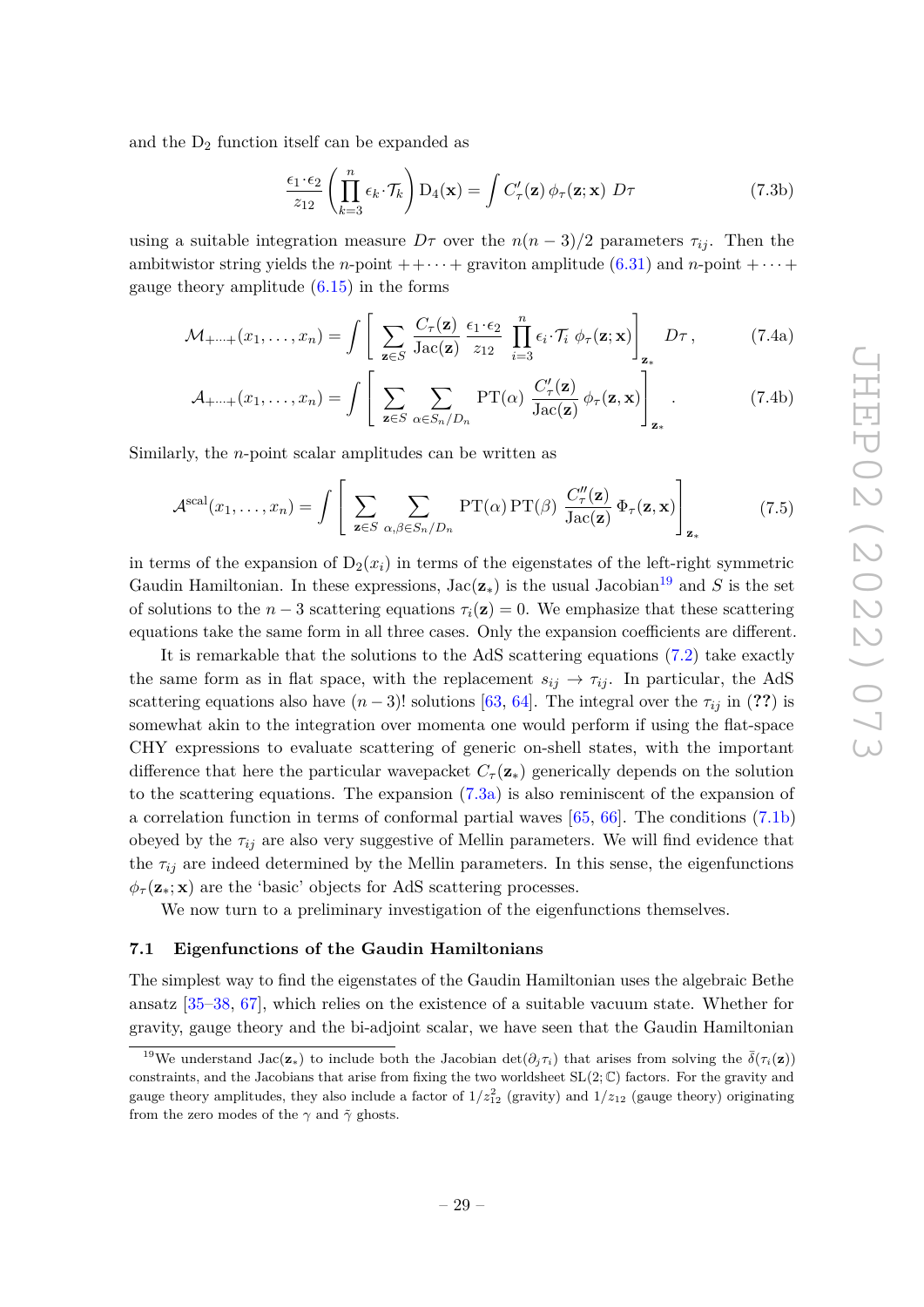always acts on an object of weight 2 in each state, whether this is a simple  $D_2$ -function or some derivatives of a  $D_4$ -function. Consequently, we need to understand the eigenstates of a homogeneous spin chain with  $\Delta_i = 2$ . The ABA can be applied to this case, with the vacuum represented by  $1/(x_1^2x_2^2 \cdots x_n^2)$ . However, in this representation, the set of Bethe states is known to be incomplete [\[68–](#page-38-8)[70\]](#page-38-9) and do not form a basis in which we can expand our worldsheet correlators.<sup>[20](#page-30-0)</sup> We must therefore proceed differently.

In this paper, we will only consider the simplest case of  $n = 4$  where there is only one scattering equation. The Gaudin eigenfunction problem  $(H(z) - \tau(z))\phi_\tau(\mathbf{z}; \mathbf{x}) = 0$  reduces to a single differential equation, with the boundary cross-ratio  $X = x_{12}x_{34}/x_{23}x_{41}$  being the variable and the worldsheet cross-ratio  $Z = z_{12}z_{34}/z_{23}z_{41}$  a free parameter. We obtain

<span id="page-30-1"></span>
$$
\left[\frac{d^2}{dX^2} + \left(\frac{1}{X} + \frac{1}{X-1} + \frac{3}{X-Z}\right)\frac{d}{dX} + \frac{4X-2-\tau(Z)}{X(X-1)(X-Z)}\right]\phi_\tau(\mathbf{z}; \mathbf{x}) = 0 \tag{7.6}
$$

where  $\tau(Z) = (Z - 1)\tau_{12} + Z\tau_{13}$ . Equation [\(7.6\)](#page-30-1) is a particular case of Heun's equation the general ode having at most four regular singular points  $\{0, 1, Z, \infty\} \in \mathbb{CP}^1$  and a natural generalization of the hypergeometric equation (see e.g.  $[71, 72]$  $[71, 72]$  $[71, 72]$ ). In general the solutions are rather complicated functions, known as 'local Heun functions'. The coefficients of the singularities that arise in our case imply that around the singular points 0*,* 1, one of the two solutions to [\(7.6\)](#page-30-1) may be expressed as a (generically infinite) power series beginning with a constant, whilst the other has a logarithmic singularity. For example, in a neighbourhood of  $X = 0$ , the two solutions admit expansions

$$
\phi_{\tau}^{+}(\mathbf{z}; \mathbf{x}) = \sum_{k=0}^{\infty} a_{k}(Z, \tau) X^{k} \quad \text{and} \quad \phi_{\tau}^{-}(\mathbf{z}; \mathbf{x}) = \phi_{\tau}^{+}(\mathbf{z}; \mathbf{x}) \ln(X) + \sum_{k=1}^{\infty} b_{k}(Z, \tau) X^{k},
$$

where for example the coefficients  $a_k(Z,\tau)$  obey the recursion relation

$$
Z(k + 1)^{2} a_{k+1} - (Z k(k + 1) + k(k + 3) + \tau(Z)) a_{k} + (k + 1)^{2} a_{k-1} = 0,
$$

with  $a_1 = -(\tau(Z)/Z) a_0$ . It is also possible to reassemble these expansions in terms of  $2F_1(k+1,-k;1;X)$  yielding their expansions around  $X = \infty$ . The solutions at infinity are power series in  $1/X$  beginning with a  $(1/X)^2$  term. This is the same behaviour as nead  $X = 0, 1$  once we account for the prefactor  $1/x_{41}^2 x_{23}^2$  that gives the D<sub>2</sub>-function its weight. At the remaining singularity  $X = Z$ , one solution approaches a constant while the other behaves as  $1/X^2$ .

The singularities when  $X = 0, 1, \infty$  are the standard CFT singularities when boundary points are chosen to collide. The 'unexpected' singularity at  $X = Z$  also appears in the 4-pt

$$
\tau(z) = \frac{1}{2} \sum_i \frac{\Delta_i(\Delta_i - 2)}{(z - z_i)^2} + \sum_{i,j} \frac{2\Delta_i\Delta_j}{(z - z_i)(z - z_j)}
$$

<span id="page-30-0"></span><sup>&</sup>lt;sup>20</sup>The eigenvalue  $\tau(z)$  of states built from the Bethe ansatz take the form

provided the Bethe equations hold. If  $\Delta_i = 2$  then this  $\tau(z)$  has no double poles for  $z \in \mathbb{C}$ , but has a both double and single pole at  $z = \infty$ . This is not a problem for the integrable spin chain where the spectral parameter  $z \in \mathbb{C}$ . However, the singularity at  $z = \infty$  means that none of these states could have arisen from any well-behaved string theory with  $z \in \mathbb{CP}^1$ .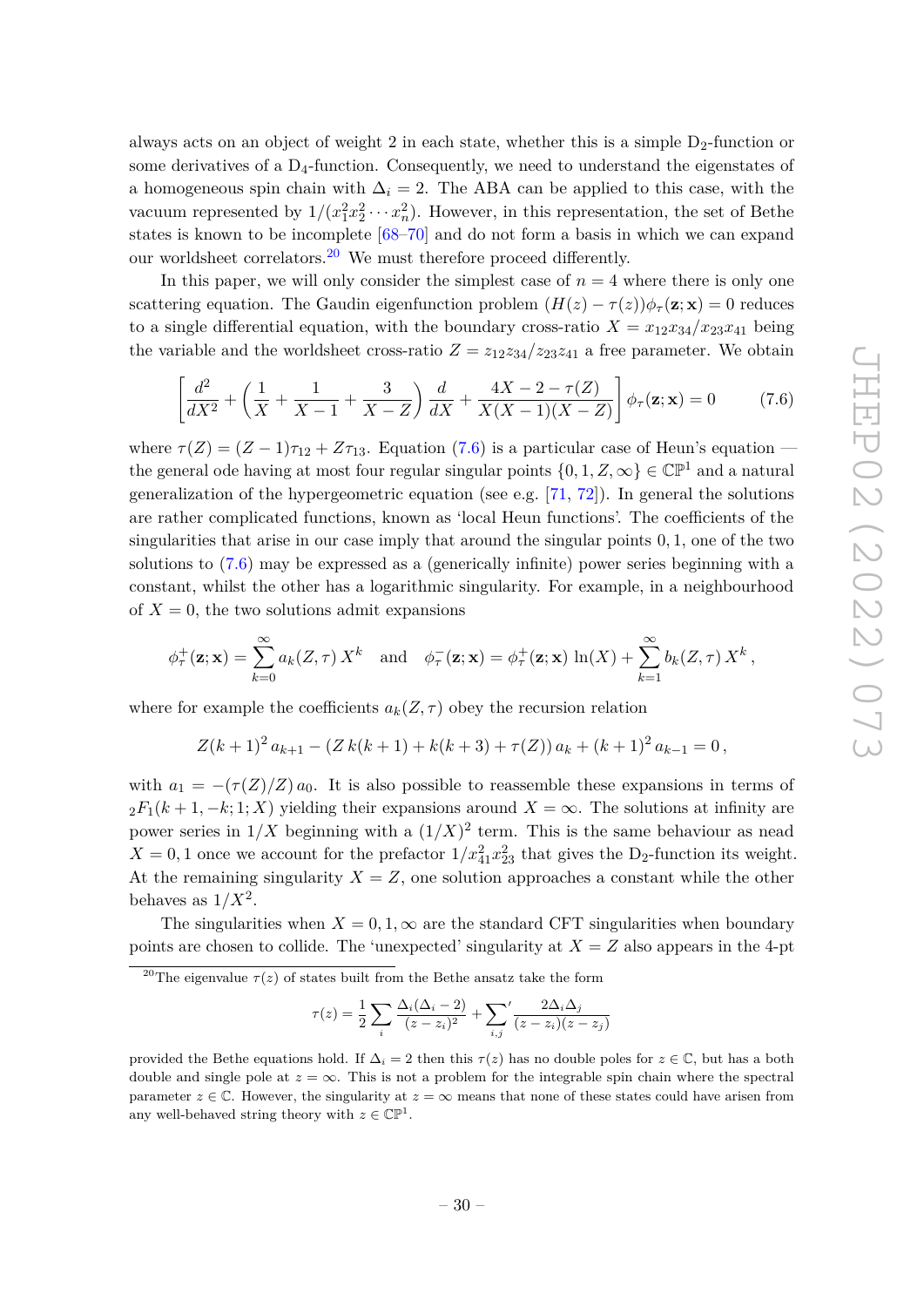function of full string theory on  $AdS_3 \times S^3$  [\[53\]](#page-37-15), where it was shown to be associated to a worldsheet instanton that was possible only when the worldsheet and boundary cross-ratios coincide. Exactly these same worldsheet instantons play a key role in the recent work of Eberhardt, Gaberdiel and Gopakumar  $[73]$  on the tensionless limit of the  $AdS<sub>3</sub>$  string, i.e. the *opposite* limit to the supergravity limit. It is fascinating to see evidence of their occurrence also in ambitwistor strings.

However, as we see from  $(7.4a)$ – $(7.4b)$ , the ambitwistor string amplitude formulæ involve the eigenfunctions only on the support of the scattering equations. In the  $n = 4$ case, this is when  $\tau(Z)$  vanishes, so

<span id="page-31-0"></span>
$$
\tau(Z) = 0 \qquad \Longrightarrow \qquad Z = Z_* \equiv -\frac{\tau_{12}}{\tau_{14}} \,. \tag{7.7}
$$

This freezes the integral over the worldsheet moduli space, and may be compared to the flat-space solution  $Z = -s/u$  in terms of the usual Mandelstam variables. When [\(7.7\)](#page-31-0) holds,  $(7.6)$  simplifies dramatically and the general solution becomes

$$
\phi_{\tau}(\mathbf{z}_{*}; \mathbf{x}) = \frac{1}{(X - Z_{*})^{2}} \left[ a + b \ln(X^{Z_{*}}(1 - X)^{1 - Z_{*}}) \right]
$$
(7.8)

with *a* and *b* constant. These may be used in the amplitude formulæ.

Unfortunately, obtaining the expansion coefficients the worldsheet correlator in this basis, such as [\(7.3a\)](#page-28-4), requires further information which we leave for future work. An important check that such an expansion is indeed possible comes from examining the behaviour of the eigenfunctions in the limit that the worldsheet factorizes. Consider for example the  $Z \to 0$  factorization channel. In this limit, solutions of [\(7.6\)](#page-30-1) reduce to the hypergeometric function

$$
\phi_{\tau}(\mathbf{z}; \mathbf{x})|_{Z \to 0} = X^{-s} {}_{2}F_{1}(2-s, 2-s; 2(2-s); X), \qquad (7.9)
$$

where *s* solves  $\tau_{12} = (s-2)(s-1)$ . This is exactly the hypergeometric function that appears in the Mellin representation of the  $D_2$ -function when the integral over the Mellin  $t$  parameter is performed:

<span id="page-31-1"></span>
$$
D_{\Delta}(X) = \int \Gamma(s)^{2} \Gamma(t)^{2} \Gamma(\Delta - s - t)^{2} X^{-s} (1 - X)^{-t} ds dt
$$
  
= 
$$
\int \frac{\Gamma(\Delta - s)^{4} \Gamma(s)^{2}}{\Gamma(2(\Delta - s))} X^{-s} {}_{2}F_{1}(\Delta - s, \Delta - s; 2(\Delta - s); X) ds.
$$
 (7.10)

Similarly, in the  $Z \rightarrow 1$  factorization channel we find [\(7.6\)](#page-30-1) has solution

$$
\phi_{\tau}(\mathbf{z}; \mathbf{x})|_{Z \to 1} = (1 - X)^{-t} {}_{2}F_{1}(2 - t, 2 - t; 2(2 - t); 1 - X), \tag{7.11}
$$

where *t* solves  $\tau_{13} = (t-2)(t-1)$ . This is the result of first performing the inverse Mellin transform [\(7.10\)](#page-31-1) over *s*. This suggests that, although the D-function contains no information about the worldsheet, it can nonetheless be expanded in a **z**-dependent basis. Furthermore, at least in this  $n = 4$  case, we see a close relation between the Mellin parameters  $\delta_{ij}$  and the Gaudin parameters  $\tau_{ij}$ .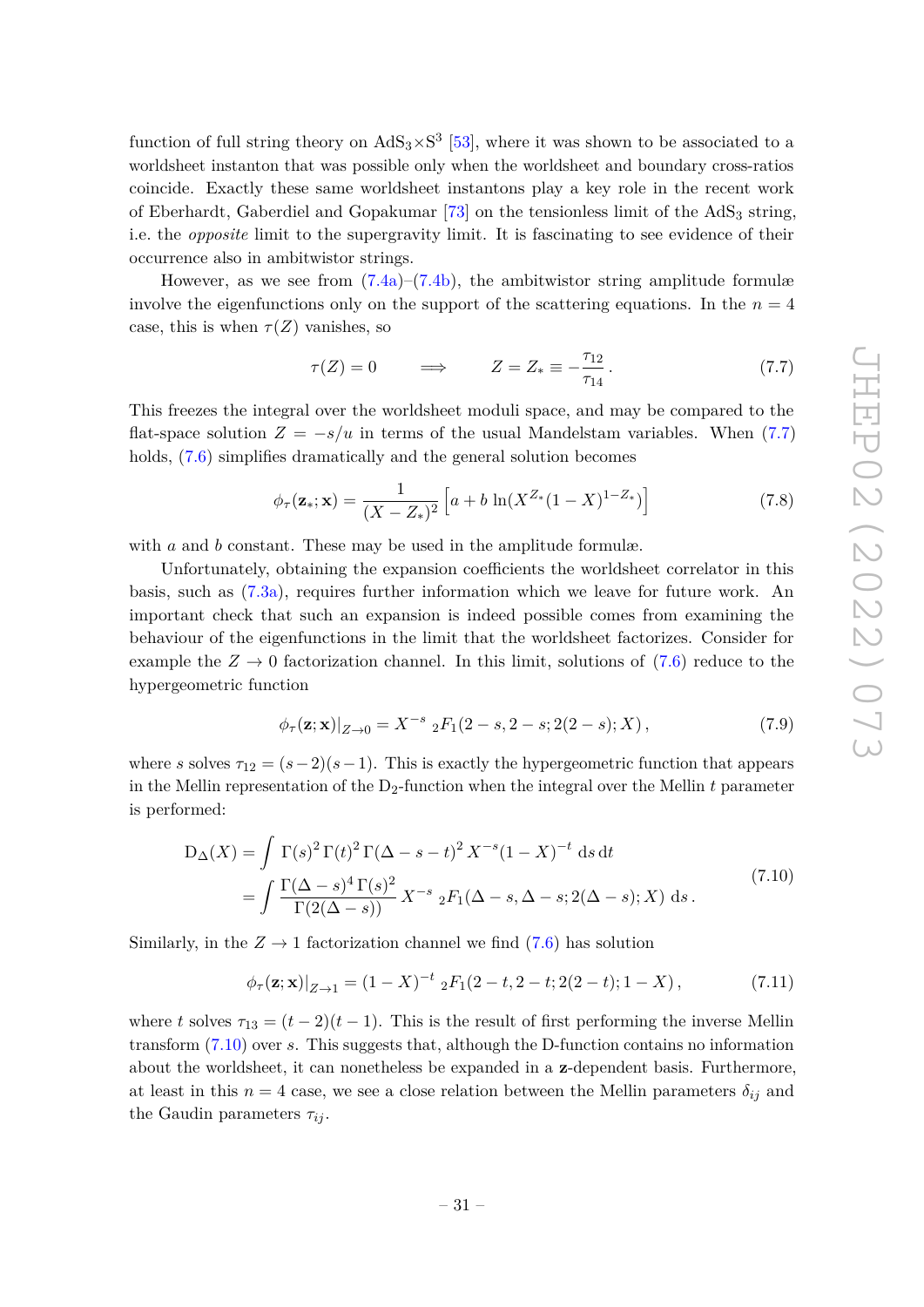#### <span id="page-32-0"></span>**8 Conclusions**

This paper has begun the investigation of ambitwistor strings on  $AdS_3 \times S^3 \times M$ . We verified that the type II model is anomaly free and describes type II supergravity on this background. The worldsheet path integral may be computed explicitly, even at *n*-points, in the case of like-polarization gravitons. We conjectured a natural extension to arbitrary choices of polarization. The worldsheet punctures are localized to solutions of scattering equations, which is the statement that the spectral parameters are chosen so that all eigenvalues of the sl<sup>2</sup> Gaudin Hamiltonian vanish. We argued that these AdS scattering equations take essentially the same form as in flat space.

There are many questions that the present work leaves open. The most urgent is to obtain the basis of *n*-particle Gaudin eigenstates and expand the worldsheet correlation functions in this basis. These are the remaining missing steps required to have concrete formulæ for *n*-particle supergravity tree amplitudes in AdS3. Obtaining the eigenfunctions themselves is not expected to be difficult. Indeed, a general framework for doing so was provided long ago by Sklyanin [\[37,](#page-36-16) [67\]](#page-38-7) as a sophisticated form of separation of variables. To apply this to our case requires, first, understanding the additional constraint that our eigenstates must be invariant under global  $SL(2)$  transformations and, second, the right analytic properties and inner product that should be placed on these eigenstates. It seems likely that constraints such as having the correct behaviour under worldsheet factorization, the boundary OPE, and ensuring the correlator is a single-valued function of the boundary points will play a key role here.

It would also be very interesting to check that the ambitwistor expressions we have obtained possess the correct flat space limit. This could perhaps be implemented by a version of the Mellin space procedure [\[74,](#page-38-13) [75\]](#page-38-14).

While the spectrum includes all states of  $d = 10$  supergravity on  $AdS_3 \times S^3 \times M$ , in this paper we have only investigated external states that are independent of the compact manifolds. Turning on the Kaluza-Klein modes should not lead to any significant difficulties, at least in the case  $M = T<sup>4</sup>$ . In particular, we expect that states that are independent of M may be described by an  $\mathfrak{sl}_2 \times \mathfrak{sl}_2$  Gaudin model, again in representations that have vanishing total quadratic Casimir. Including the  $S<sup>3</sup>$  involves only finite dimensional representations that may be handled by the algebraic Bethe ansatz.

It would also clearly be interesting to extend this work to other supergroups or cosets with vanishing dual Coxeter number (see also  $[40]$ ). One obvious choice is to take  $G = \text{PSL}(2|2)$ , giving an ambitwistor string on the supergroup corresponding to  $\text{AdS}_3 \times S^3$ . This could perhaps be done using an ambitwistor version of Berkovits' hybrid string [\[44\]](#page-37-5), possibly allowing us to move away from the NS point of the moduli space. More ambitiously, one could consider the  $PSU(2, 2|4)/(SO(1, 4) \times SO(5))$  supercoset. In supergravity, we expect such backgrounds to require RR flux and so call for pure spinors. A pure spinor version of the flat space ambitwistor string was given in [\[31\]](#page-36-13), with a proposal for the extension to  $AdS_5\times S^5$  given in [\[32\]](#page-36-18) at the classical level. However, the origin of the scattering equations remains somewhat mysterious in these models, even in flat space.

The connection between the ambitwistor string and quantum integrable systems is intriguing and certainly deserves further exploration. Precisely the same Gaudin model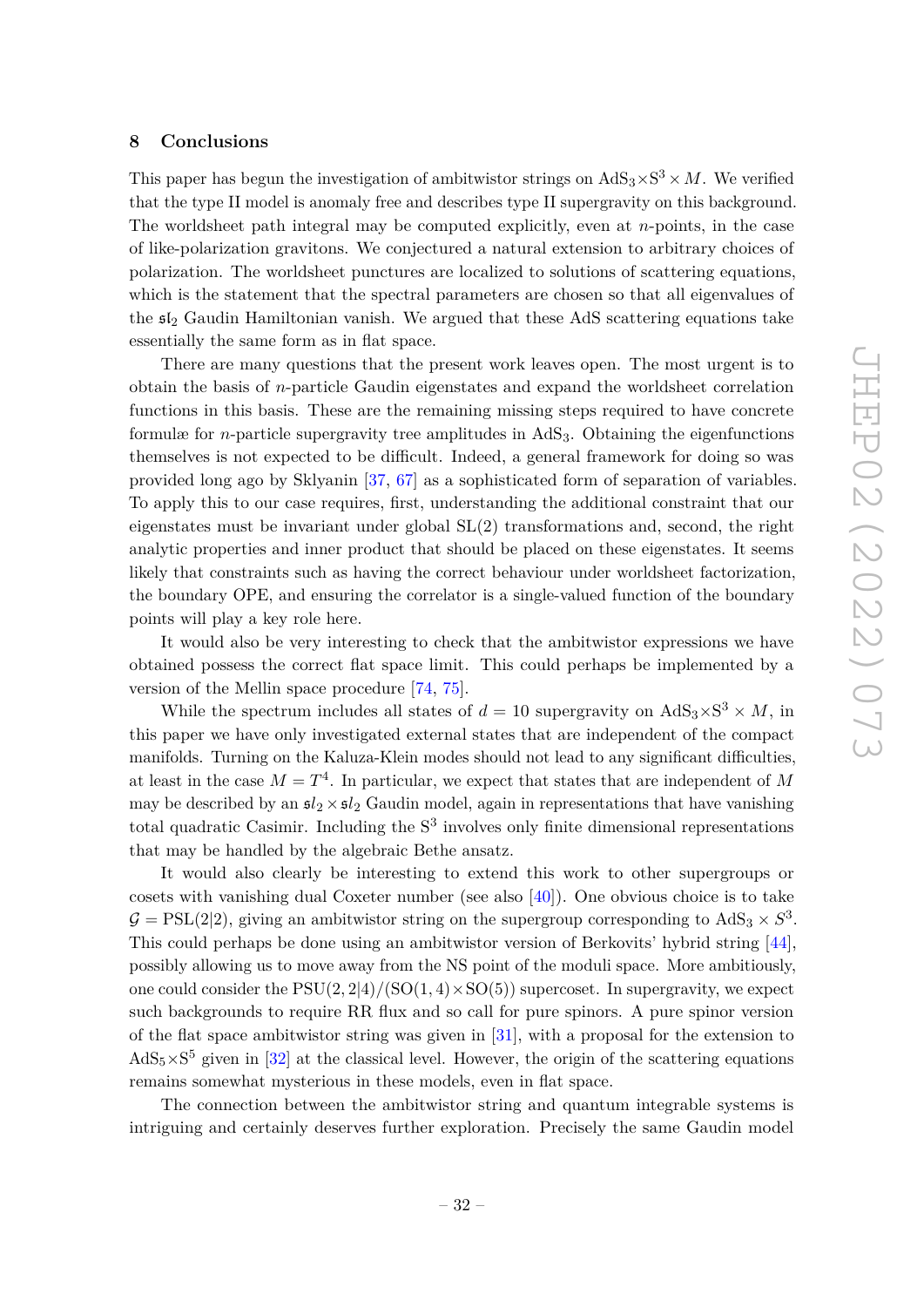arises in a standard WZW model by taking the Knizhnik-Zamolodchikov equation to the critical level  $k = -h^{\vee}$ . For general groups G, WZW correlators at the critical level were computed in [\[39\]](#page-37-0), where they were shown to be governed by opers on the Langlands dual *L*G. Taking the level to be critical is analogous to sending  $\alpha' \to \infty$  in flat space, so this connection is the AdS<sub>3</sub> version of the fact that the flat space ambitwistor string localizes on the same points in  $\mathcal{M}_{0,n}$  as appear in the Gross-Mende limit for high-energy, fixed angle scattering. It is intriguing that this relation, which remains mysterious even in flat space, should endure to AdS.

The Gaudin model is well-known to be a linearisation of the XXX spin chain, which is governed by the Yangian  $\mathcal{Y}(\mathfrak{sl}_2)$ . In our context, it would be fascinating to understand whether this relation corresponds to deforming the ambitwistor string into the full string. Conversely, it would be an integrable sector of the boundary CFT, in which the integrable model is the Gaudin model, can help identify the  $CFT<sub>2</sub>$  dual of pure supergravity. Separation of variables in the XXX spin chain, for exactly the representations arising here, has been studied in [\[68](#page-38-8)[–70\]](#page-38-9). Finally, it is natural to wonder whether the elliptic Gaudin model [\[35\]](#page-36-15) similarly arises when computing 1-loop ambitwistor string amplitudes. We note this model is also amenable to separation of variables [\[76\]](#page-38-15).

#### **Acknowledgments**

We thank Nathan Berkovits, Roland Bittleston, Nick Dorey, David Tong and Benoît Vicedo for helpful discussions. We also thank the organisers of the workshop 'New Directions in Conventional and Ambitwistor String Theories' at Perimeter Institute, where this work was initiated. The work of DS is supported in part by STFC consolidated grant  $ST/PO00681/1$ .

## <span id="page-33-0"></span>**A Some properties of group manifolds**

In this appendix we collect some standard results about the geometry of group manifolds that are useful in the text.

Given some coordinate chart  $x^{\mu}$  on the group manifold, such that  $g = g(x)$ , we can expand

$$
g^{-1}\partial_{\mu}g = e_{\mu}^{a}(x) t_{a}
$$
 (A.1)

where  $e_a^{\mu}(x)$  is called the left-invariant frame or Maurer-Cartan frame. We can use this to expand the right action on a function  $\varphi(x)$  in terms of derivatives. If the generator of right-translations is  $j_a$ , we have

$$
\{j_a, \varphi(x)\} = e_a^{\mu} \partial_{\mu} \varphi(x) = e_a \varphi(x).
$$
 (A.2)

With this definition it is clear that the vector fields  $e_a \equiv e_a^{\mu} \partial_{\mu}$  satisfy the algebra

$$
[e_a, e_b] = \mathbf{f}_{ab}^c \, e_c \tag{A.3}
$$

reflecting the group structure.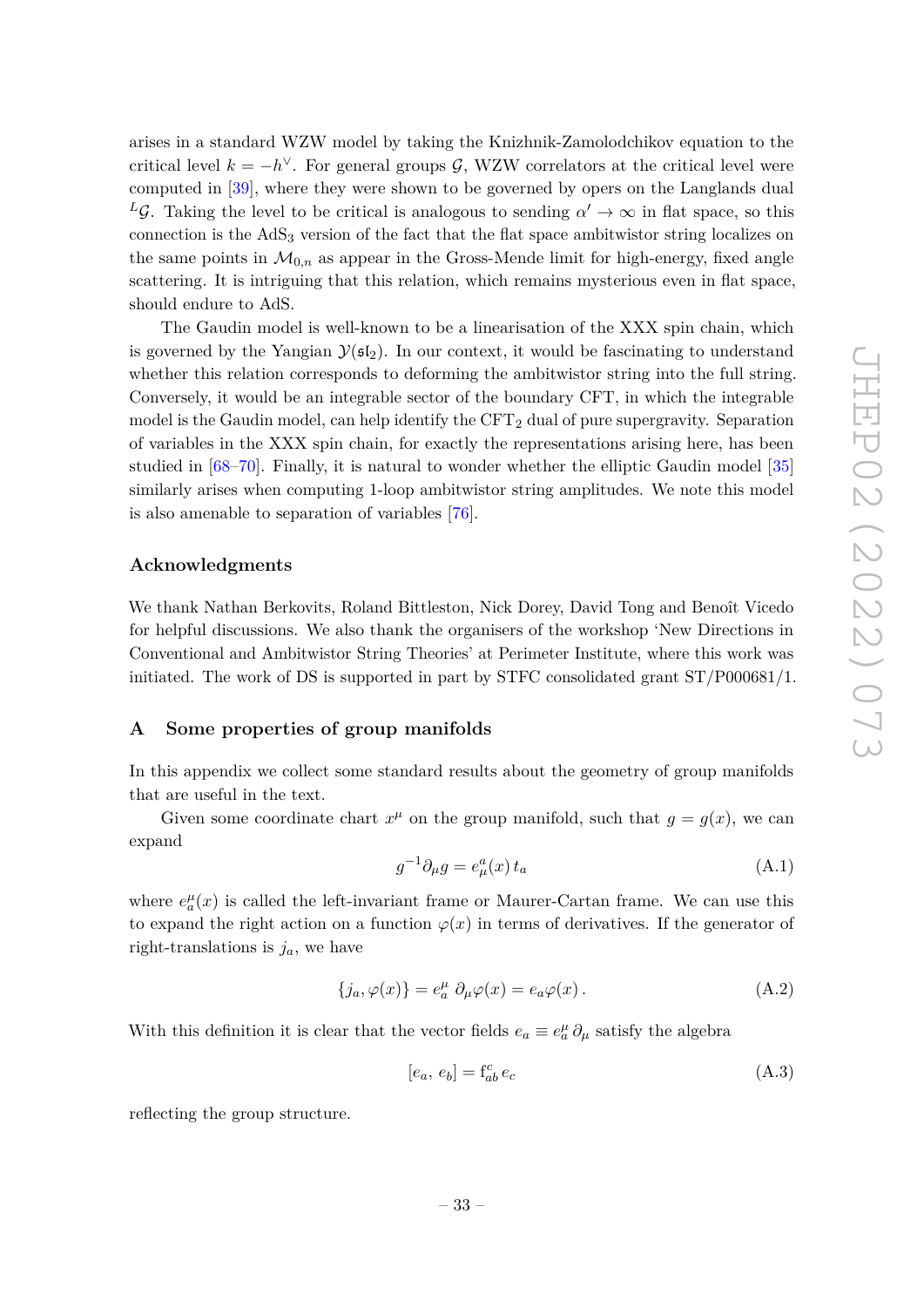At various points in the text, we need to extend the action of right-translations to tensors on *G*, rather than simply functions. The simplest way to do this is via the Lie derivative  $\mathcal{L}_a$  along  $e_a$ . We can find the expression for the Lie derivative in the Cartan frame by considering for instance the action on a one-form  $V_\mu dx^\mu \equiv V_a (g^{-1}dg)^a$ . Right-translations act on this one-form as

$$
t_a^{(R)}(V_b(g) (g^{-1}dg)^b) = (e_a^{\mu} \partial_{\mu} V_b - f_{ab}^c V_c) (g^{-1}dg)^b, \qquad (A.4)
$$

so the components  $V_a$  transform as  $\mathcal{L}_a V_b = e_a(V_b) - f_{ab}^c V_c$ . As usual, this extends by linearity to tensor fields of higher rank.

Since our group also comes with a bi-invariant metric m, instead of the Lie derivative we can also consider right-translating tensor fields using the Levi-Civita connection of m. We now review a few basic properties of the metric m, before considering its Levi-Civita connection and comparing this to the Lie derivative.

We introduce a metric on *G* by

$$
ds^{2} = m(g^{-1}\partial_{\mu}g, g^{-1}\partial_{\nu}g) dx^{\mu} dx^{\nu} = m_{ab} e^{a}_{\mu} e^{b}_{\nu} dx^{\mu} dx^{\nu}.
$$
 (A.5)

on the patch covered by our coordinates  $x^{\mu}$ . The inverse/dual frame field  $e^a_{\mu}$  thus serves as vielbein for this metric. Using the group structure, we can always choose the components m*ab* in the Maurer-Cartan frame to be constant and right-invariant

<span id="page-34-1"></span>
$$
\partial_{\mu} \mathbf{m}_{bc} = 0, \qquad \mathbf{m}_{ad} \mathbf{f}_{bc}^d = \mathbf{f}_{ab}^d \mathbf{m}_{cd}.
$$
 (A.6)

One example for this is the Killing form  $\kappa_{ab} \equiv f_{ac}^d f_{bd}^c$ , but we emphasize that for semi-simple groups there may be several invariant quadratic forms.

We let  $\nabla_{\mu}$  be the Levi-Civita connection associated to m. Then  $\nabla_{\mu}$ , or equivalently  $\nabla_a \equiv e^\mu_a \, \nabla_\mu$  in the Maurer-Cartan frame, acts in the usual fashion on tensor fields on the group manifold. For the connection to act on tensors carrying algebra indices, we need the spin connection  $\omega_{\mu}^{b}$ , for example on the metric m:

$$
\nabla_{\mu} \mathbf{m}_{ab} = \partial_{\mu} \mathbf{m}_{ab} - \omega_{\mu a}^{c} \mathbf{m}_{cb} - \omega_{\mu b}^{c} \mathbf{m}_{ac}
$$

and similarly for tensors of other rank. The spin connection is defined by the equation

$$
\nabla_{\mu} e_{\nu}^{a} \equiv \partial_{\mu} e_{\nu}^{a} - \Gamma_{\mu\nu}^{\rho} e_{\rho}^{a} + \omega_{\mu}^{a} e_{\nu}^{b} = 0 \tag{A.7}
$$

which can be solved for  $\omega$  as

<span id="page-34-0"></span>
$$
\omega_{\mu\,a}^{b} = -\frac{1}{2} f_{ac}^{b} e_{\mu}^{c} . \tag{A.8}
$$

This relation between the spin connection and the structure constants means the invariance conditions [\(A.6\)](#page-34-1) and  $\nabla_a m_{bc} = 0$  are compatible. Furthermore, it establishes the Riemann tensor in terms of the structure constants

$$
R_{abcd} = \frac{1}{2} \mathbf{f}_{ab}^d \mathbf{f}_{dc}^e \,. \tag{A.9}
$$

We will need these tools in section [4](#page-13-0) to show that BRST cohomology of our model consists of solutions to the supergravity equations, linearized around  $AdS_3 \times S^3$ .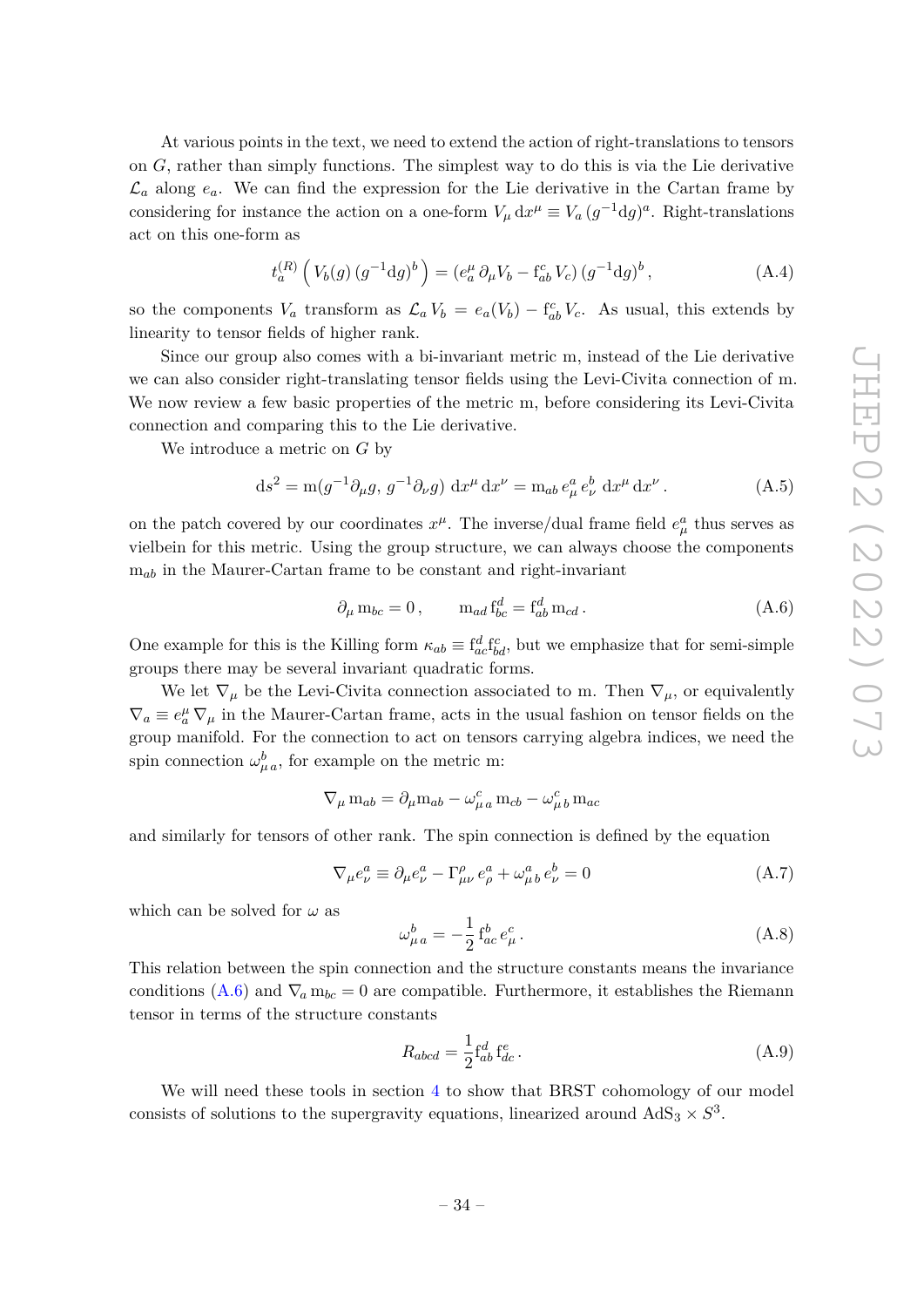**Open Access.** This article is distributed under the terms of the Creative Commons Attribution License [\(CC-BY 4.0\)](https://creativecommons.org/licenses/by/4.0/), which permits any use, distribution and reproduction in any medium, provided the original author(s) and source are credited.

## **References**

- <span id="page-35-0"></span>[1] L. Rastelli and X. Zhou, *Mellin amplitudes for*  $AdS_5 \times S^5$ , *[Phys. Rev. Lett.](https://doi.org/10.1103/PhysRevLett.118.091602)* **118** (2017) 091602 [[arXiv:1608.06624](https://arxiv.org/abs/1608.06624)] [IN[SPIRE](https://inspirehep.net/search?p=find+EPRINT%2BarXiv%3A1608.06624)].
- [2] L. Rastelli and X. Zhou, *How to Succeed at Holographic Correlators Without Really Trying*, *JHEP* **04** [\(2018\) 014](https://doi.org/10.1007/JHEP04(2018)014) [[arXiv:1710.05923](https://arxiv.org/abs/1710.05923)] [IN[SPIRE](https://inspirehep.net/search?p=find+EPRINT%2BarXiv%3A1710.05923)].
- [3] G. Arutyunov, R. Klabbers and S. Savin, *Four-point functions of* 1*/*2*-BPS operators of any weights in the supergravity approximation*, *JHEP* **09** [\(2018\) 118](https://doi.org/10.1007/JHEP09(2018)118) [[arXiv:1808.06788](https://arxiv.org/abs/1808.06788)] [IN[SPIRE](https://inspirehep.net/search?p=find+EPRINT%2BarXiv%3A1808.06788)].
- [4] L.F. Alday and S. Caron-Huot, *Gravitational S-matrix from CFT dispersion relations*, *[JHEP](https://doi.org/10.1007/JHEP12(2018)017)* **12** [\(2018\) 017](https://doi.org/10.1007/JHEP12(2018)017) [[arXiv:1711.02031](https://arxiv.org/abs/1711.02031)] [IN[SPIRE](https://inspirehep.net/search?p=find+EPRINT%2BarXiv%3A1711.02031)].
- <span id="page-35-1"></span>[5] A. Bissi, G. Fardelli and A. Georgoudis, *Towards All Loop Supergravity Amplitudes on*  $AdS_5 \times S^5$ , *Phys. Rev. D* **104** [\(2021\) L041901](https://doi.org/10.1103/PhysRevD.104.L041901) [[arXiv:2002.04604](https://arxiv.org/abs/2002.04604)] [IN[SPIRE](https://inspirehep.net/search?p=find+EPRINT%2BarXiv%3A2002.04604)].
- <span id="page-35-2"></span>[6] G. Mack, *D-independent representation of Conformal Field Theories in D dimensions via transformation to auxiliary Dual Resonance Models. Scalar amplitudes*, [arXiv:0907.2407](https://arxiv.org/abs/0907.2407) [IN[SPIRE](https://inspirehep.net/search?p=find+EPRINT%2BarXiv%3A0907.2407)].
- [7] M.F. Paulos, *Towards Feynman rules for Mellin amplitudes*, *JHEP* **10** [\(2011\) 074](https://doi.org/10.1007/JHEP10(2011)074) [[arXiv:1107.1504](https://arxiv.org/abs/1107.1504)] [IN[SPIRE](https://inspirehep.net/search?p=find+EPRINT%2BarXiv%3A1107.1504)].
- [8] A.L. Fitzpatrick, J. Kaplan, J. Penedones, S. Raju and B.C. van Rees, *A Natural Language for AdS/CFT Correlators*, *JHEP* **11** [\(2011\) 095](https://doi.org/10.1007/JHEP11(2011)095) [[arXiv:1107.1499](https://arxiv.org/abs/1107.1499)] [IN[SPIRE](https://inspirehep.net/search?p=find+EPRINT%2BarXiv%3A1107.1499)].
- <span id="page-35-3"></span>[9] V. Gonçalves, J. Penedones and E. Trevisani, *Factorization of Mellin amplitudes*, *[JHEP](https://doi.org/10.1007/JHEP10(2015)040)* **10** [\(2015\) 040](https://doi.org/10.1007/JHEP10(2015)040) [[arXiv:1410.4185](https://arxiv.org/abs/1410.4185)] [IN[SPIRE](https://inspirehep.net/search?p=find+EPRINT%2BarXiv%3A1410.4185)].
- <span id="page-35-4"></span>[10] S. Caron-Huot and A.-K. Trinh, *All tree-level correlators in AdS*<sup>5</sup> × *S*<sup>5</sup> *supergravity: hidden ten-dimensional conformal symmetry*, *JHEP* **01** [\(2019\) 196](https://doi.org/10.1007/JHEP01(2019)196) [[arXiv:1809.09173](https://arxiv.org/abs/1809.09173)] [IN[SPIRE](https://inspirehep.net/search?p=find+EPRINT%2BarXiv%3A1809.09173)].
- <span id="page-35-5"></span>[11] S. Caron-Huot, *Analyticity in Spin in Conformal Theories*, *JHEP* **09** [\(2017\) 078](https://doi.org/10.1007/JHEP09(2017)078) [[arXiv:1703.00278](https://arxiv.org/abs/1703.00278)] [IN[SPIRE](https://inspirehep.net/search?p=find+EPRINT%2BarXiv%3A1703.00278)].
- [12] F. Aprile, J.M. Drummond, P. Heslop and H. Paul, *Quantum Gravity from Conformal Field Theory*, *JHEP* **01** [\(2018\) 035](https://doi.org/10.1007/JHEP01(2018)035) [[arXiv:1706.02822](https://arxiv.org/abs/1706.02822)] [IN[SPIRE](https://inspirehep.net/search?p=find+EPRINT%2BarXiv%3A1706.02822)].
- <span id="page-35-6"></span>[13] O. Aharony, L.F. Alday, A. Bissi and E. Perlmutter, *Loops in AdS from Conformal Field Theory*, *JHEP* **07** [\(2017\) 036](https://doi.org/10.1007/JHEP07(2017)036) [[arXiv:1612.03891](https://arxiv.org/abs/1612.03891)] [IN[SPIRE](https://inspirehep.net/search?p=find+EPRINT%2BarXiv%3A1612.03891)].
- <span id="page-35-7"></span>[14] L. Rastelli, K. Roumpedakis and X. Zhou, *AdS*<sup>3</sup> × *S* <sup>3</sup> *Tree-Level Correlators: Hidden Six-Dimensional Conformal Symmetry*, *JHEP* **10** [\(2019\) 140](https://doi.org/10.1007/JHEP10(2019)140) [[arXiv:1905.11983](https://arxiv.org/abs/1905.11983)] [IN[SPIRE](https://inspirehep.net/search?p=find+EPRINT%2BarXiv%3A1905.11983)].
- <span id="page-35-8"></span>[15] S. Giusto, R. Russo, A. Tyukov and C. Wen, *Holographic correlators in AdS*<sup>3</sup> *without Witten diagrams*, *JHEP* **09** [\(2019\) 030](https://doi.org/10.1007/JHEP09(2019)030) [[arXiv:1905.12314](https://arxiv.org/abs/1905.12314)] [IN[SPIRE](https://inspirehep.net/search?p=find+EPRINT%2BarXiv%3A1905.12314)].
- <span id="page-35-9"></span>[16] L. Mason and D. Skinner, *Ambitwistor strings and the scattering equations*, *JHEP* **07** [\(2014\)](https://doi.org/10.1007/JHEP07(2014)048) [048](https://doi.org/10.1007/JHEP07(2014)048) [[arXiv:1311.2564](https://arxiv.org/abs/1311.2564)] [IN[SPIRE](https://inspirehep.net/search?p=find+EPRINT%2BarXiv%3A1311.2564)].
- <span id="page-35-10"></span>[17] T. Adamo, E. Casali and D. Skinner, *Ambitwistor strings and the scattering equations at one loop*, *JHEP* **04** [\(2014\) 104](https://doi.org/10.1007/JHEP04(2014)104) [[arXiv:1312.3828](https://arxiv.org/abs/1312.3828)] [IN[SPIRE](https://inspirehep.net/search?p=find+EPRINT%2BarXiv%3A1312.3828)].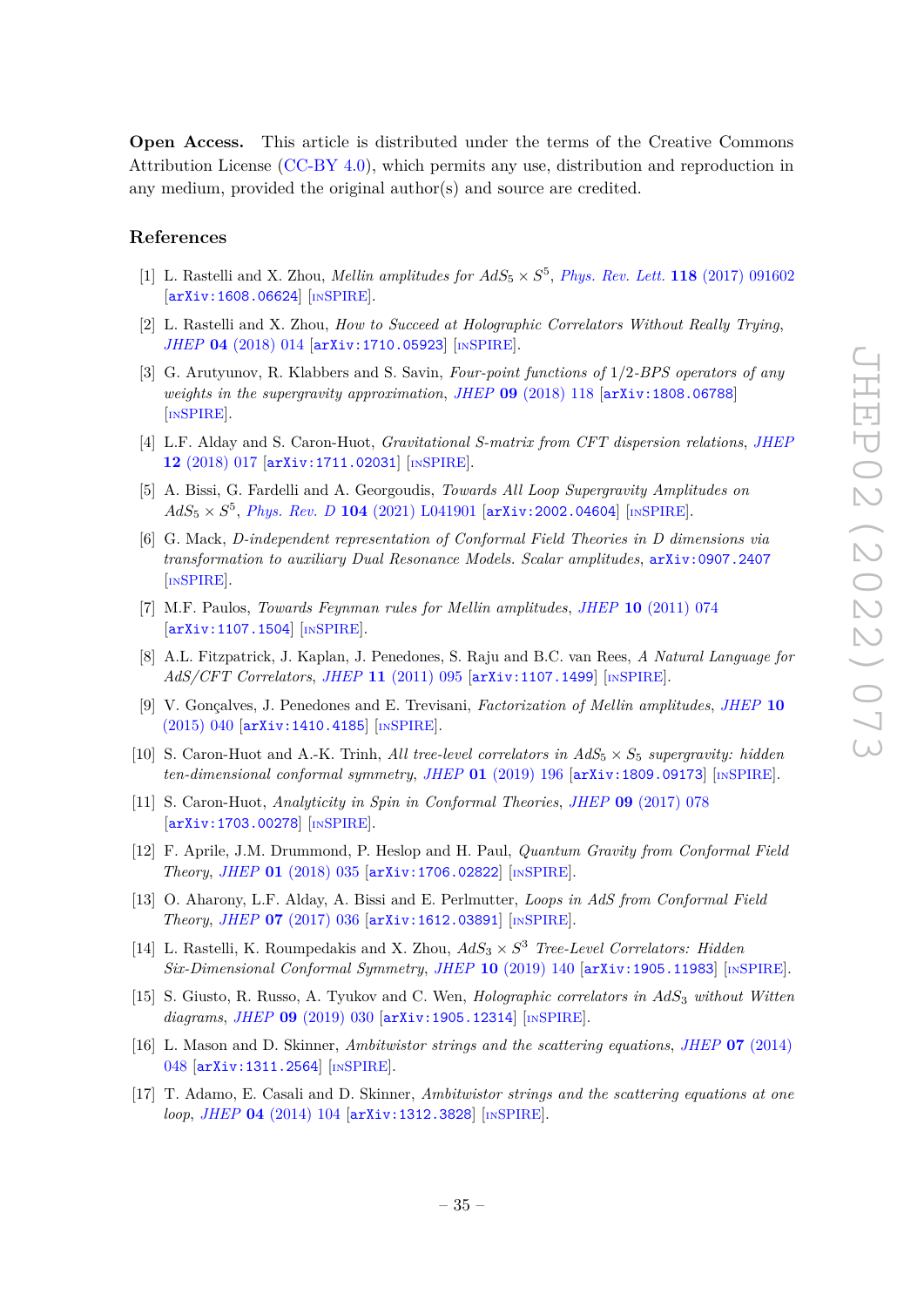- <span id="page-36-0"></span>[18] K. Ohmori, *Worldsheet Geometries of Ambitwistor String*, *JHEP* **06** [\(2015\) 075](https://doi.org/10.1007/JHEP06(2015)075) [[arXiv:1504.02675](https://arxiv.org/abs/1504.02675)] [IN[SPIRE](https://inspirehep.net/search?p=find+EPRINT%2BarXiv%3A1504.02675)].
- <span id="page-36-1"></span>[19] D.J. Gross and P.F. Mende, *The High-Energy Behavior of String Scattering Amplitudes*, *[Phys.](https://doi.org/10.1016/0370-2693(87)90355-8) Lett. B* **197** [\(1987\) 129](https://doi.org/10.1016/0370-2693(87)90355-8) [IN[SPIRE](https://inspirehep.net/search?p=find+J%20%22Phys.Lett.%2CB197%2C129%22)].
- <span id="page-36-2"></span>[20] F. Cachazo, S. He and E.Y. Yuan, *Scattering of Massless Particles in Arbitrary Dimensions*, *[Phys. Rev. Lett.](https://doi.org/10.1103/PhysRevLett.113.171601)* **113** (2014) 171601 [[arXiv:1307.2199](https://arxiv.org/abs/1307.2199)] [IN[SPIRE](https://inspirehep.net/search?p=find+EPRINT%2BarXiv%3A1307.2199)].
- <span id="page-36-3"></span>[21] F. Cachazo, S. He and E.Y. Yuan, *Scattering of Massless Particles: Scalars, Gluons and Gravitons*, *JHEP* **07** [\(2014\) 033](https://doi.org/10.1007/JHEP07(2014)033) [[arXiv:1309.0885](https://arxiv.org/abs/1309.0885)] [IN[SPIRE](https://inspirehep.net/search?p=find+EPRINT%2BarXiv%3A1309.0885)].
- <span id="page-36-4"></span>[22] Y. Geyer, L. Mason, R. Monteiro and P. Tourkine, *One-loop amplitudes on the Riemann sphere*, *JHEP* **03** [\(2016\) 114](https://doi.org/10.1007/JHEP03(2016)114) [[arXiv:1511.06315](https://arxiv.org/abs/1511.06315)] [IN[SPIRE](https://inspirehep.net/search?p=find+EPRINT%2BarXiv%3A1511.06315)].
- <span id="page-36-5"></span>[23] K.A. Roehrig and D. Skinner, *A Gluing Operator for the Ambitwistor String*, *JHEP* **01** [\(2018\)](https://doi.org/10.1007/JHEP01(2018)069) [069](https://doi.org/10.1007/JHEP01(2018)069) [[arXiv:1709.03262](https://arxiv.org/abs/1709.03262)] [IN[SPIRE](https://inspirehep.net/search?p=find+EPRINT%2BarXiv%3A1709.03262)].
- <span id="page-36-6"></span>[24] Y. Geyer, L. Mason, R. Monteiro and P. Tourkine, *Two-Loop Scattering Amplitudes from the Riemann Sphere, Phys. Rev. D* 94 [\(2016\) 125029](https://doi.org/10.1103/PhysRevD.94.125029) [[arXiv:1607.08887](https://arxiv.org/abs/1607.08887)] [IN[SPIRE](https://inspirehep.net/search?p=find+EPRINT%2BarXiv%3A1607.08887)].
- <span id="page-36-7"></span>[25] Y. Geyer and R. Monteiro, *Two-Loop Scattering Amplitudes from Ambitwistor Strings: from Genus Two to the Nodal Riemann Sphere*, *JHEP* **11** [\(2018\) 008](https://doi.org/10.1007/JHEP11(2018)008) [[arXiv:1805.05344](https://arxiv.org/abs/1805.05344)] [IN[SPIRE](https://inspirehep.net/search?p=find+EPRINT%2BarXiv%3A1805.05344)].
- <span id="page-36-8"></span>[26] E. Casali, Y. Geyer, L. Mason, R. Monteiro and K.A. Roehrig, *New Ambitwistor String Theories*, *JHEP* **11** [\(2015\) 038](https://doi.org/10.1007/JHEP11(2015)038) [[arXiv:1506.08771](https://arxiv.org/abs/1506.08771)] [IN[SPIRE](https://inspirehep.net/search?p=find+EPRINT%2BarXiv%3A1506.08771)].
- <span id="page-36-9"></span>[27] F. Cachazo, S. He and E.Y. Yuan, *Scattering Equations and Matrices: From Einstein To Yang-Mills, DBI and NLSM*, *JHEP* **07** [\(2015\) 149](https://doi.org/10.1007/JHEP07(2015)149) [[arXiv:1412.3479](https://arxiv.org/abs/1412.3479)] [IN[SPIRE](https://inspirehep.net/search?p=find+EPRINT%2BarXiv%3A1412.3479)].
- <span id="page-36-10"></span>[28] T. Adamo, E. Casali and D. Skinner, *A Worldsheet Theory for Supergravity*, *JHEP* **02** [\(2015\)](https://doi.org/10.1007/JHEP02(2015)116) [116](https://doi.org/10.1007/JHEP02(2015)116) [[arXiv:1409.5656](https://arxiv.org/abs/1409.5656)] [IN[SPIRE](https://inspirehep.net/search?p=find+EPRINT%2BarXiv%3A1409.5656)].
- <span id="page-36-11"></span>[29] T. Adamo, E. Casali and S. Nekovar, *Ambitwistor string vertex operators on curved backgrounds*, *JHEP* **01** [\(2019\) 213](https://doi.org/10.1007/JHEP01(2019)213) [[arXiv:1809.04489](https://arxiv.org/abs/1809.04489)] [IN[SPIRE](https://inspirehep.net/search?p=find+EPRINT%2BarXiv%3A1809.04489)].
- <span id="page-36-12"></span>[30] T. Adamo, E. Casali, L. Mason and S. Nekovar, *Amplitudes on plane waves from ambitwistor strings*, *JHEP* **11** [\(2017\) 160](https://doi.org/10.1007/JHEP11(2017)160) [[arXiv:1708.09249](https://arxiv.org/abs/1708.09249)] [IN[SPIRE](https://inspirehep.net/search?p=find+EPRINT%2BarXiv%3A1708.09249)].
- <span id="page-36-13"></span>[31] N. Berkovits, *Infinite Tension Limit of the Pure Spinor Superstring*, *JHEP* **03** [\(2014\) 017](https://doi.org/10.1007/JHEP03(2014)017) [[arXiv:1311.4156](https://arxiv.org/abs/1311.4156)] [IN[SPIRE](https://inspirehep.net/search?p=find+EPRINT%2BarXiv%3A1311.4156)].
- <span id="page-36-18"></span>[32] O. Chandía and B.C. Vallilo, *Ambitwistor pure spinor string in a type-II supergravity background*, *JHEP* **06** [\(2015\) 206](https://doi.org/10.1007/JHEP06(2015)206) [[arXiv:1505.05122](https://arxiv.org/abs/1505.05122)] [IN[SPIRE](https://inspirehep.net/search?p=find+EPRINT%2BarXiv%3A1505.05122)].
- [33] T. Adamo and E. Casali, *Scattering equations, supergravity integrands, and pure spinors*, *JHEP* **05** [\(2015\) 120](https://doi.org/10.1007/JHEP05(2015)120) [[arXiv:1502.06826](https://arxiv.org/abs/1502.06826)] [IN[SPIRE](https://inspirehep.net/search?p=find+EPRINT%2BarXiv%3A1502.06826)].
- <span id="page-36-14"></span>[34] T. Azevedo and R.L. Jusinskas, *Background constraints in the infinite tension limit of the heterotic string*, *JHEP* **08** [\(2016\) 133](https://doi.org/10.1007/JHEP08(2016)133) [[arXiv:1607.06805](https://arxiv.org/abs/1607.06805)] [IN[SPIRE](https://inspirehep.net/search?p=find+EPRINT%2BarXiv%3A1607.06805)].
- <span id="page-36-15"></span>[35] M. Gaudin, *Diagonalization of a Class of Spin Hamiltonians*. *J. Phys.* **37** (1976) 1087.
- [36] M. Gaudin, *The Bethe Wavefunction*, Cambridge University Press (2014), [\[DOI\]](https://doi.org/10.1017/CBO9781107053885).
- <span id="page-36-16"></span>[37] E.K. Sklyanin, *Separation of variables in the Gaudin model*, *[Zap. Nauchn. Semin.](https://doi.org/10.1007/BF01840429)* **164** (1987) [151](https://doi.org/10.1007/BF01840429) [IN[SPIRE](https://inspirehep.net/search?p=find+J%20%22J.Sov.Math.%2C47%2C2473%22)].
- <span id="page-36-17"></span>[38] E.K. Sklyanin, *Generating function of correlators in the sl(2) Gaudin model*, *[Lett. Math. Phys.](https://doi.org/10.1023/A:1007585716273)* **47** [\(1999\) 275](https://doi.org/10.1023/A:1007585716273) [[solv-int/9708007](https://arxiv.org/abs/solv-int/9708007)] [IN[SPIRE](https://inspirehep.net/search?p=find+J%20%22Lett.Math.Phys.%2C47%2C275%22)].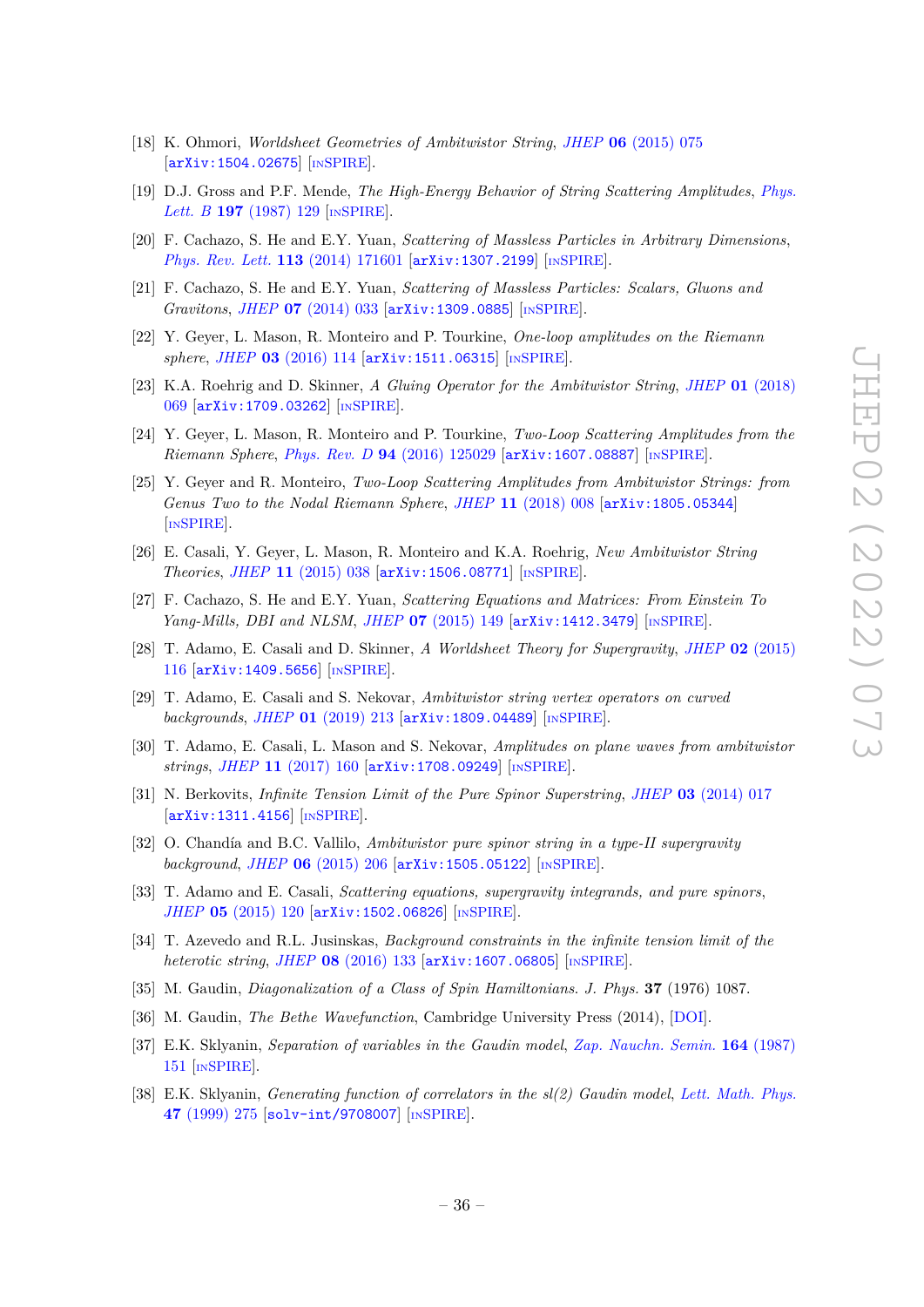- <span id="page-37-0"></span>[39] B. Feigin, E. Frenkel and N. Reshetikhin, *Gaudin model, Bethe ansatz and correlation functions at the critical level*, *[Commun. Math. Phys.](https://doi.org/10.1007/BF02099300)* **166** (1994) 27 [[hep-th/9402022](https://arxiv.org/abs/hep-th/9402022)] [IN[SPIRE](https://inspirehep.net/search?p=find+EPRINT%2Bhep-th%2F9402022)].
- <span id="page-37-1"></span>[40] L. Eberhardt, S. Komatsu and S. Mizera, *Scattering Equations in AdS: Scalar Correlators*, to appear.
- <span id="page-37-2"></span>[41] D. Quillen, *Determinants of Cauchy-Riemann Operators over a Riemann Surface*, *[Func. Analy.](https://doi.org/10.1007/BF01086022) Appl.* **19** [\(1985\) 31.](https://doi.org/10.1007/BF01086022)
- <span id="page-37-3"></span>[42] J.M. Figueroa-O'Farrill and S. Stanciu, *N* = 1 *and N* = 2 *cosets from gauged supersymmetric WZW models*, [hep-th/9511229](https://arxiv.org/abs/hep-th/9511229) [IN[SPIRE](https://inspirehep.net/search?p=find+EPRINT%2Bhep-th%2F9511229)].
- <span id="page-37-4"></span>[43] J. Ekstrand, *Lambda: A Mathematica-package for operator product expansions in vertex algebras*, *[Comput. Phys. Commun.](https://doi.org/10.1016/j.cpc.2010.09.018)* **182** (2011) 409 [[arXiv:1004.5264](https://arxiv.org/abs/1004.5264)] [IN[SPIRE](https://inspirehep.net/search?p=find+EPRINT%2BarXiv%3A1004.5264)].
- <span id="page-37-5"></span>[44] N. Berkovits, C. Vafa and E. Witten, *Conformal field theory of AdS background with Ramond-Ramond flux*, *JHEP* **03** [\(1999\) 018](https://doi.org/10.1088/1126-6708/1999/03/018) [[hep-th/9902098](https://arxiv.org/abs/hep-th/9902098)] [IN[SPIRE](https://inspirehep.net/search?p=find+EPRINT%2Bhep-th%2F9902098)].
- <span id="page-37-6"></span>[45] J.M. Maldacena and H. Ooguri, *Strings in AdS*<sup>3</sup> *and SL(2,R) WZW model 1.: The Spectrum*, *[J. Math. Phys.](https://doi.org/10.1063/1.1377273)* **42** (2001) 2929 [[hep-th/0001053](https://arxiv.org/abs/hep-th/0001053)] [IN[SPIRE](https://inspirehep.net/search?p=find+EPRINT%2Bhep-th%2F0001053)].
- <span id="page-37-7"></span>[46] N. Berkovits and M. Lize, *Field theory actions for ambitwistor string and superstring*, *[JHEP](https://doi.org/10.1007/JHEP09(2018)097)* **09** [\(2018\) 097](https://doi.org/10.1007/JHEP09(2018)097) [[arXiv:1807.07661](https://arxiv.org/abs/1807.07661)] [IN[SPIRE](https://inspirehep.net/search?p=find+EPRINT%2BarXiv%3A1807.07661)].
- <span id="page-37-8"></span>[47] E. Witten, *Superstring Perturbation Theory Revisited*, [arXiv:1209.5461](https://arxiv.org/abs/1209.5461) [IN[SPIRE](https://inspirehep.net/search?p=find+EPRINT%2BarXiv%3A1209.5461)].
- <span id="page-37-9"></span>[48] E. Witten, *Anti-de Sitter space and holography*, *[Adv. Theor. Math. Phys.](https://doi.org/10.4310/ATMP.1998.v2.n2.a2)* **2** (1998) 253 [[hep-th/9802150](https://arxiv.org/abs/hep-th/9802150)] [IN[SPIRE](https://inspirehep.net/search?p=find+EPRINT%2Bhep-th%2F9802150)].
- <span id="page-37-11"></span>[49] A. Giveon, D. Kutasov and N. Seiberg, *Comments on string theory on AdS*3, *[Adv. Theor.](https://doi.org/10.4310/ATMP.1998.v2.n4.a3) [Math. Phys.](https://doi.org/10.4310/ATMP.1998.v2.n4.a3)* **2** (1998) 733 [[hep-th/9806194](https://arxiv.org/abs/hep-th/9806194)] [IN[SPIRE](https://inspirehep.net/search?p=find+EPRINT%2Bhep-th%2F9806194)].
- <span id="page-37-10"></span>[50] D. Kutasov and N. Seiberg, *More comments on string theory on AdS*3, *JHEP* **04** [\(1999\) 008](https://doi.org/10.1088/1126-6708/1999/04/008) [[hep-th/9903219](https://arxiv.org/abs/hep-th/9903219)] [IN[SPIRE](https://inspirehep.net/search?p=find+EPRINT%2Bhep-th%2F9903219)].
- <span id="page-37-12"></span>[51] J. de Boer, H. Ooguri, H. Robins and J. Tannenhauser, *String theory on AdS*3, *[JHEP](https://doi.org/10.1088/1126-6708/1998/12/026)* **12** [\(1998\) 026](https://doi.org/10.1088/1126-6708/1998/12/026) [[hep-th/9812046](https://arxiv.org/abs/hep-th/9812046)] [IN[SPIRE](https://inspirehep.net/search?p=find+EPRINT%2Bhep-th%2F9812046)].
- [52] J. de Boer, *Six-dimensional supergravity on*  $S^3 \times AdS_3$  *and 2-D conformal field theory, [Nucl.](https://doi.org/10.1016/S0550-3213(99)00160-1) Phys. B* **548** [\(1999\) 139](https://doi.org/10.1016/S0550-3213(99)00160-1) [[hep-th/9806104](https://arxiv.org/abs/hep-th/9806104)] [IN[SPIRE](https://inspirehep.net/search?p=find+EPRINT%2Bhep-th%2F9806104)].
- <span id="page-37-15"></span>[53] J.M. Maldacena and H. Ooguri, *Strings in AdS*<sup>3</sup> *and the SL(2,R) WZW model. Part 3. Correlation functions*, *Phys. Rev. D* **65** [\(2002\) 106006](https://doi.org/10.1103/PhysRevD.65.106006) [[hep-th/0111180](https://arxiv.org/abs/hep-th/0111180)] [IN[SPIRE](https://inspirehep.net/search?p=find+EPRINT%2Bhep-th%2F0111180)].
- [54] M.R. Gaberdiel and I. Kirsch, *Worldsheet correlators in AdS*3*/CF T*2, *JHEP* **04** [\(2007\) 050](https://doi.org/10.1088/1126-6708/2007/04/050) [[hep-th/0703001](https://arxiv.org/abs/hep-th/0703001)] [IN[SPIRE](https://inspirehep.net/search?p=find+EPRINT%2Bhep-th%2F0703001)].
- <span id="page-37-13"></span>[55] C.A. Cardona and I. Kirsch, *Worldsheet four-point functions in AdS*3*/CF T*2, *JHEP* **01** [\(2011\)](https://doi.org/10.1007/JHEP01(2011)015) [015](https://doi.org/10.1007/JHEP01(2011)015) [[arXiv:1007.2720](https://arxiv.org/abs/1007.2720)] [IN[SPIRE](https://inspirehep.net/search?p=find+EPRINT%2BarXiv%3A1007.2720)].
- <span id="page-37-14"></span>[56] A.B. Zamolodchikov and V.A. Fateev, *Operator Algebra and Correlation Functions in the*  $Two-Dimensional Wess-Zumino SU(2) \times SU(2)$  *Chiral Model, Sov. J. Nucl. Phys.* **43** (1986) 657 [IN[SPIRE](https://inspirehep.net/search?p=find+J%20%22Sov.J.Nucl.Phys.%2C43%2C657%22)].
- [57] J. Teschner, *On Structure Constants and Fusion Rules in the* SL(2*, C*)*/*SU(2) *WZNW Model*, *[Nucl. Phys. B](https://doi.org/10.1016/S0550-3213(99)00072-3)* **546** (1999) 390 [[hep-th/9712256](https://arxiv.org/abs/hep-th/9712256)] [IN[SPIRE](https://inspirehep.net/search?p=find+EPRINT%2Bhep-th%2F9712256)].
- [58] J. Teschner, *The Minisuperspace Limit of the* SL(2*, C*)*/*SU(2) *WZNW Model*, *[Nucl. Phys. B](https://doi.org/10.1016/S0550-3213(99)00071-1)* **546** [\(1999\) 369](https://doi.org/10.1016/S0550-3213(99)00071-1) [[hep-th/9712258](https://arxiv.org/abs/hep-th/9712258)] [IN[SPIRE](https://inspirehep.net/search?p=find+EPRINT%2Bhep-th%2F9712258)].